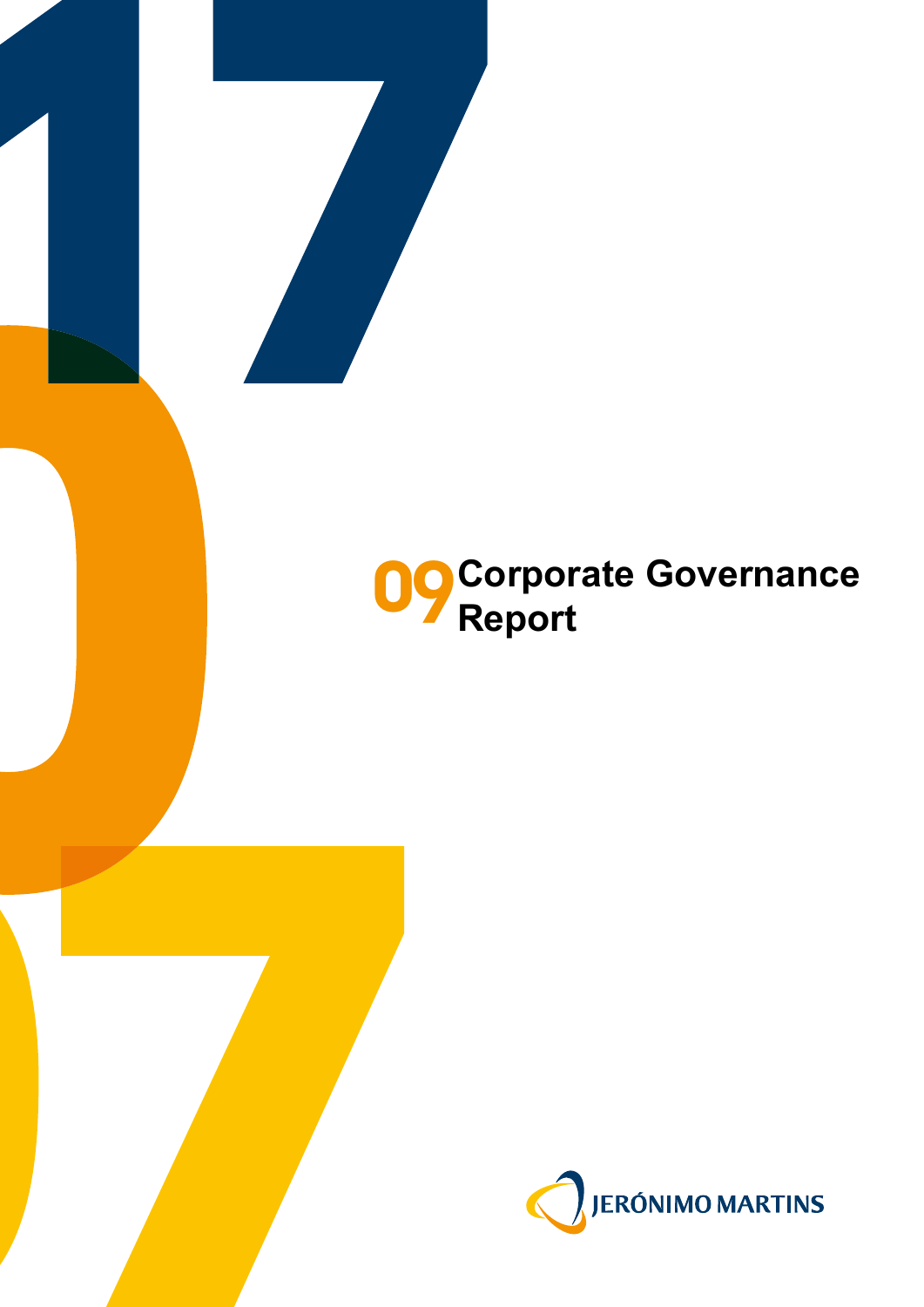

# **Corporate Governance Report**

| <b>Introduction</b>                                                                                                                                                                                                                                                                                                                                                                                                                                                                                                                                                                                                       | 4                                                                             |
|---------------------------------------------------------------------------------------------------------------------------------------------------------------------------------------------------------------------------------------------------------------------------------------------------------------------------------------------------------------------------------------------------------------------------------------------------------------------------------------------------------------------------------------------------------------------------------------------------------------------------|-------------------------------------------------------------------------------|
| Chapter 0 - Statement of Compliance                                                                                                                                                                                                                                                                                                                                                                                                                                                                                                                                                                                       | 5.                                                                            |
| Chapter 1 - Shareholders' Meeting                                                                                                                                                                                                                                                                                                                                                                                                                                                                                                                                                                                         | 9                                                                             |
| 1.1. Presiding Members of the Shareholders' Meeting<br>1.2. Participation in the Shareholders' Meeting<br>1.3. Postal Vote<br>1.4. Exercise of the Right to Vote by Electronic Means<br>1.5. Involvement of the Shareholders' Meeting Regarding the Company's Remuneration Policy<br>1.6. Defensive Measures<br>1.7. Significant Agreements to which the Company is a Party and that Take Effect, are Altered,<br>or Cease in the Case of Change in Control of the Company<br>1.8. Agreements between the Company and Officers and Members of the Board of Directors                                                      | 9<br>9<br>9<br>10<br>10<br>10<br>11<br>11                                     |
| Chapter 2 - Managing and Supervisory Bodies of the Company                                                                                                                                                                                                                                                                                                                                                                                                                                                                                                                                                                | 12 <sub>1</sub>                                                               |
| 2.1. Identification and Composition of the Corporate Bodies<br>2.2. Other Committees Formed with Responsibility in Company Management or Supervision<br>2.2.1. Executive Committee<br>2.2.2. Audit Committee<br>2.2.3. Ethics Committee<br>2.2.4. The Internal Control Committee<br>2.3. Structure and Operation of the Board of Directors and Distribution of Responsibilities<br>2.3.1. The Board of Directors<br>2.3.1.1. President of the Board of Directors<br>2.3.2. Responsibilities of the Members of the Executive Committee<br>2.3.3. Organisational Structure and Distribution of Responsibilities             | 12<br>12<br>$12 \overline{ }$<br>13<br>14<br>15<br>16<br>16<br>18<br>18<br>18 |
| 2.3.3.1. Holding Company Functional Divisions<br>2.3.3.2. Operational Divisions<br>2.3.3.3. Operational Support Functional Divisions<br>2.4. Risk Management and Internal Control Systems<br>2.4.1. Risk Management<br>2.4.1.1. Risk Management Objectives<br>2.4.1.2. The Risk Management Process<br>2.4.1.3. Organisation of Risk Management<br>2.5. Powers of the Board of Directors, Namely in Relation to Deliberations on Capital Increases<br>2.6. Code of Conduct and Internal Regulations<br>2.7. Rules Regarding Designation and Substitution of Members of the Board of Directors and the<br>Supervisory Board | 18<br>22<br>22<br>23<br>23<br>23<br>23<br>24<br>33<br>33<br>33                |
| 2.8. Number of Meetings of the Board of Directors and Supervisory Board, and Other Committees<br>2.9. Description and Identification of the Board of Directors<br>2.10. Functions that the Members of the Board of Directors Perform in Other Companies<br>2.11. Board of Directors Remuneration Policy<br>2.12. Remuneration Committee<br>2.13. Remuneration of the Members of the Board of Directors and of the Supervisory Board<br>2.14. Communications Policy for Alleged Irregularities Occurring within the Company<br>(Whistleblower Procedure)                                                                   | 34<br>34<br>36<br>39<br>39<br>40<br>42                                        |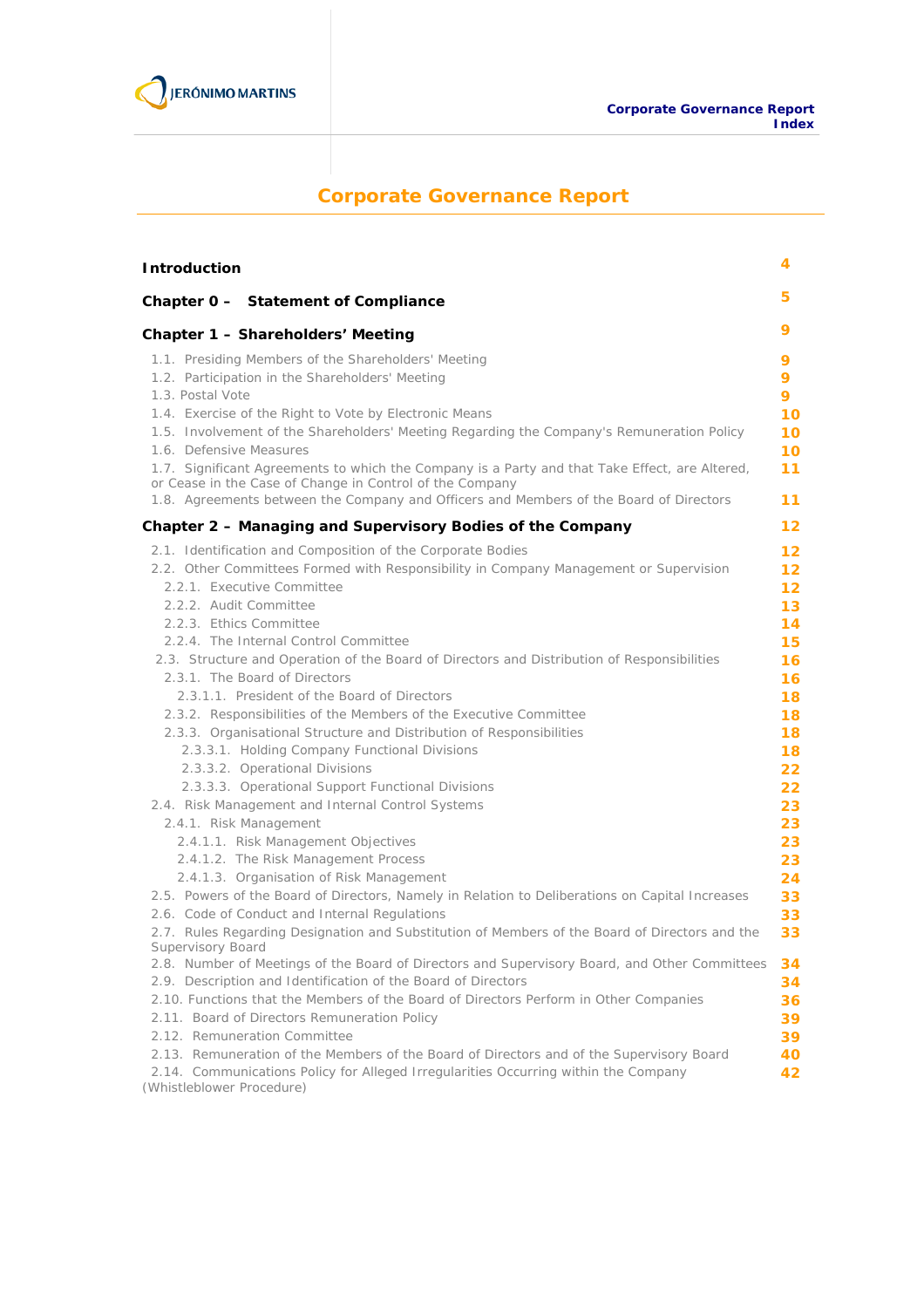

| Chapter 3 - Information                                                                                                                                    | 43 |
|------------------------------------------------------------------------------------------------------------------------------------------------------------|----|
| 3.1. The Company's Capital Structure                                                                                                                       | 43 |
| 3.2. Shareholder Structure                                                                                                                                 | 43 |
| 3.3. Restrictions Regarding Transferability of Shares, Shareholder Agreements and Rules<br>Applicable to Altering the Company's By-Laws                    | 44 |
| 3.4. System for Employees' Participation in the Company's Capital                                                                                          | 44 |
| 3.5. Share Price Performance                                                                                                                               | 44 |
| 3.6. Performance of Jerónimo Martins Shares                                                                                                                | 45 |
| 3.7. Publication of Market Results                                                                                                                         | 47 |
| 3.8. Dividend Distribution Policy                                                                                                                          | 47 |
| 3.9. Stock Options Plan                                                                                                                                    | 48 |
| 3.10. Business between the Company and the Members of the Board, Holders of Qualified<br>Stakes and Companies in a Parent-Subsidiary or Group Relationship | 48 |
| 3.11. Investor Relations Department                                                                                                                        | 48 |
| 3.11.1. Communication Policy of Jerónimo Martins                                                                                                           | 48 |
| 3.11.2. Activities of the Investor Relations Office                                                                                                        | 48 |
| 3.12. Yearly Remuneration Paid to the External Auditor                                                                                                     | 51 |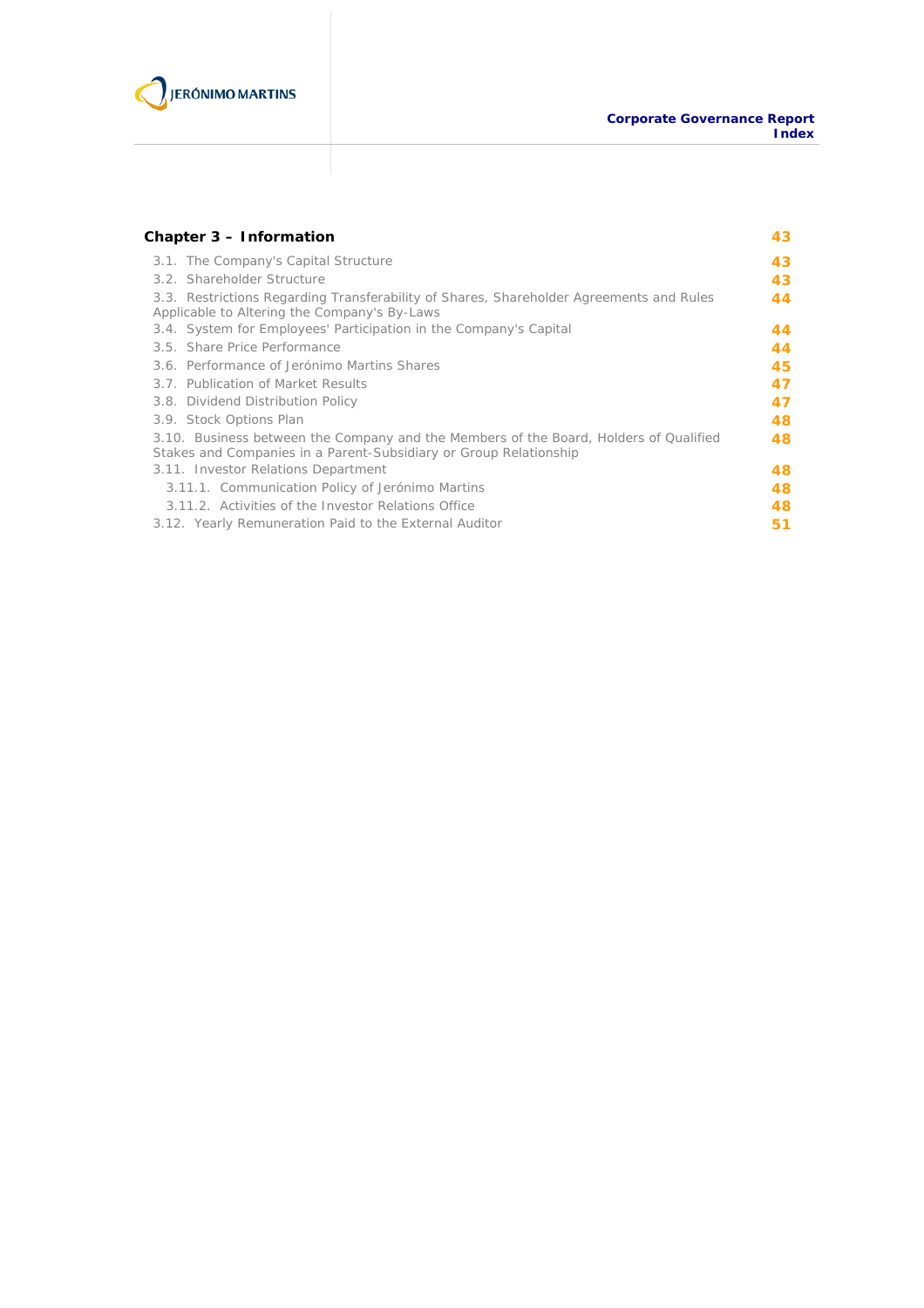

# **1. Introduction**

The revision of the Portuguese Commercial Companies Code through the entering into effect of Decree-Law 76-A/2006 of 29 March brought about a profound change in the rules regarding corporate governance in Portugal, particularly in reforming the supervision of companies by separating the supervisory functions and those for reviewing accounts, thereby aiming to reinforce the independence and technical responsibilities of the members of the supervisory bodies. Consequently, in 2007, Jerónimo Martins adopted the so-called "Anglo-Saxon" model of governance, with the following corporate bodies: the Shareholders' Meeting, the Board of Directors, the Audit Committee and the Chartered Accountant, as a coherent evolution of the previous monist model.

In order to update the By-Laws and to adhere to the most advanced practices in the realm of corporate governance, an effort was also made to adjust the related issues accordingly, such as: regulating votes by post, the possibility of holding Board of Directors meetings using telematic means, as well as establishing the number of absences from meetings without justification accepted by the Board. With regard to remuneration, the By-Laws established the maximum percentage of profits for the year that may be given to the Directors as variable pay.

With the entry into force of the Code of Corporate Governance, always with the interest of the shareholder and the market in mind, in 2008 Jerónimo Martins sought to adjust its activities in order to continue developing towards adopting best practices, particularly regarding the values of rigour and transparency.

The Company's Board, especially its Audit Committee, pays particular attention to matters related to Corporate Governance and believes that the Group's policy is in line with the market's best practices, and that the operation of its model of government, as recognised by countless stakeholders, is the most appropriate for their interests.

This Report is a pledge to this policy, and the Board of Directors considers that it mirrors the correct operation of the adopted model and current corporate practices.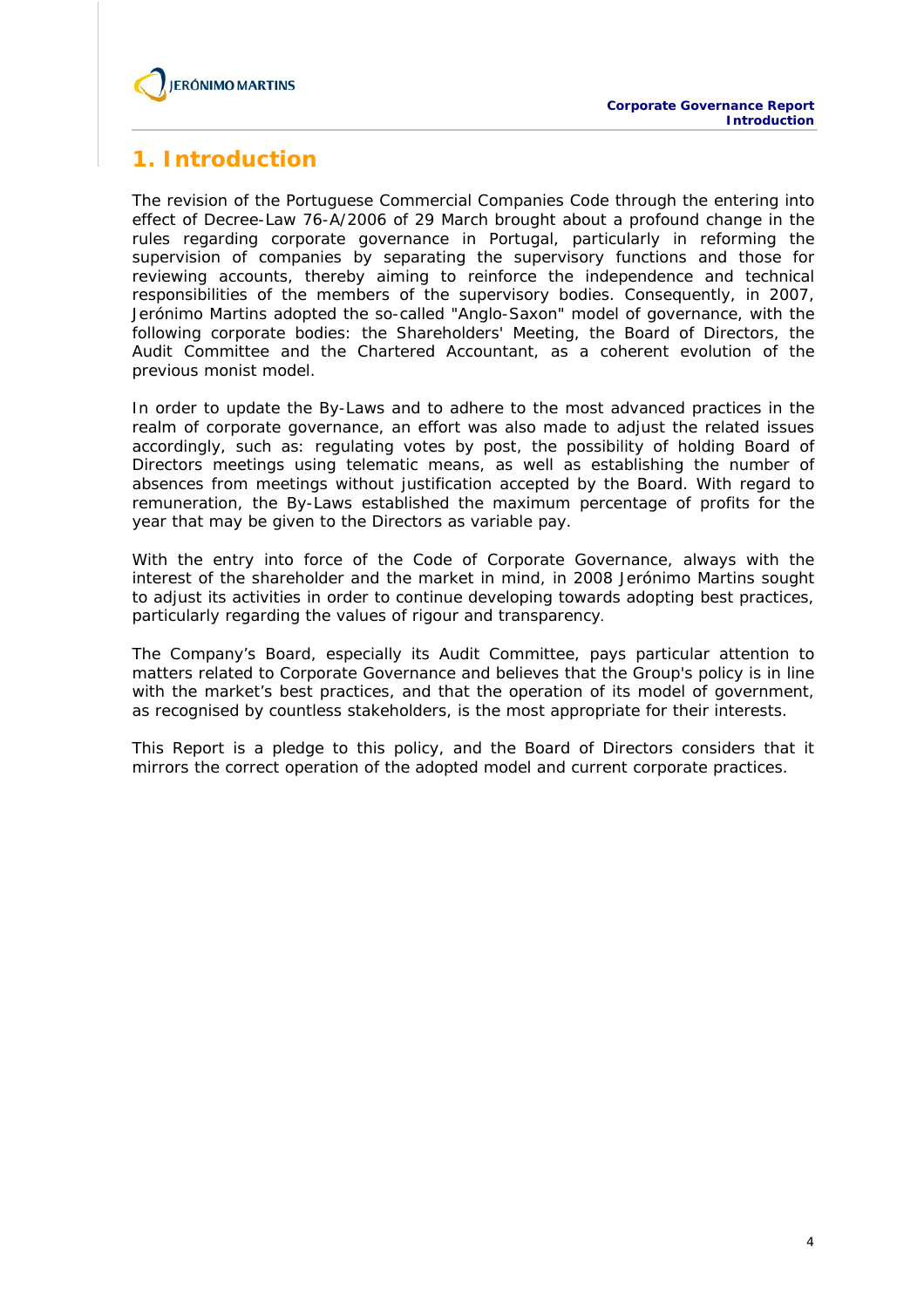

# **Chapter 0 Statement of Compliance**

0.1. The Company is subject to the Code of Corporate Governance defined by the Portuguese Securities and Exchange Commission (CMVM), which is published on the CMVM's website at: http://www.cmvm.pt/NR/exeres/9405C5ED-7D91-4B3A-B97E-47A04EF72B43,frameless.htm. The Company is also governed by its Code of Conduct, whose content is linked to corporate governance matters, and which may be consulted on the Company's website. All of its corporate bodies are governed by regulations,<br>which are documented and available on the Company's website at which are documented and available on the Company's website at www.jeronimomartins.pt.

0.2. The Company fully complies with the recommendations of the CMVM in the Corporate Governance Code. It is accepted, however, that there are some recommendations that were not adopted in their entirety or regarding which, it is not unquestionable as to their being fully adopted.

The following shows a breakdown of the recommendations contained in the Code of Corporate Governance of the CMVM that were adopted, not adopted and not applicable, as well as reference to the text of the Report where the compliance or justification for not adopting these recommendations may be checked.

Pursuant to the Annex to its Regulation No. 1/2007, the CMVM considers the recommendations that are not followed in their entirety as not having been adopted.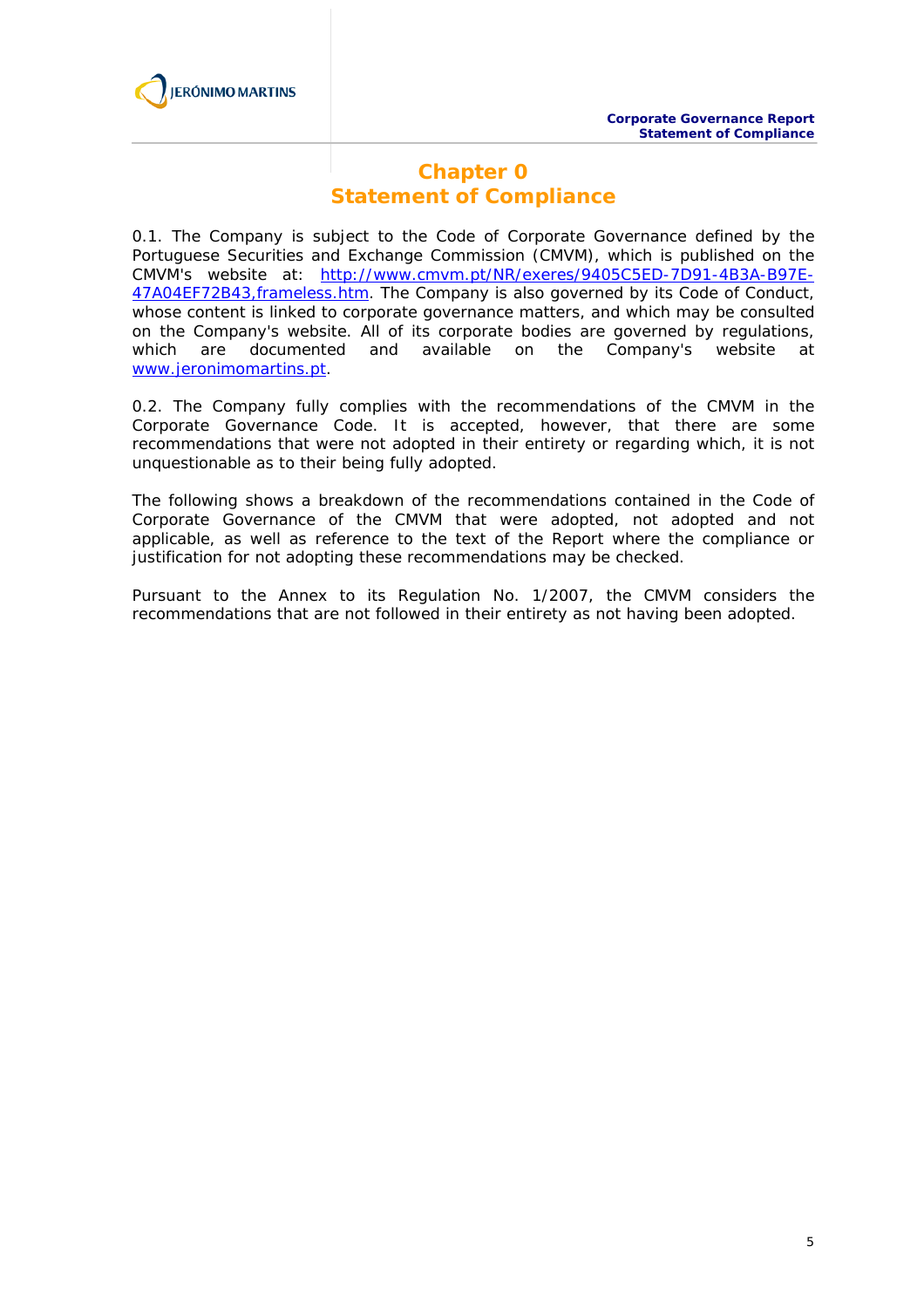

#### **Corporate Governance Report Statement of Compliance**

| <b>RECOMMENDATION</b> | <b>ADOPTED</b> | <b>NOT ADOPTED</b> | N/A |
|-----------------------|----------------|--------------------|-----|
| 1.1.1                 | 1.1.           |                    |     |
| 1.1.2                 | 1.1.           |                    |     |
| 1.2.1                 | 1.2.           |                    |     |
| 1.2.2                 | 1.2.           |                    |     |
| 1.3.1                 | 1.3.           |                    |     |
| 1.3.2                 | 1.3.           |                    |     |
| 1.3.3                 | 1.2.           |                    |     |
| 1.4.1                 |                | 0.3.1.             |     |
| 1.5.1                 | 3.11.2.        |                    |     |
| 1.6.1                 | 1.6.           |                    |     |
| 1.6.2                 | 1.6.           |                    |     |
| 1.6.3                 | 1.6.           |                    |     |
| II.1.1.1              | Introduction   |                    |     |
| 11.1.1.2              | 2.4.           |                    |     |
| II.1.1.3              | 2.6.           |                    |     |
| II.1.2.1              | 2.9.           |                    |     |
| 11.1.2.2              | 2.9.           |                    |     |
| II.1.3.1              | 2.2.2.         |                    |     |
| II.1.4.1              | 2.14.          |                    |     |
| II.1.4.2              | 2.14.          |                    |     |
| II.1.5.1              |                | 2.11; 2.12; 0.3.2. |     |
| 11.1.5.2              |                | 0.3.3., 1.5.       |     |
| $\overline{11.1.5.3}$ | 2.12.          |                    |     |
| 11.1.5.4              | 2.13; 3.9.     |                    |     |
| II.1.5.5              | 2.13.          |                    |     |
| II.2.1                | 2.2.1.         |                    |     |
| 11.2.2                | 2.2.1; 2.3.1.  |                    |     |
| 11.2.3                |                |                    | X   |
| 11.2.4                | 2.3.1.         |                    |     |
| 11.2.5                |                | 0.3.4.             |     |
| 11.3.1                | 2.3.1.         |                    |     |
| 11.3.2                | 2.3.1          |                    |     |
| II.3.3                | 2.3.1.         |                    |     |
| 11.4.1                |                |                    | X   |
| II.4.2                | 2.2.2; 3.11.2. |                    |     |
| 11.4.3                | 2.2.2.         |                    |     |
| 11.4.4                | 2.2.2.         |                    |     |
| II.4.5                | 2.2.2.         |                    |     |
| II.5.1                | 2.3.1; 2.2.2.  |                    |     |
| 11.5.2                | 2.12.          |                    |     |
| II.5.3                | 2.8; 2.12.     |                    |     |
| III.1.2               | 3.11.          |                    |     |
| III.1.3               | 3.11.2.        |                    |     |

0.3. In light of the text of the recommendations, the Company admits that it is possible to interpret the following recommendations, also referenced in the table above, as not being complied with in full.

0.3.1. **Recommendation I.4.1** states that companies should not establish a constitutive or deliberative quorum greater than that indicated in the law. However, according to Article Twenty-Six of the By-Laws, the Shareholders' Meeting may take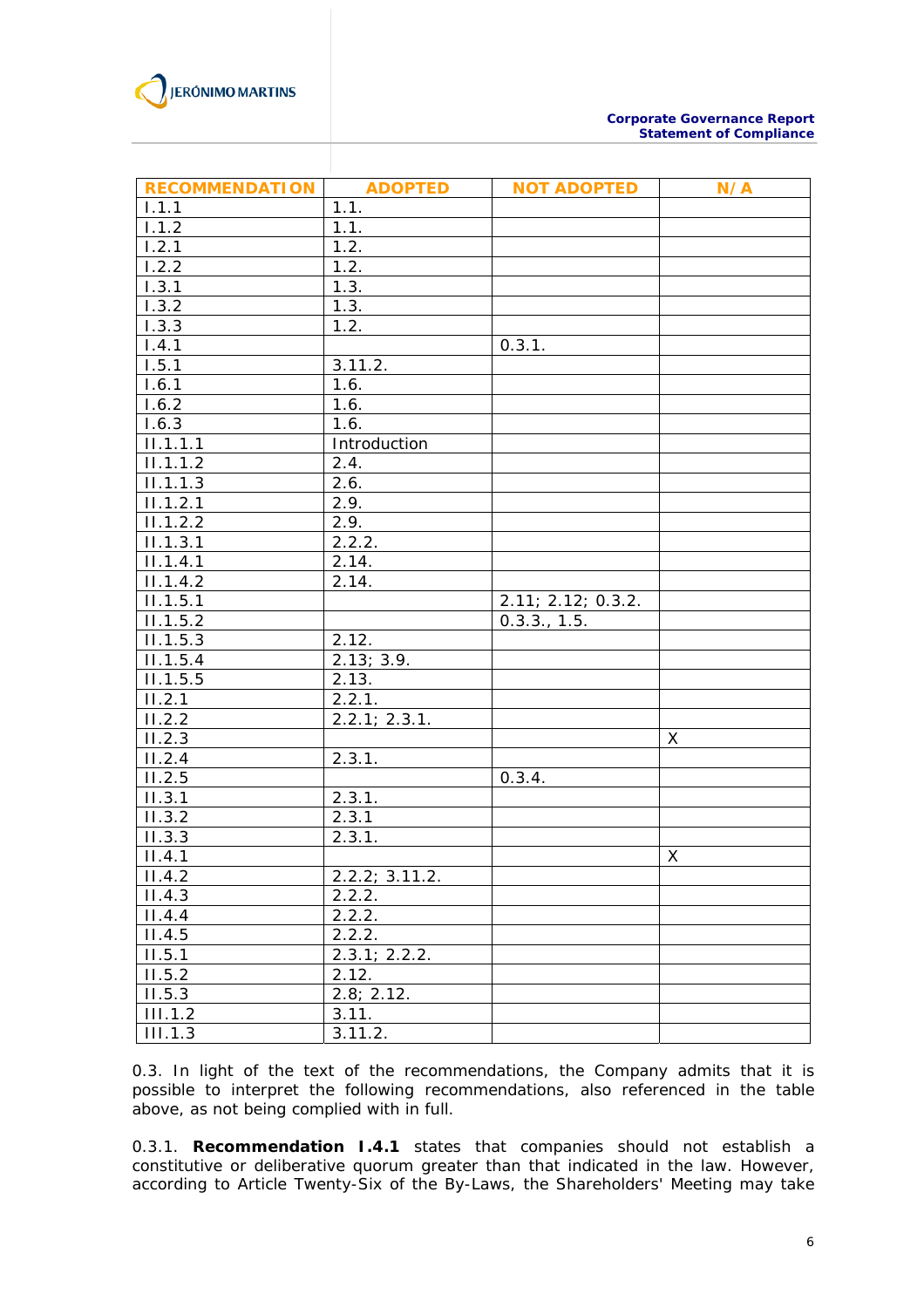

place at the first summoning as long as more than fifty percent of the Company's share capital is present or represented. This rule was not altered in the last revision of the By-Laws, which envisaged its adaptation to Decree-Law 76-A/2006 of 29 March, although it is true that the aforementioned recommendation was issued subsequently. In any case, the Company believes that, according to the nature of its shareholder structure, no situations will occur resulting in any practical impact from failure to adopt the recommendation, which is shown by the history of the Company's Shareholder Meetings.

It should also be noted that the second part of the recommendation is complied with in as far as no special deliberative quorum was established in the By-Laws.

0.3.2. With regard to **Recommendation II.1.5.1 iii)**, it is important to explain that the Remuneration Committee decided that, considering his role described further on point 2.3.1.1., the Chairman of the Board of Directors, earns fixed remuneration and variable remuneration, to be established on a yearly basis as, according to the Regulation of the Board of Directors, he is equally responsible for managing the respective meetings, for monitoring the action taken on the decisions made by this body, for defining the overall strategy, and for management development. As the Company understands it, these functions compel the Chairman's performance to be remunerated in a different manner, which is why this part of the recommendation is not adhered to.

0.3.3. Regarding **Recommendation II.1.5.2**, it should be noted that for the last two years, a statement on the remuneration policy and the performance appraisal of the Company's managing and supervisory bodies has been submitted for approval at the Annual Shareholders' Meeting. However, the Board of Directors decided that it would not make sense to present another statement for the Company's leaders along with the mentioned statement, as the Portuguese corporate tradition never trusted these types of functions to the Shareholders' Meeting, nor does the Board see good reasons to introduce this practice via a recommendation. In the opinion of the Board of Directors, this stance is reinforced by reasons which relate to the typology of the labour contracts in question and the asymmetry of the evaluation procedures between the management bodies and the Company's leaders. Due to their varied nature, these leaders encompass both purely corporate support personnel, as well as personnel responsible for businesses, making it impossible to find a common policy that is considered to be useful by the Shareholders' Meeting.

0.3.4. The Company does not comply or agree with the text of **Recommendation II.2.5**, which states that the Board of Directors must promote the rotation of the member who is financial officer, at least at the end of every two terms.

In the first place, the objective of the recommendation is not understood. This is a matter of strategic interest that should be decided upon by the Company and its Shareholders, depending on the specific circumstances of its governance model and its practical application.

The financial function is specific to each type of business, and may not be performed across companies without paying attention to the characteristics of the areas where the companies carry out their activities. Most of the time, this particular experience takes more than one term to acquire. Intending the member who is the financial officer to cease these functions after the integration period is, from the business point of view, an option that is counterproductive to the Company and its Shareholders.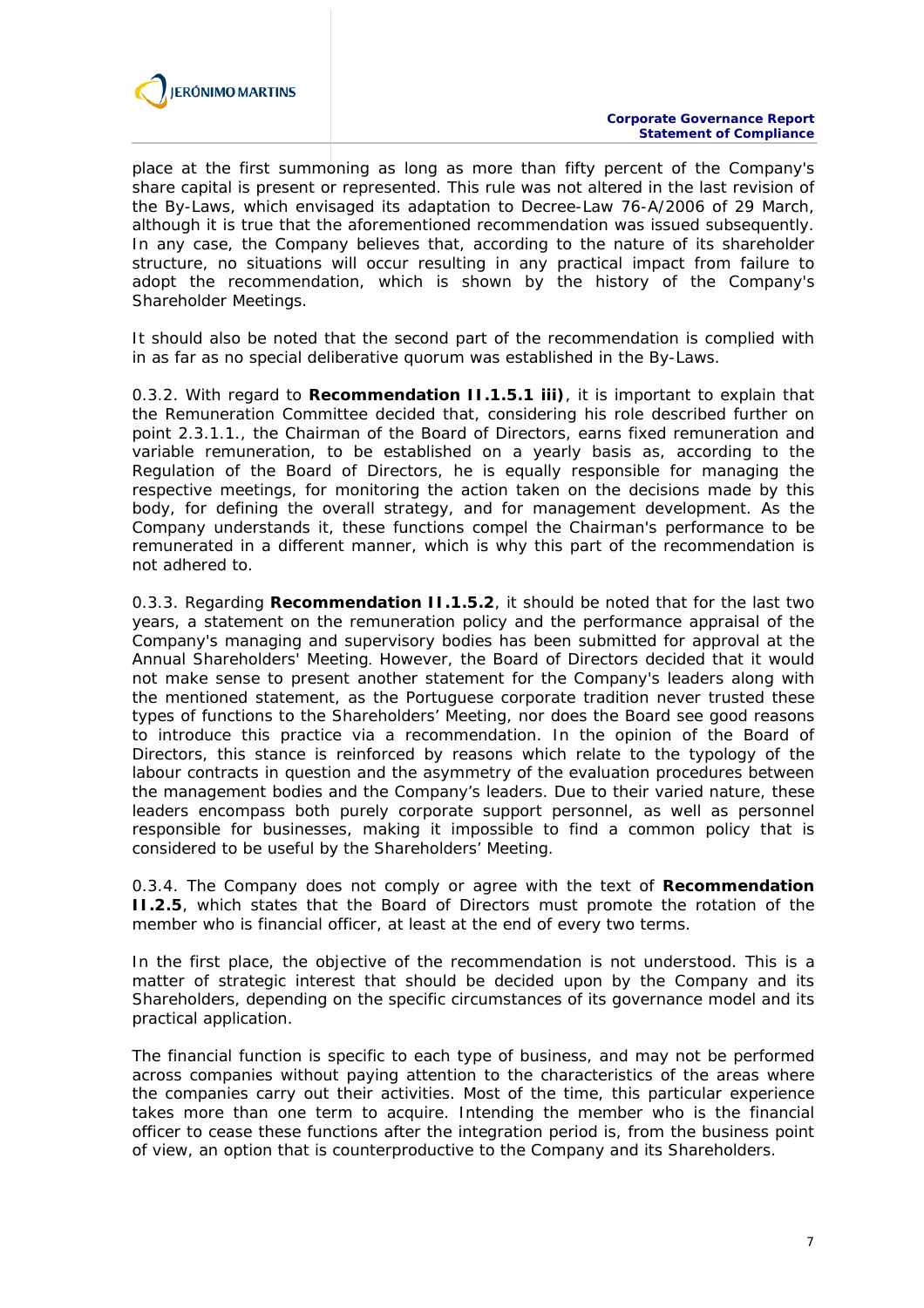

It is known that Portugal is a small country with a peripheral economy and a labour market that is not very attractive in comparison with other countries in Western Europe. In addition, the system of incompatibilities and independence perceived in the Portuguese Commercial Companies Code is particularly burdensome. The combination of these factors in itself already limits the choice of members of managing and supervisory bodies. To also comply with the recommendation in question would be to prevent a company from having the freedom to be able to choose the best people for certain positions.

On the other hand, the recommendation seems to suggest that, within the Board of Directors, the member who is financial officer will be rotational, i.e. within the same universe of directors. In the specific case of the Company in which the supervisory body – the Audit Committee – comes from the Board of Directors, this solution is even more problematic due to the inherent limitations to the model itself.

The CMVM should therefore adjust this recommendation and adapt it to the type of company in question, and to the practice of domestic companies.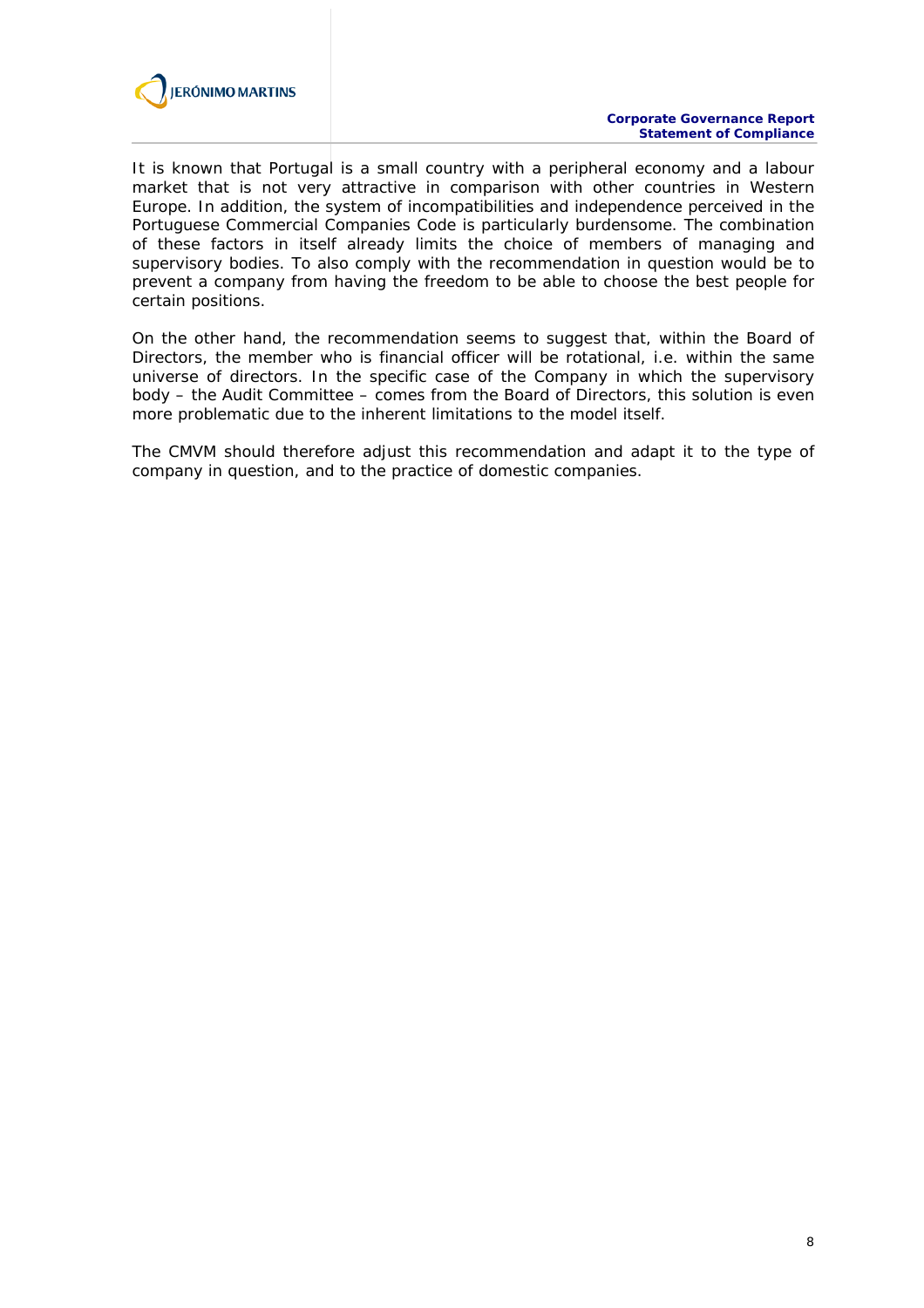# **Chapter 1 Shareholders' Meeting**

### **1.1. Presiding Members of the Shareholders' Meeting**

The Board of the Shareholder's Meeting is chaired by Mr. João Vieira de Castro, the secretary being Mr. Tiago Ferreira de Lemos.

The current members of the Board of the Shareholders' Meeting were elected on 30 March 2007, for the current term, which terminated in 2009.

The Chairman of the Board of the Shareholder's Meeting received an annual payment of five thousand euros. For the only meeting held in 2009, the members had all the logistic resources considered necessary to properly carry out their roles, and both the preparatory work and that of the meeting itself, were exemplary.

# **1.2. Participation in the Shareholders' Meeting**

In accordance with the Company's By-Laws, Shareholders with voting rights may participate in the Shareholders' Meeting provided that their shares are registered under their name in a securities account, or deposited in the Company's safes or those of a credit institution, at least five working days prior to the meeting. In the latter case, there must be proof of this deposit by means of a letter issued by the respective credit institution, which must also reach the Company's Head Office within the same deadline of five working days. By tradition, all the Chairmen of the Board of the Shareholders' Meeting have understood that, considering the questions that are received within the period of receipt of statements of blocking of shares, those that are received by fax or e-mail by the indicated period and confirmed by receipt of the originals until the evening before the Meeting is held, must be accepted.

There are no rules in the By-Laws regarding blocking of shares in the event of suspension of the Shareholders' Meeting. In these cases, it has been the Chairman of the Board of the Shareholders' Meeting's understanding that they should not be obligated to block shares during the entire period until the Meeting is resumed, and the regular advance notice required in the first session should be sufficient.

Each share has the right to one vote. Presence at the General Shareholders Meeting is not conditioned on holding a minimum number of shares.

According to Article Twenty-Six of the By-Laws, the Shareholders' Meeting may take place upon the first convocation, as long as more than fifty percent of the Company's capital is present or represented. There is no special rule in the By-Laws regarding deliberative quorums or systems that highlight the rights of equity content.

### **1.3. Postal Vote**

According to paragraph 3 of Article Twenty-Five of the By-Laws, postal votes are allowed. Pursuant to the By-Laws, postal votes count for the formation of a constitutive quorum for the Shareholders' Meeting, and it is the responsibility of the Chairman of the Board of the Shareholders' Meeting or his substitute to verify their authenticity and regularity, as well as to assure confidentiality when a vote is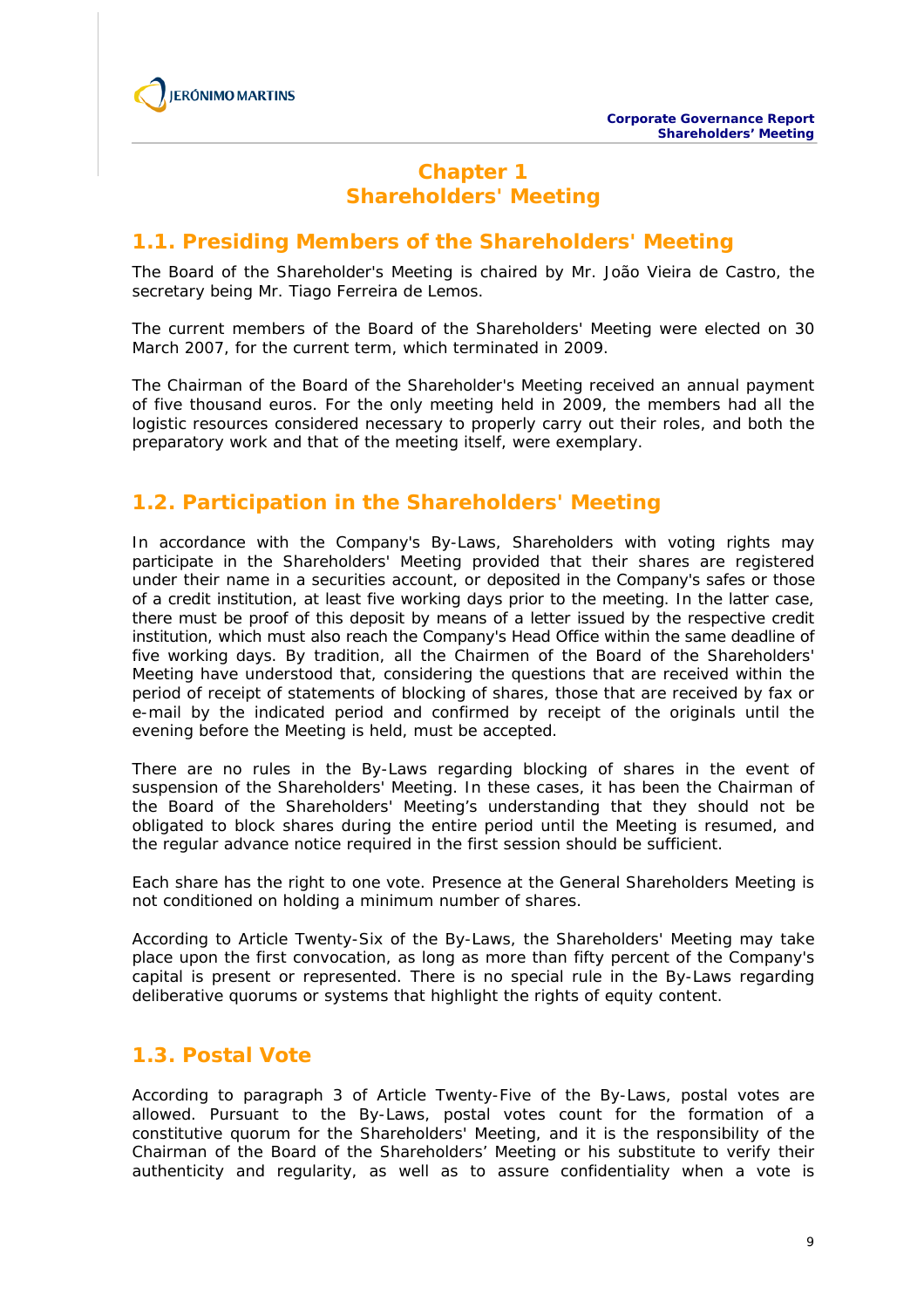

submitted. In the event that a Shareholder or a Shareholder's representative is present at the Shareholders' Meeting, the postal vote that was issued is considered to be revoked.

Postal votes count as negative votes in relation to deliberative proposals presented subsequent to the date on which those votes were issued.

The Company has provided a form to exercise the right to vote by post on its web page.

As the Company's By-Laws do not state anything on this matter, the Company has established a deadline of 48 hours prior to the Shareholders' Meeting for receipt of postal votes, thus complying with and, to a certain extent, exceeding the recommendations of the CMVM in this matter.

## **1.4. Exercise of the Right to Vote by Electronic Means**

The Company, recognising that using new technologies encourages Shareholders to exercise their right to vote, has adopted, since 2006, adequate mechanisms so that they may vote electronically in Shareholders' Meetings. Thus, Shareholders must state their intent to exercise their right to vote electronically to the Chairman of the Board of the Shareholders' Meeting, at the Company's Head Office or using the Jerónimo Martins website (www.jeronimomartins.pt). They subsequently receive a registered letter addressed to the domicile indicated on the statement of the financial intermediary with whom the securities are registered, containing the electronic address to be used to vote, and an identification code to use in the electronic mail, with which the Shareholder may exercise his right to vote.

### **1.5. Involvement of the Shareholders' Meeting regarding the Company's Remuneration Policy**

Since 2008, a statement, prepared by the Remuneration Committee, on the remuneration policy and performance appraisal of the Company's managing and supervisory bodies has been submitted for approval at the Annual Shareholders' Meeting. This statement outlines the main characteristics of that policy – which is better explained in point 2.11 of this Report – with special focus on the relationship between the Company's interests and its performance, and the remuneration earned by the Company's officers.

### **1.6. Defensive Measures**

No defensive measures were adopted which cause automatic or deferred serious erosion in the Company's equity in the case of change of control or modification in the composition of the Board of Directors.

No special rights or restraints on the exercise of voting rights are provided for in the Company's By-Laws. The Company and its Board of Directors particularly value the principles of free transferability of shares and assessment by Shareholders of the performance of members of the Board of Directors.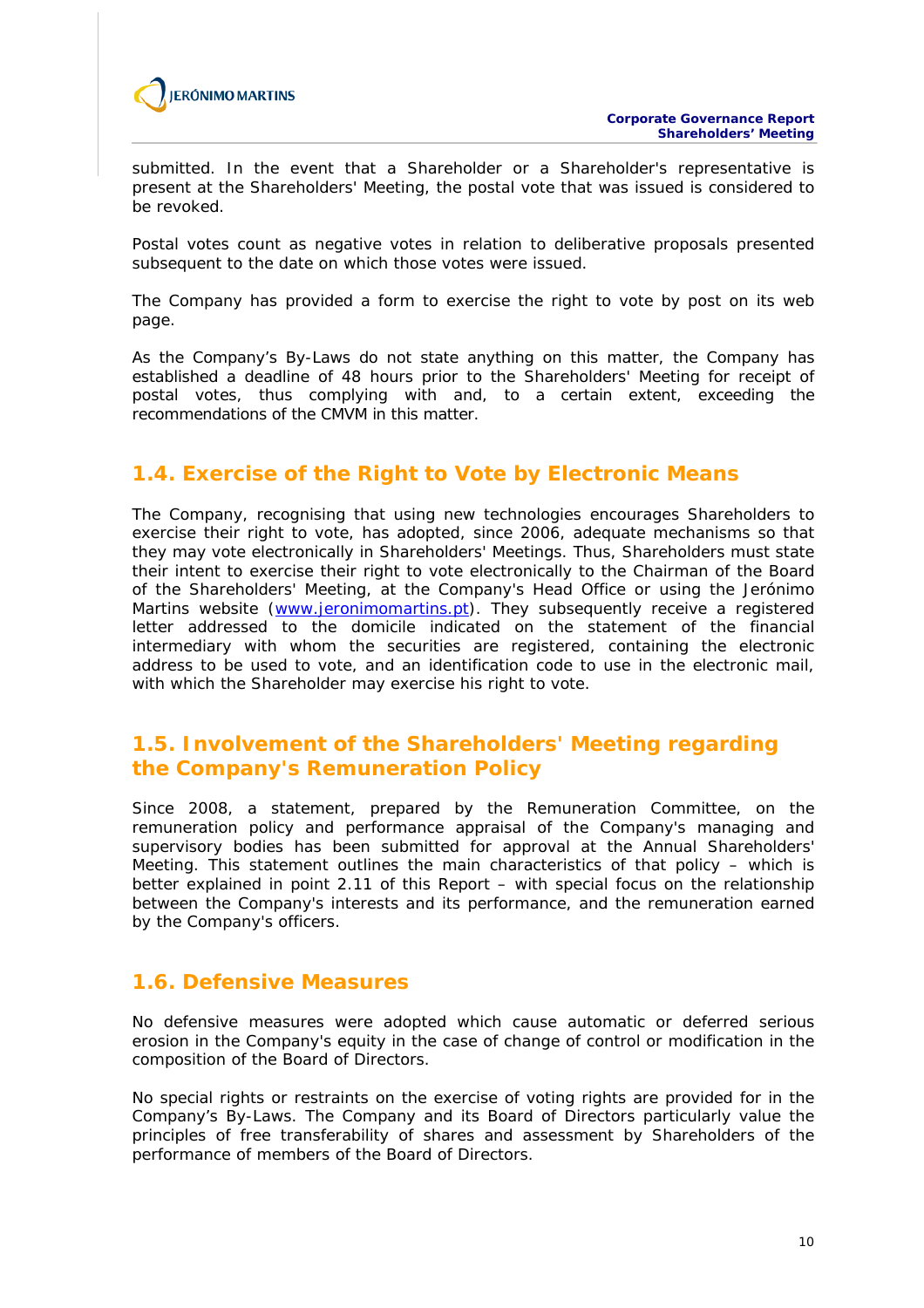## **1.7. Significant Agreements to which the Company is a Party and that Take Effect, are Altered, or Cease in the Case of Change in Control of the Company**

Since it leads a group that includes various partnerships with national and international groups, it is understood that certain arrangements in the joint venture contracts entered into within this scope may include arrangements for changing the Company's control, although not of automatic nature. The Board of Directors has understood that, as their interpretation is not completely unequivocal, in particular because they deal with somewhat dated instruments, if released they would not allow the Shareholders to be better informed about their real impacts, and even so, that release would be harmful to the interests of the Company and its Shareholders.

# **1.8. Agreements between the Company and Officers and Members of the Board of Directors**

There are no agreements between the Company and officers of the managing bodies, directors or employees that foresee indemnity payments in the event of resignation, dismissal without just cause, or termination of the labour relationship as a consequence of change in the Company's control.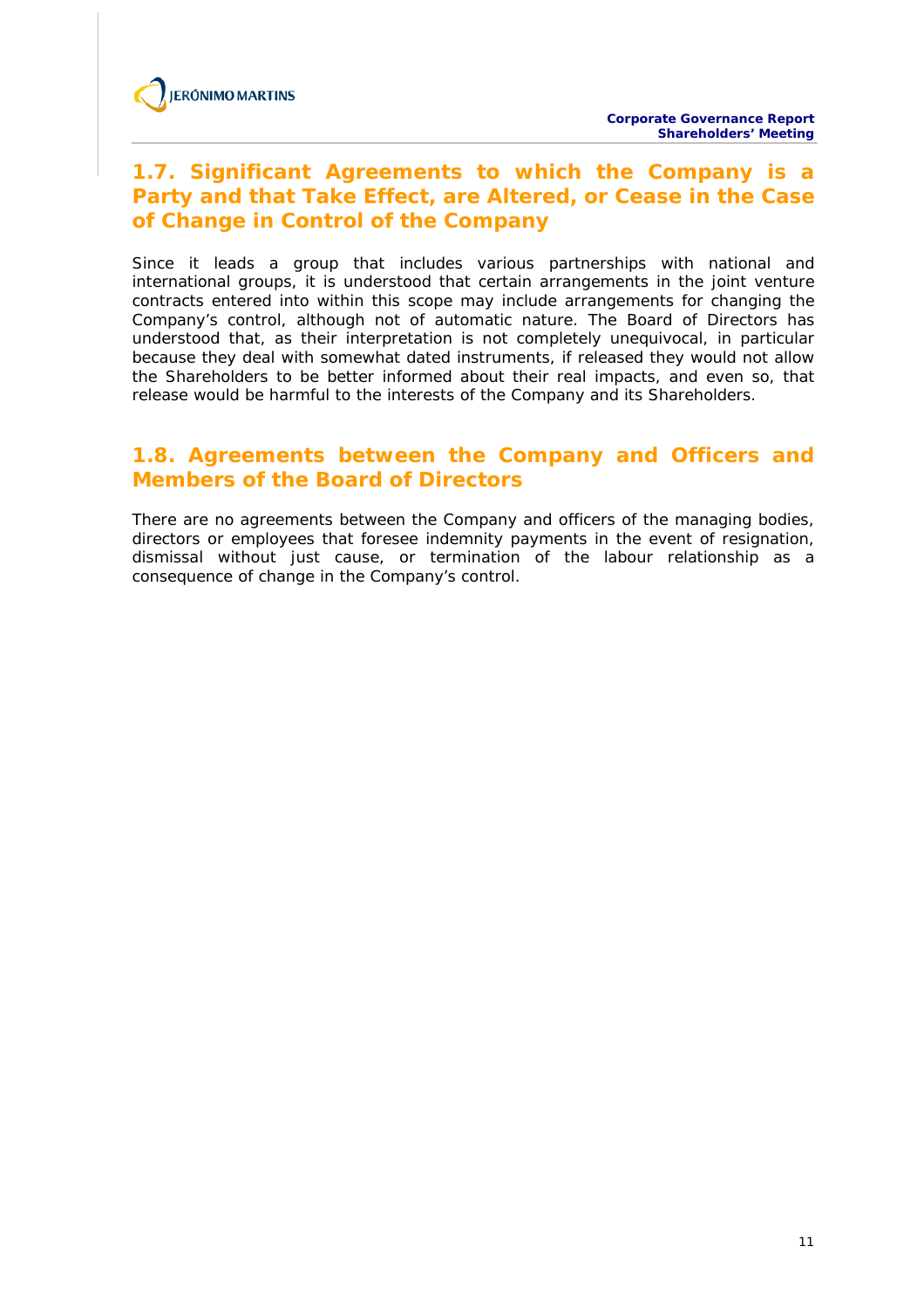

# **Chapter 2**

# **Managing and Supervisory Bodies of the Company**

### **2.1. Identification and Composition of the Corporate Bodies**

The Board of Directors is comprised of Mr. Elísio Alexandre Soares dos Santos (Chairman), Mr. Rui Manuel de Medeiros d'Espiney Patrício, Prof. António Mendo Castel-Branco Borges, Mr. Hans Eggerstedt, Mr. Artur Santos Silva, Mr. Nicolaas Pronk, Prof. Marcel Corstjens, Mr. Luís Maria Viana Palha da Silva, Mr. Pedro Manuel de Castro Soares dos Santos and Mr. José Manuel da Silveira e Castro Soares dos Santos.

The Audit Committee is comprised of Mr. Rui Manuel de Medeiros d'Espiney Patrício, Prof. António Mendo Castel-Branco Borges, and Mr. Hans Eggerstedt, who chairs it.

The Company Secretary is Mr. Henrique Soares dos Santos.

The Chartered Accountant is the Company PricewaterhouseCoopers & Associados, SROC, Lda., represented by Mr. Jorge Manuel Santos Costa, ROC and the alternative is Mr. José Manuel Henriques Bernardo.

# **2.2. Other Committees Formed with Responsibility in Company Management or Supervision**

### **2.2.1. Executive Committee**

The Company's Executive Committee is comprised of Mr. Luís Maria Viana Palha da Silva, (President), Mr. Pedro Manuel de Castro Soares dos Santos and Mr. José Manuel da Silveira e Castro Soares dos Santos, and notwithstanding the special executive responsibilities entrusted to the Chairman of the Board of Directors, its main objective is to support the Board of Directors in carrying out its management functions. As a corporate body delegated by the Board of Directors, and in accordance with its regulations, the Executive Committee is responsible for the following functions:

- Monitoring implementation by the Group's Companies of the strategic guidelines and policies outlined by the Board of Directors;
- Financial and accounting control of the Group and its Companies;
- Top-level coordination of the operational activities under the responsibility of the Group's various Companies, whether or not integrated into Business Areas;
- Supervision of new businesses during their launch phase and while the respective Companies are not integrated into a business area;
- **Implementation of the Human Resources management policy outlined for** executives of all the Companies.

To carry out the listed functions, the Board of Directors delegated the following responsibilities to the Executive Committee:

 To manage businesses and carry out operations related to the Company purpose included in the scope of its current management, as an equity management company;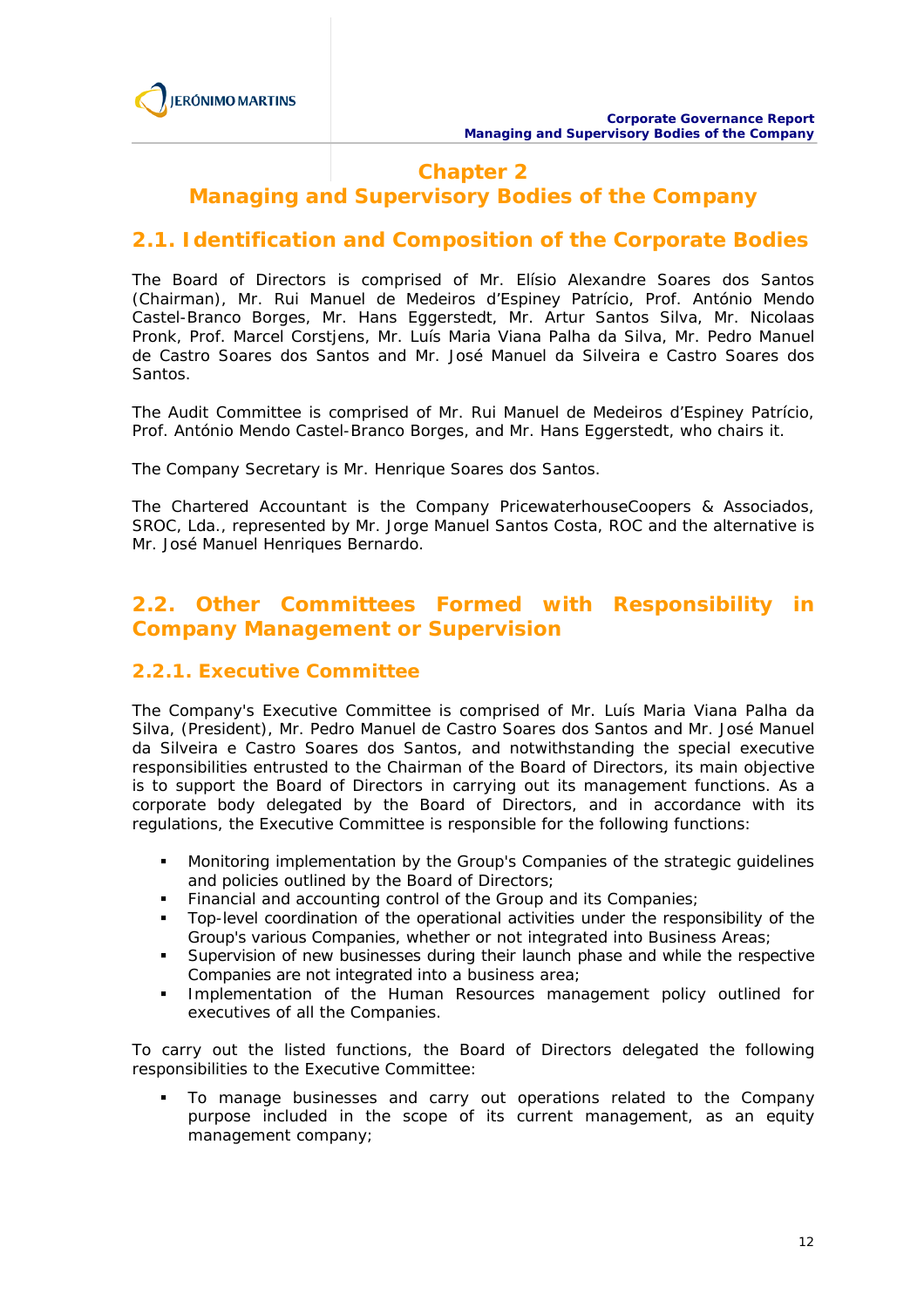

- To represent the Company, in court and outside of court, to propose and contest any lawsuits, settle and withdraw from lawsuits, and bind the Company in arbitration; for that purpose it may appoint one or more representatives;
- Contract loans in the domestic or foreign financial markets, and accept the supervision of building societies up to 50 million euros;
- Make decisions regarding the Company providing technical and financial support, providing loans to companies in which it holds shares, quotas or social shares, in whole or in part;
- Decide on the transfer of real estate, as well as shares, portions, quotas and obligations;
- Decide on the acquisition of any goods or real estate, and in general on making any investments projected in the Annual Plan;
- After consulting the Chairman of the Board of Directors, designate the people to propose to the Companies' Shareholders' Meetings, to fill positions in the respective corporate bodies, indicating those who will be responsible for performing executive functions;
- To propose annually to the Board of Directors the financial goals to be met by the Company and by the Companies in the Group in the following accounting year, for that purpose consulting with the Chairman of the Board of Directors;
- To evaluate Jerónimo Martins' monthly consolidated accounts and those of each of its Companies;
- To approve the human resources policies to be followed by the Group, after consultation with the Chairman of the Board of Directors;
- To approve the expansion plans regarding the activities of each business area, as well as the Companies in the Group that are not included in business areas;
- To approve any investments projected in approved plans, with acquisitions of fixed assets up to 10 million euros;
- To approve any disinvestments projected in approved plans, with sales of fixed assets up to 10 million euros;
- **In conjunction with the Audit Committee, to negotiate and contract the** provision of external auditing services;
- To approve the organic structure of the Group's Companies.

The Executive Committee meets at the Company's Head Office or at any other location. The Chairman is responsible for convening and running the meetings, setting the respective date, time and agenda.

### **2.2.2. Audit Committee**

The Audit Committee, which has three Non-Executive Directors as Members - Mr. Hans Eggerstedt (President), Prof. António Borges and Mr. Rui Patrício, all of whom are independent according to legal criteria, paid particular attention in 2009 to matters of Corporate Governance, financial risk management, and to the analysis and control of the execution of the correction measures proposed by Internal Audit.

The President of the Audit Committee, Mr. Hans Eggerstedt, is recognised internationally as one of the best managers of his generation, having worked, over the course of his long career, in positions of great responsibility in various countries. His solid academic training and professional experience in areas of management and control ensure a special ability to act as the president of the Company's supervisory body.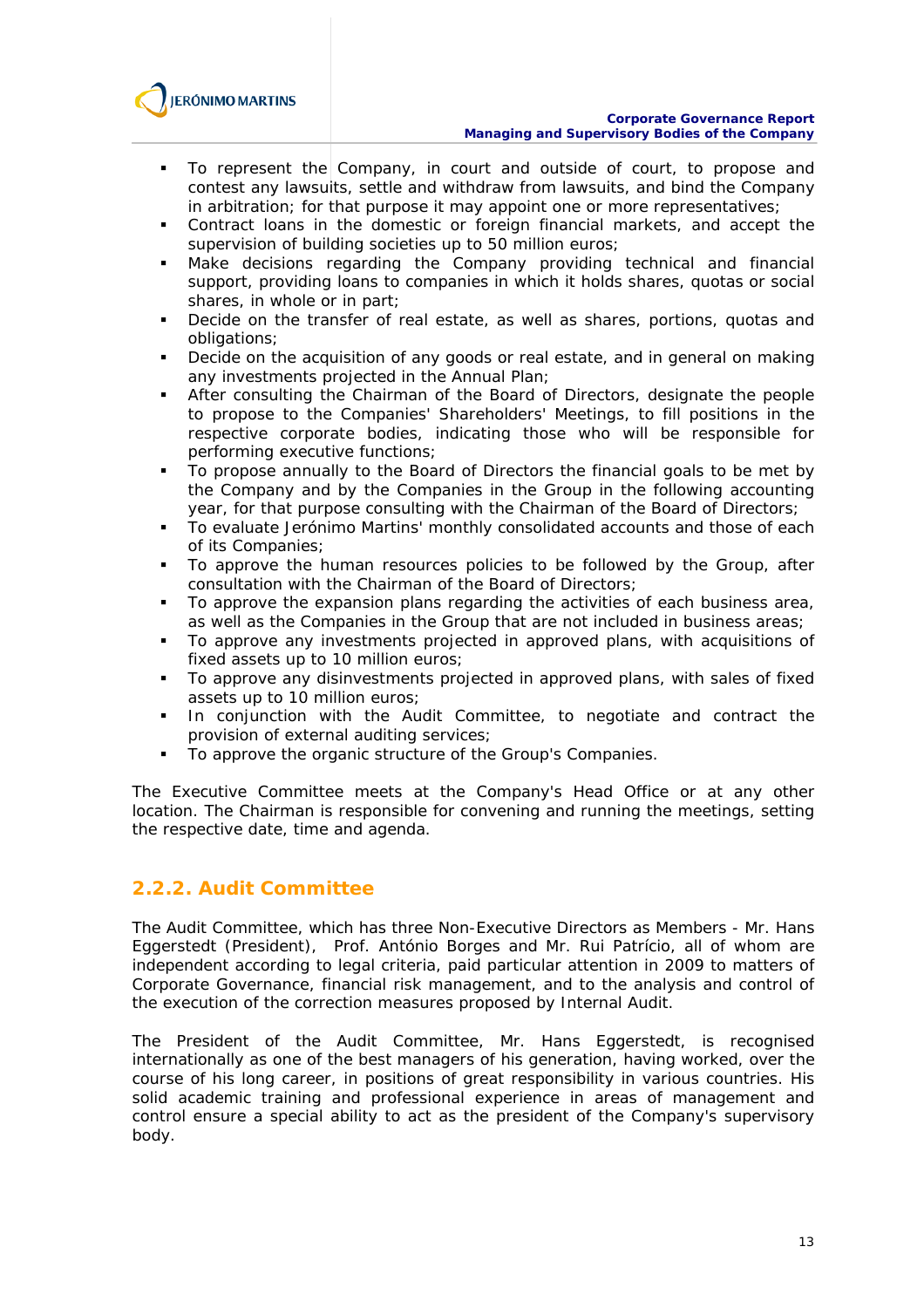

Since the alteration of the By-Laws, approved in the 2007 Annual Shareholders' Meeting, the Audit Committee is a statutory body, which is a result of changes to the Code of Commercial Companies imposed by Decree-Law 76-A/2006 of 29 March. Thus, as voted on in the mentioned Shareholders' Meeting, and arising from the Board of Directors, the Audit Committee is responsible for supervising Company management and assessing corporate structure and governance.

It should be noted that this function, established in its Internal Regulation, has been actively performed by the Audit Committee, which has sought at every turn to assess the status of Corporate Governance, proposing adjustments when necessary, and exerting particular effort on adopted structures and practices, both in terms of principles and from a practical point of view.

The vast experience of the members of the Committee in corporate positions, as well as their special technical merit in this particular matter, have created particular added value for the Company, and have strongly contributed towards this matter becoming a central point in the Company's life.

In addition to the responsibilities conferred by law, the Audit Committee, in performing its activities, is particularly responsible for the following: i) assessing the process of preparing and releasing financial information, the effectiveness of internal control systems, internal audit and risk management; ii) regularly evaluating external audits; and iii) approving activity plans within the scope of risk management and monitoring their execution, particularly evaluating the recommendations resulting from internal and external audit activities (being the first body to receive the respective reports), and reviewing the procedures put into place.

In relation to performing these functions, it is should be noted that, in accordance with the respective Regulation, the choice of an external auditor, as proposed by the Executive Committee, was the responsibility of the Audit Committee, which submitted to that body the results of the tender that it conducted in 2009 and that involved all the most highly credentialed international firms offering this type of service, which responded to strict specifications. Once again, considering the proposals presented, the Audit Committee decided on the firm that it thought most appropriate for the interests of Jerónimo Martins, verifying and evaluating the activities of the external auditor in each accounting year, ensuring that the Company provided it with the best conditions to perform its services, and that quality and transparent information is presented in a timely manner. The Annual Report includes a description of the supervisory activities performed by the Audit Committee, which is available on the Company's web page.

### **2.2.3. Ethics Committee**

The Ethics Committee of Jerónimo Martins is currently comprised of Ms. Ana Vidal (Director of Communications) presiding, Ms. Inês Carvalho (Director of Human Resources of Recheio), Mr. António Neto Alves (Director of the Company's Legal Department), Professor Leslaw Kanski (Director of the Legal Department of Jerónimo Martins Dystrybucja), and by Ms. Ewa Micinska (Director of Labour Relations of Jeronimo Martins Dystrybucja). Reporting to the Chairman of the Board of Directors of the Company, its mission is to provide independent supervision of the disclosure of and compliance with the Code of Conduct of all the Companies in the Group.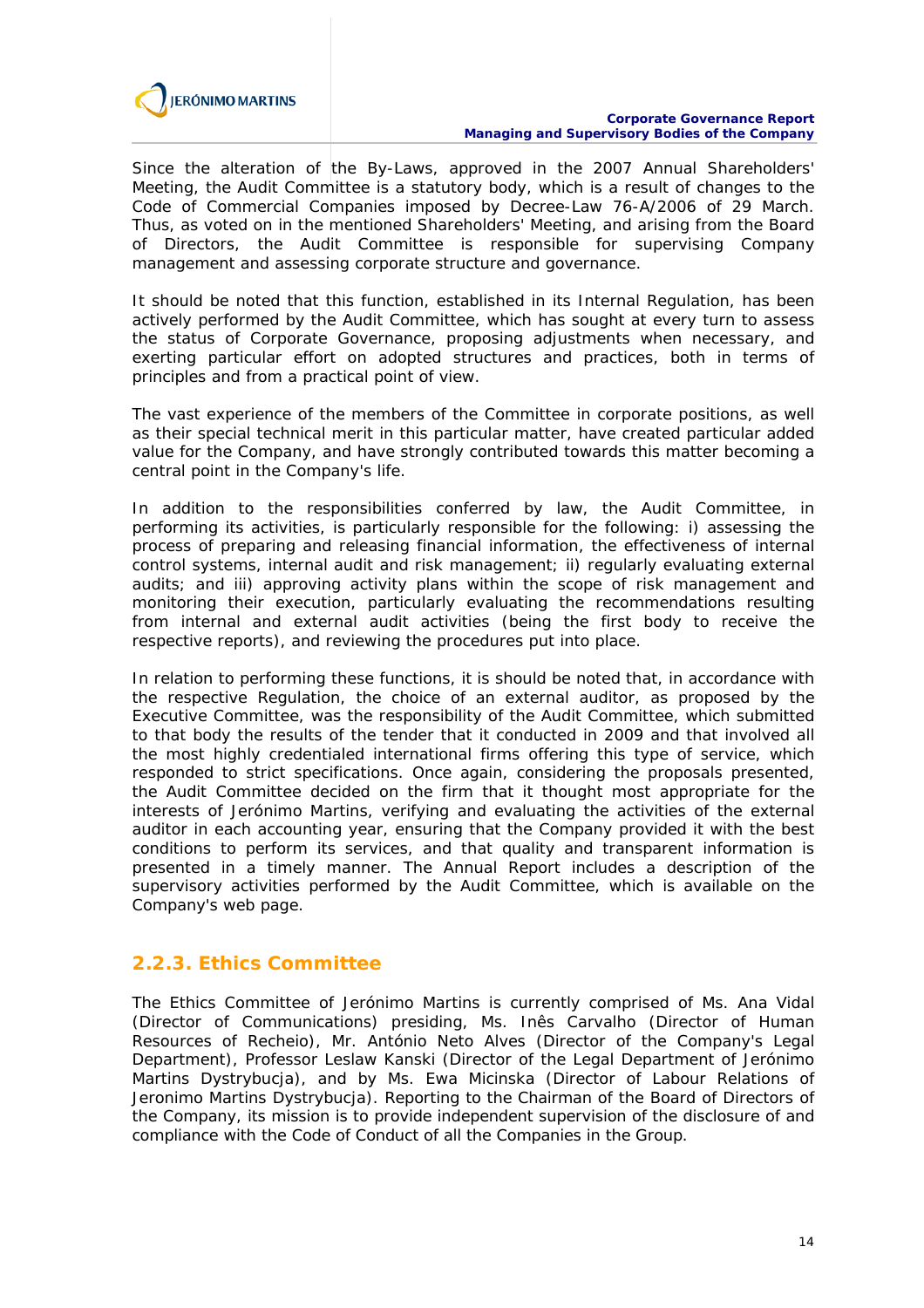

#### **Corporate Governance Report Managing and Supervisory Bodies of the Company**

In performing its duties, the Ethics Committee: i) establishes channels of communication with the targets of the Group's Code of Conduct and gathers information sent for this purpose; ii) manages a suitable internal control system for compliance with the Code of Conduct and assesses the recommendations arising from these controls; iii) evaluates questions that, also in compliance with this Code of Conduct, may be submitted to it by the Board of Directors of Jerónimo Martins and by the Audit Committee, and impartially analyses any questions raised by employees, customers or business partners through the system to communicate alleged irregularities; and, finally iv) submits to the Company's Board of Directors any measures it considers appropriate for adoption in this area, including the review of internal procedures, as well as proposals for changing the Code of Conduct.

The Ethics Committee met twelve times during 2009 and examined various questions submitted to it by the Executive Committee, the Group's employees and third parties. This year, the Committee's activity across all the Group's companies and geographic regions was given special attention.

### **2.2.4. Internal Control Committee**

The Internal Control Committee, appointed by the Board of Directors and reporting to the Audit Committee, is specifically responsible for assessing the quality and reliability of the internal control system and the process of preparing financial statements, as well as assessing the quality of the monitoring process being used in Jerónimo Martins' Companies, with a view to assuring compliance with the laws and regulations to which they are subject. In performing its tasks of assessing the quality of the monitoring process being used in the Companies, the Internal Control Committee must obtain regular information on the legal and fiscal contingencies that affect the Companies.

The Internal Control Committee meets monthly and is comprised of a President (Mr. David Duarte) and three members (Mr. José Gomes Miguel, Ms. Catarina Oliveira and Mr. Henrique Santos), none of whom are Board Members of any company within the Group.

In 2009, the Internal Control Committee continued its activities of supervision and assessment of risks and critical processes, reviewing the reports prepared by the Internal Audit Department. As a representative of the External Audit team is invited to attend these meetings, the Committee is also informed of the conclusions of the external audit work that takes place during the year.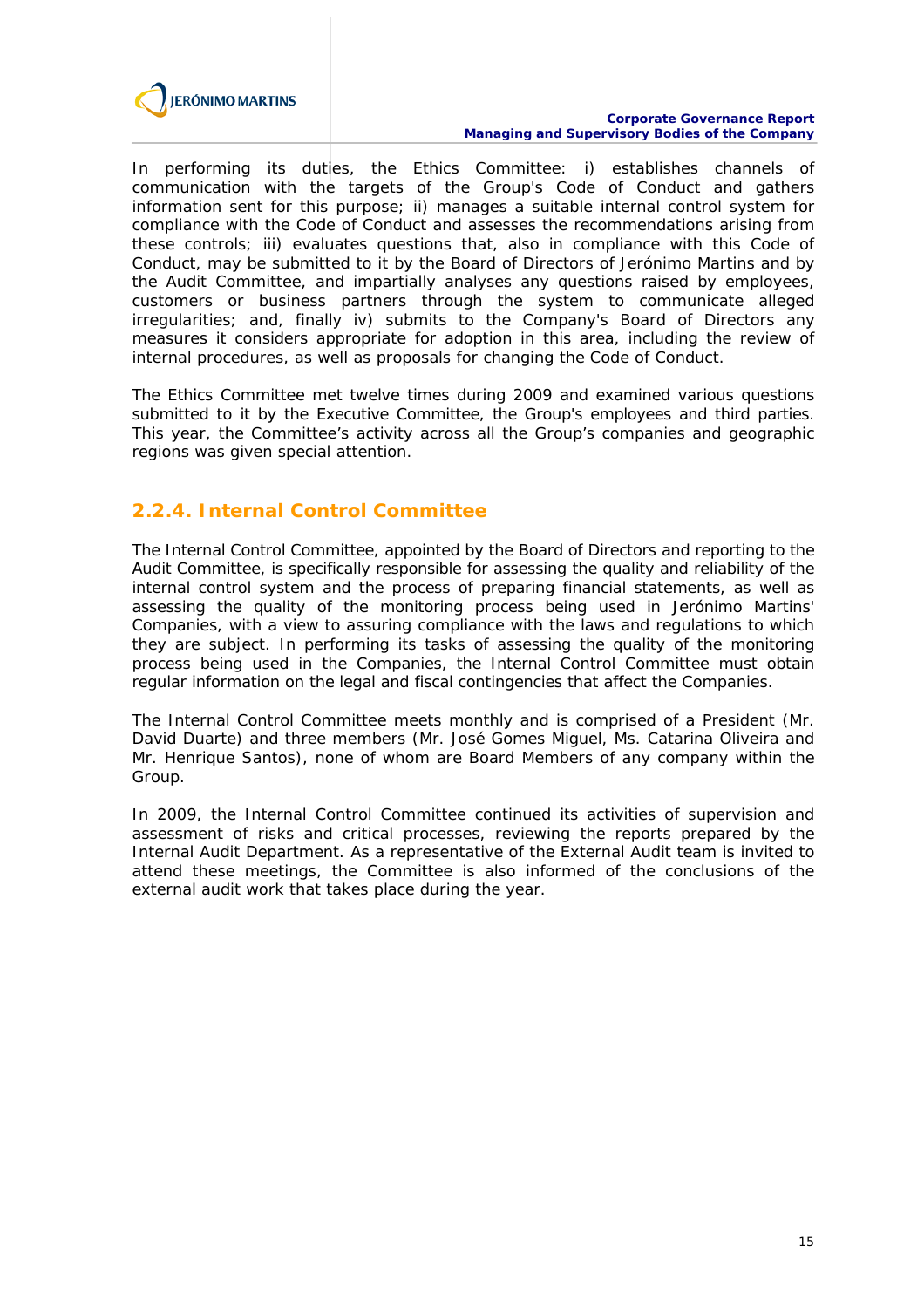# **2.3. Structure and Operation of the Board of Directors and Distribution of Responsibilities**



# **2.3.1. The Board of Directors**

According to the By-Laws, the Board of Directors is comprised of a minimum of seven and a maximum of eleven members. Currently, the Board of Directors consists of ten members, of which three are members of the Executive Committee.

Since the Board of Directors has Independent Members and Non-Executive Members, it is endowed with a range of skills that enriches the management of the Company, reflecting a desire and an interest in bringing together a wide range of technical skills, contact networks and connections with national and international bodies, which optimises the Group's management from the standpoint of creating value for its Shareholders.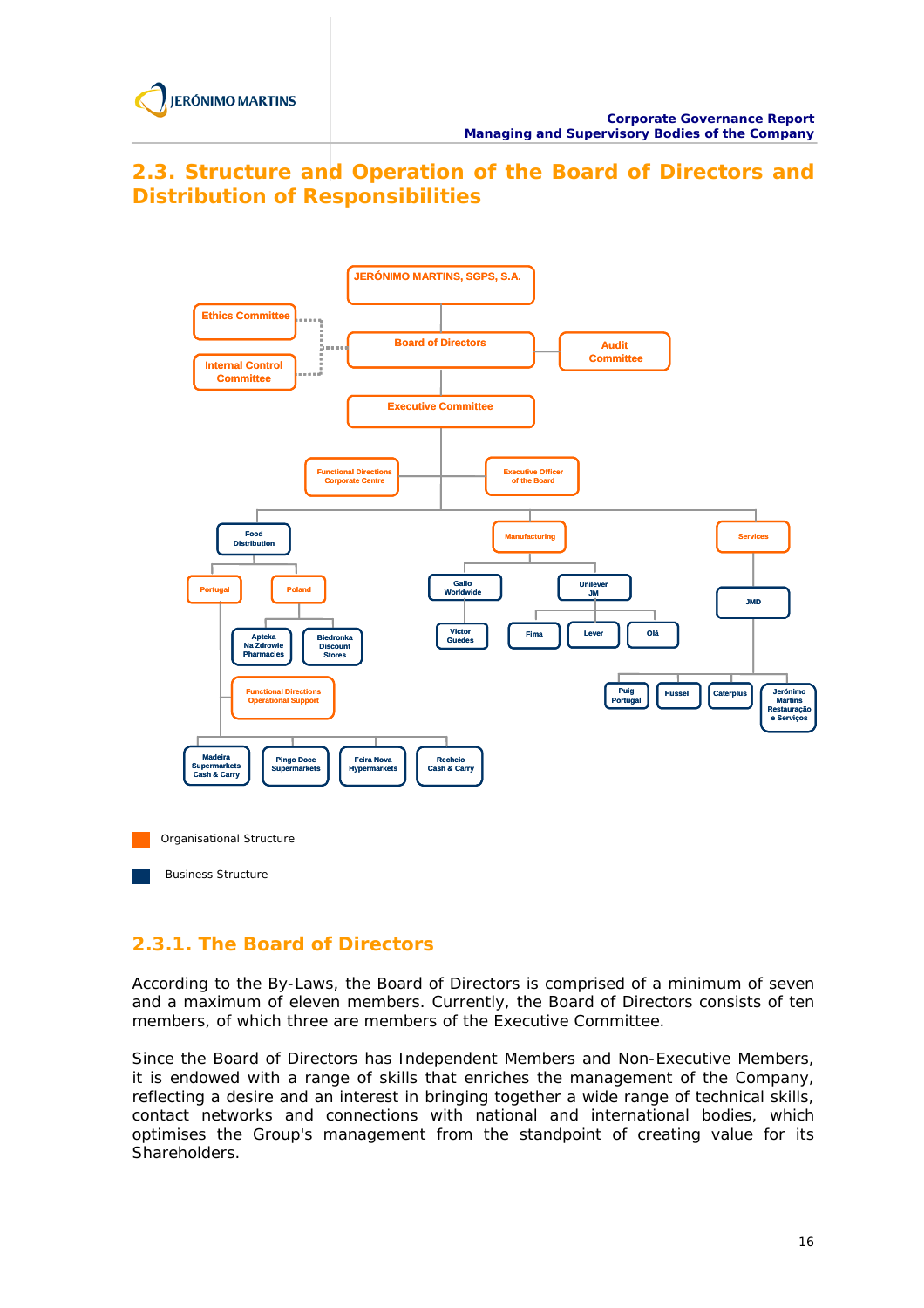

The selection of this model represents yet another step towards ensuring adequate defence of the interests of all Shareholders. For this same purpose, since election of the Board of Directors for the preceding three-year period, there has been an increase in the number of Independent Members who, since the entrance of Professor Marcel Corstjens, total five of the ten members. Also concerning the reinforcement of Corporate Governance practices, the Chairmanship of the Board of Directors (the responsibility of Mr. Elísio Alexandre Soares dos Santos) is still separated from the Chairmanship of the Executive Committee (the responsibility of Mr. Luís Palha da Silva).

The Board of Directors meets at least four times a year, and another member, by means of a letter addressed to the Chairman, may represent any member at the Board meetings.

Unless otherwise provided, decisions are carried by a majority vote of the members present or represented, and of those who vote by post. In the event of a tie, the Chairman has the casting vote.

The duties of the Board of Directors are described in Article 13 of the Company's Articles of Association. The Executive Committee does not discuss the matters referred to in Article 407, Paragraph 4 of the Portuguese Commercial Companies Code.

It also states that it is the responsibility of the Chairman of the Board of Directors and of the Non-Executive Members of the Board of Directors to evaluate the performance of the members that comprise the Executive Committee and the other existing committees. They meet at least once per year in *ad-hoc* meetings specifically dedicated to this matter, without the presence of the Executive Members, and in which the performance of the Executive Committee and its influence on Jerónimo Martins' businesses is heavily debated, assessing the impact of its activity and adherence to the medium- and long-term interests of the Company. The same procedure is used to analyse the performance of the various committees that exist within Jerónimo Martins.

The annual management report includes a description of the activities performed by Non-Executive Members.

As set down in specific regulations, the Board of Directors has delegated several duties to the Executive Committee, including management of corporate business within the scope of the day-to-day running of the Company, including representing the Company and financial management of the Group, among others.

Nevertheless, pursuant to the terms of its Internal Regulation, the Board of Directors, and in particular its Chairman, retains authority over strategic matters of Company management, in particular those regarding the corporate structure, and to those that, due to their importance and special nature, may significantly impact their activity, exercising effective control on directing corporate life, always seeking to be duly informed and assuring supervision of Company management.

To this end, the Board of Directors has at its disposal the minutes of the Executive Committee meetings in which the matters discussed and the decisions taken are recorded. The President of the Executive Committee also sends the summonses and the minutes of the respective meetings to the Chairman of the Board of Directors and to the President of the Audit Committee via the Company Secretary. Additionally, at each Board meeting the Executive Committee reports on Company activity since the last meeting, and is ready to provide any further clarification that the Non-Executive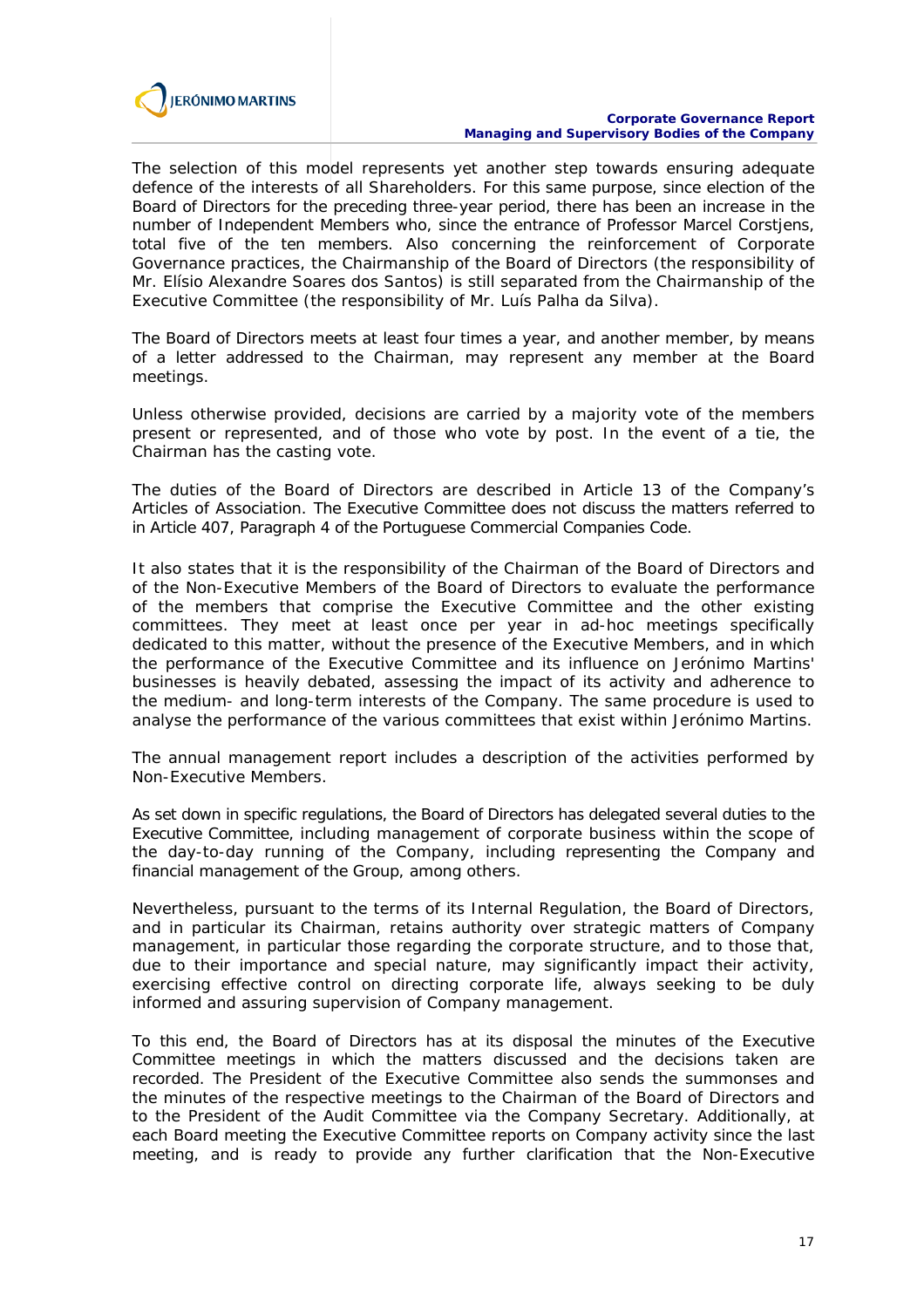

Members may require. During 2009, all information requested by the Non-Executive Members was complete and provided in a timely manner by the Executive Committee.

### **2.3.1.1. Chairman of the Board of Directors**

The role of Chairman of the Board of Directors is carried out by Mr. Alexandre Soares dos Santos. Despite not having a permanent participation in the meetings of the Executive Committee, the Chairman of the Board of Directors, in compliance with the Board of Directors' Regulations and apart from the role of institutional representation of the Corporate Bodies, has a special responsibility for managing the respective meetings, for monitoring the action taken on the decisions made by this body, for defining the overall strategy and for management development.

### **2.3.2. Responsibilities of the Members of the Executive Committee**

While their functions are carried out collectively, each member of the Executive Committee holds supervisory responsibilities in certain specific areas, as follows:

**Luís Palha da Silva (President):** Development and Strategy, Financial Area, Reporting and Operational Control, Investor Relations, Legal Affairs, Tax Matters, Human Resources and Communications.

**Pedro Soares dos Santos**: Food Distribution Operations, including Sourcing, Logistics, Quality Control, Human Resources, Security and Information Technologies.

**José Soares dos Santos:** Manufacturing Operations, Marketing Services, Representations and Restaurant Services.

### **2.3.3. Organisational Structure and Distribution of Responsibilities**

Jerónimo Martins SGPS, S.A. is the Holding Company of the Group, and as such is responsible for the main guidelines of the various businesses, as well as for ensuring consistency between the established objectives and the available resources. The Holding Company's services include a group of Functional Divisions which provide both support to the Corporate Centre and services to the Functional and Operating Divisions of the Group's Companies.

In operational terms, Jerónimo Martins is organised into three business areas: i) Food Distribution, ii) Manufacturing, and iii) Marketing, Services, Representations and Restaurant Services. The first area is organised into Geographical Areas and Operating Divisions.

#### **2.3.3.1. Holding Company Functional Divisions**

The Holding Company is responsible for: i) defining and implementing the development strategy of the Group's portfolio; ii) strategic planning and control of the various businesses and consistency with global objectives; iii) defining and controlling financial policies; and iv) defining human resources policies, with direct responsibility for implementing the Management Development Policy.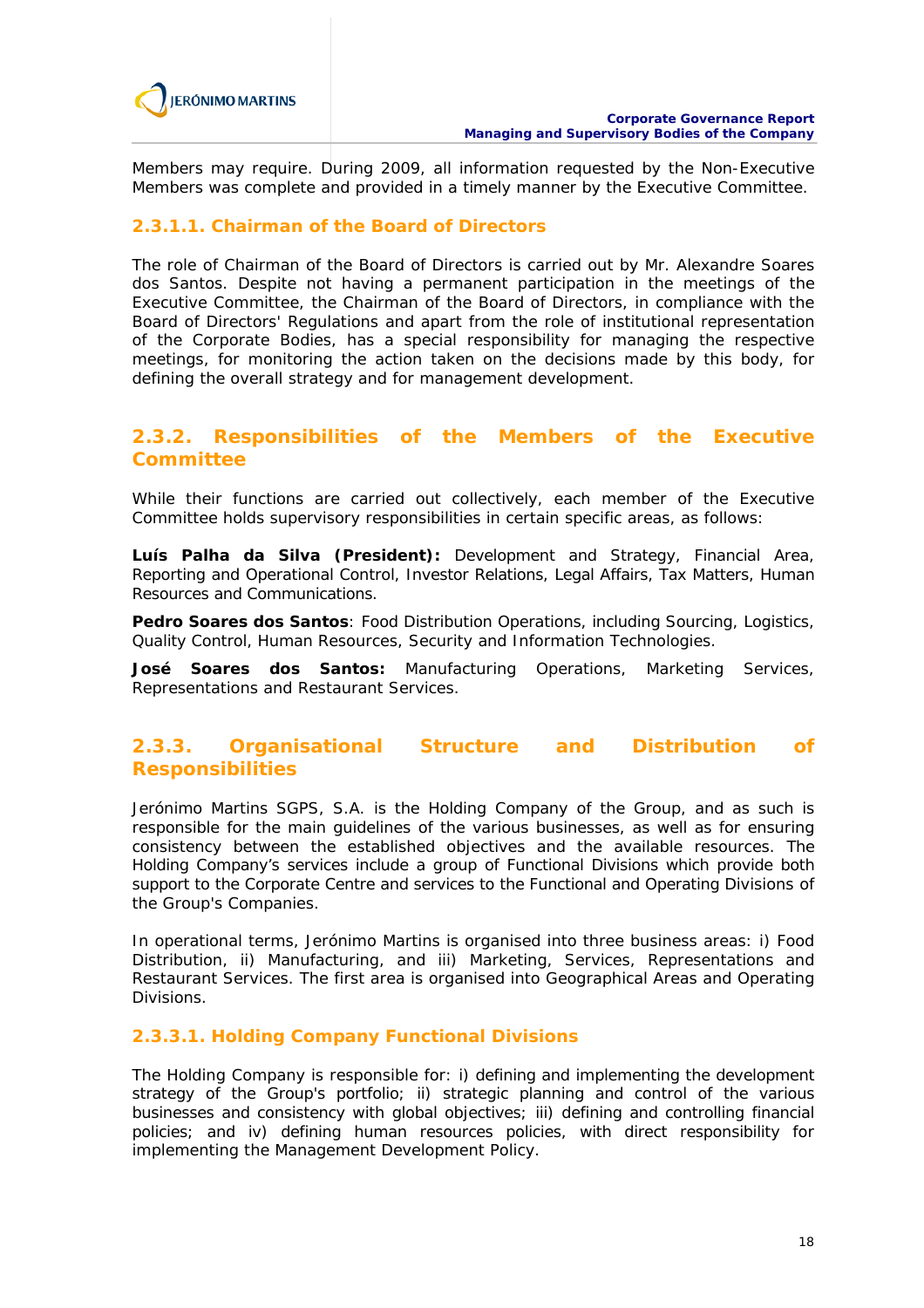

The Functional Divisions of the Holding Company are organised as follows:



**Internal Audit** – Assesses the quality and efficiency of systems (both operational and non-operational) of internal control and risk control established by the Board of Directors, ensuring compliance with the Group's Manual of Procedures. The Division also guarantees full compliance with the procedures laid out in the Operations Manual of each Business Unit, and ensures compliance with the legislation and regulations applicable to the respective operations.

The activities carried out by this Functional Division, which reports directly to the Chairman of the Board of Directors, are described in detail further on in this chapter.

**Communication** – Proposes and implements the communication strategy of the areas under its influence, seeking to provide rigorous, clear and complete information on Jerónimo Martins, its current performance and its future perspectives. It is responsible for managing Jerónimo Martins' Brand and Institutional Image.

Included in its scope of responsibility are the Media Relations for the Company and its subsidiaries, Institutional Communication Instruments, Patronage and Communication in matters of Sustainability.

In 2009, all the institutional communication instruments were updated, to provide better information to the Group's stakeholders. These updates met with the approval of the respective target audiences, as can be seen from the performance indicators used. Jerónimo Martins' official website recorded a monthly average of over 42 thousand visitors, with a 43% increase in the number of pages visited. Throughout 2009, the internal portal "My.JM", recorded a 39% growth in the number of visits, recording an average monthly number accesses of over 51 thousand.

In Media Relations, in addition to daily clarifications, interviews with business managers, and preparation of various press releases, 15 events were held with direct contact between the Mass Media and members of the Board of Directors, providing opportunities to receive information and clarification directly from the Group's top management.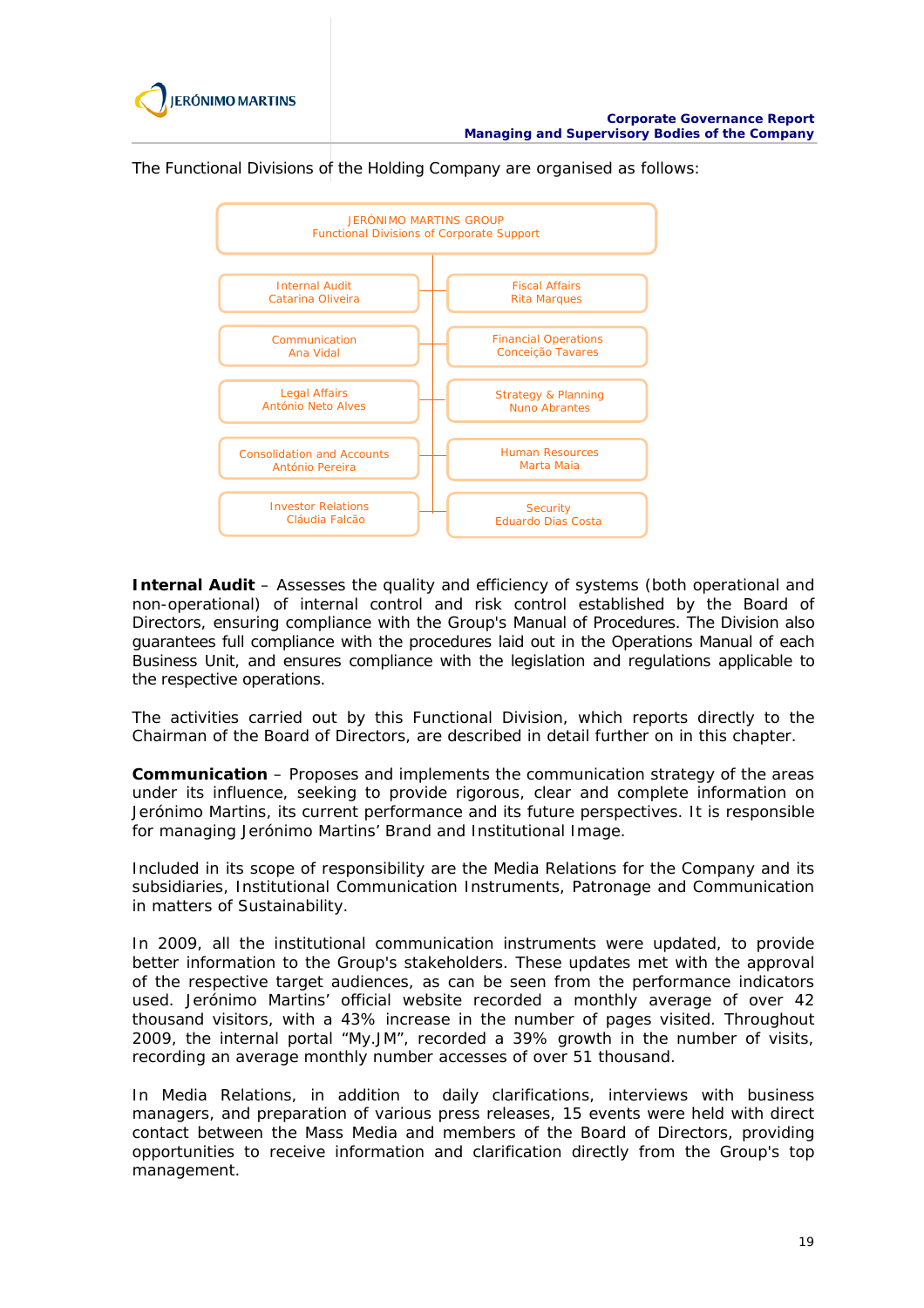

With regard to Sustainability, there was close co-operation between various national and international entities, by replying to questionnaires covering the areas of Ethics, Human Resources, Environment, Quality and Food Safety, and Patronage. Apart from often providing clarification on different matters, Jerónimo Martins participated in five major studies, one of which was specifically on the Environment.

**Legal Affairs** – Responsible for supervising the Group's corporate affairs and for ensuring strict compliance by all its Companies with legal obligations. Legal Affairs assists the Board of Directors in preparing and negotiating contracts to which Jerónimo Martins is a party, and it heads the development and implementation of strategies for the protection of the Group's interests in the case of legal disputes, and management of external counsel.

In 2009, the Department focused on monitoring the evolution of the corporate rules and recommendations in the Group's various reorganization operations, including the merger of Feira Nova into Pingo Doce and the internal training regarding the prevention of legal disputes.

**Consolidation and Accounting** – Prepares consolidated financial information in order to comply with legal obligations and supports the Board of Directors by implementing and monitoring the policies and the accounting principles adopted by the Board that are common to all the Companies of the Group. The Division also verifies compliance with obligations stated in the By-Laws.

In 2009, activity was centred on supervising conformance with the accounting standards adopted by the Group, supporting the Companies in the accounting assessment of all one-off transactions, as well as in Jerónimo Martins' restructuring and expansion activities.

**Strategy and Planning** – Co-ordinates and supports the process for creating and maintaining the Group's Strategic Plans and their respective budgets. Along with this, it has a control function, by monitoring the performance of the Group's different Business Units, noting any possible gaps in relation to the Plans, in order to ensure corrective measures are applied, that guarantee that the Group's strategic objectives are reached. In addition, it supports the acquisition or disposal of Companies or Businesses, as well as the corporate restructuring processes.

During 2009, within the specific economic context which affected the geographic regions in which the Group operates, this Department intensified its Planning and Control processes and made them flexible. This way, the Market macro-economic trends and consequent contingencies, were permanently incorporated when assessing and monitoring the different Jerónimo Martins' Business Units and their respective performance projections. Special resources were allocated to the control of cash flow generation and of Investment Plans.

Activities that continued to be central to the Department of Strategy and Planning were support to multi-functional teams, focused on identifying new growth opportunities for the Group, as well as the assessment of alternative geographical markets and M&A opportunities.

**Investor Relations** - This Division is the interface with all the investors – shareholders or not, institutional and private, national and foreign - as well as the analysts who formulate opinions and recommendations regarding Jerónimo Martins' share price.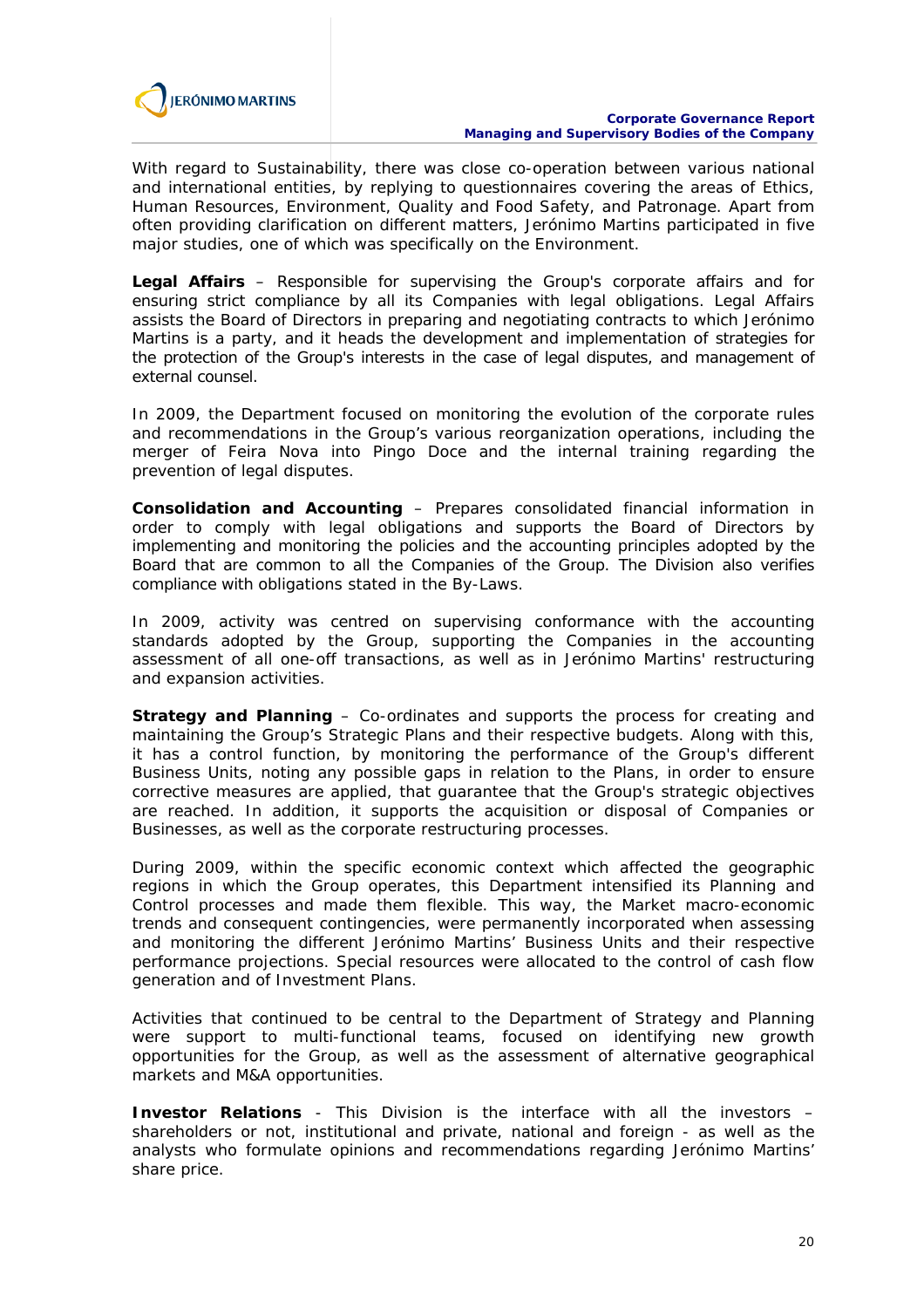

It is also the responsibility of the Investor Relations Department to co-ordinate all matters related to the Securities and Exchange Commission.

The activities carried out by this Functional Division can be found in detail in this chapter.

**Fiscal Affairs** – Provides all Group Companies with assistance in tax matters, ensuring compliance with current legislation, as well as optimising the business units' management activities from a tax viewpoint. The Division also manages the Group's tax disputes and relations with external consultants and Tax Authorities.

Within the scope of its activity, in 2009, the Fiscal Affairs Department provided assistance in the corporate restructuring operations, namely for the mergers between Pingo Doce and Feira Nova, and between Recheio Cash & Carry and SCGR - Comércio Por Grosso e a Retalho.

In addition, special work was carried out, in particular regarding State and other Public Entities' Extra-contractual Civil Liability, as well as regarding Value Added Tax rates on the products sold in the stores of the various banners, in order to unify the policies adopted by the various Jerónimo Martins Companies.

Also noteworthy, is the work carried out by the Fiscal Affairs Department in preparing for applications for various tax benefits within the scope of the Corporate R&D Tax Benefits System (SIFIDE).

**Financial Operations** – This Division includes two distinct areas: Risk Management and Treasury Management. The activity of the Risk Management area is discussed in detail later in this chapter.

Treasury Management is responsible for managing relations with the financial institutions that have or intend to have business dealings with Jerónimo Martins, establishing the criteria to be met in that relationship.

Treasury planning has the role of selecting the most suitable financial sources according to individual need, for all of Jerónimo Martins' Companies. The type of funding, corresponding terms, cost and back-up documentation must comply with the criteria established by the Board. Likewise, the Treasury is responsible for conducting business with financial institutions, optimising factors so that the best possible conditions may be obtained at all times.

A large part of the treasury activities of the Jerónimo Martins Group is centralised in the Holding Company, which is a structure that provides services to the rest of the Companies of the Group. The National Distribution Companies are completely centralised, while the Polish Distribution and Representation and Restaurant areas still work independently in relation to processing payments to third parties. It is also Treasury's responsibility to elaborate and comply with the treasury budget that is based on the activity plans of the Group's Companies.

**Human Resources** – In a "Business for People, made by People", this area ensures initiatives across the Group that are indispensable for completely solidifying the mission of Jerónimo Martins. The strategic objectives of the Human Resources area are wide and ambitious, on the one side making the Jerónimo Martins brand desirable, and on the other side making it possible to retain excellent employees in the various Companies.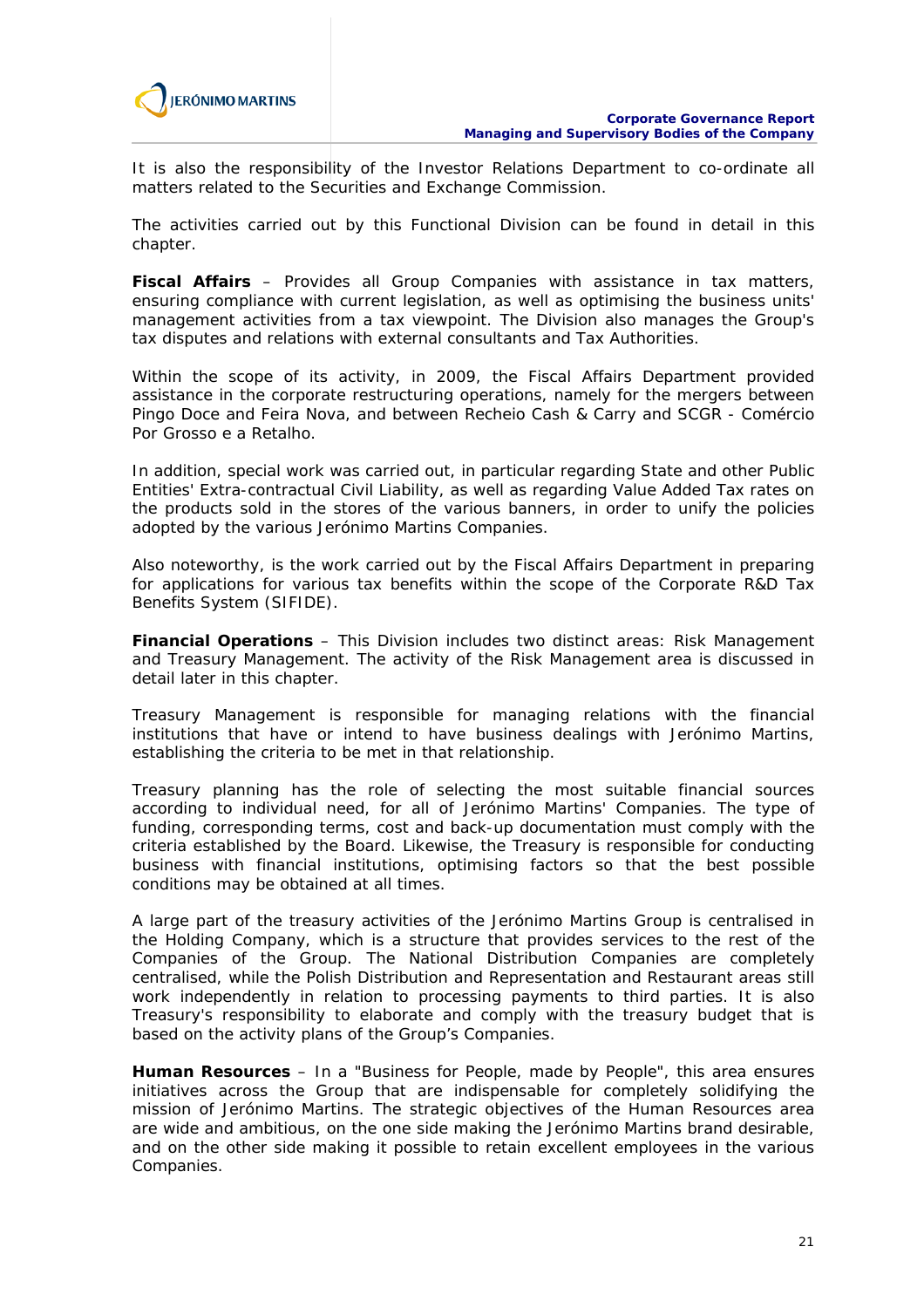

The Human Resources Department of Jerónimo Martins works in an integrated manner, pursuant to the global policies and strategies defined for the entire Organisation, guaranteeing compliance with the various procedures in this area, namely at the level of Recruitment, Training, Development and Administrative Support areas.

**Security** – This area defines and controls procedures in terms of protecting the security of Jerónimo Martins' people and assets, intervening whenever there are thefts and robberies, fraud and other illegal and/or violent activities perpetrated in the facilities or against employees.

The activities carried out by this Functional Division in 2009 are detailed in this chapter in the section on the Risk Control System.

#### **2.3.3.2. Operational Divisions**

The organisational structure of Jerónimo Martins is aimed mainly at ensuring specialisation in the Group's various businesses by creating geographical areas and Operational Divisions, thus guaranteeing the required proximity to the different markets.

As mentioned, the Food Distribution business is divided into Geographical Areas, and there are currently three Operational Divisions in Portugal: Retail in Portugal - Pingo Doce (supermarkets) and Feira Nova (hypermarkets) banners - Recheio (cash & carries) and Madeira (supermarkets and cash & carries), and an Operational Division in Poland that includes the Biedronka food stores and the "Apteka Na Zdrowie" pharmacies.

Manufacturing operates in partnership with Unilever, in the company Unilever Jerónimo Martins, Lda., which conducts the businesses of the food, personal care and home care products and ice-creams and in the company Gallo Worldwide, Lda., which produces and sells olive oil and cooking oils.

Within the Group's portfolio there is also a business area dedicated to Marketing, Services, Representations and Restaurant Services, which includes: i) Jerónimo Martins Distribuição, which represents important, widely consumed food products and premium and mass market cosmetic brands under international brands in Portugal, including Caterplus, a specialist in the trade and distribution of specific products for Food Service; ii) Hussel, a retail chain specialised in chocolates and confectionary; iii) Jerónimo Martins Restauração e Serviços, with the chain of Jeronymo coffee shops, Olá and Ben & Jerry's ice cream stores and Chili's restaurants; and iv) Puig Portugal, dedicated to selling perfumes, in partnership with the Puig Group.

### **2.3.3.3. Operational Support Functional Divisions**

The Functional Divisions at the operating level ensure that Group synergies are maximised through the sharing of resources and functions across the main markets, in order to optimise the efficiency of the Organisation and the sharing of relevant skills and know-how.

The Operational Support Functional Divisions are: Sourcing, Logistics, Quality and Environmental Control, Financial and Information Technologies. These Functional Divisions are responsible for providing services to the various distribution Operational Divisions in Portugal, in accordance with the guidelines provided by the Group's Holding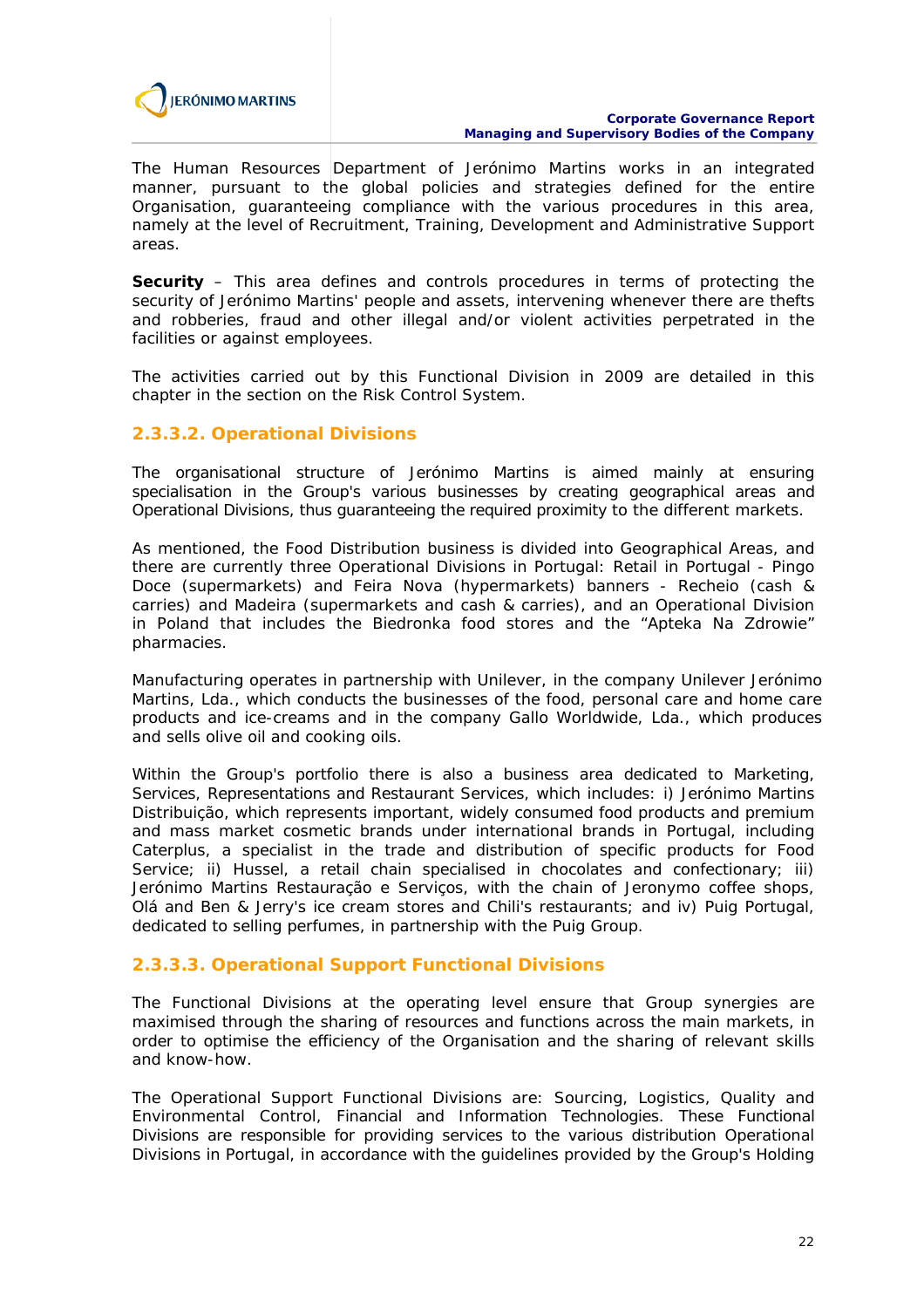

Company. They are also responsible for ensuring policy standards and internal procedures.

# **2.4. Risk Management and Internal Control Systems**

### **2.4.1 Risk Management**

The Company, and in particular, its Board of Directors, dedicates a great deal of attention to the risks affecting the businesses and their objectives. Success in this area depends on the ability to identify, understand and handle exposure to events, which, whether or not under the direct control of the management team, may materially affect the physical, financial and/or organizational assets of the Company. This concern is materialized in the Group's Risk Management Policy, which aims to stimulate and reinforce the type of behaviour necessary for that success.

Because of the size and geographical dispersion of Jerónimo Martins' activities, successful risk management depends on the participation of all employees, who should assume this concern as an integral part of their jobs, particularly through the identification and reporting of risks associated with their area. Therefore, all activities must be carried out with an understanding of what risk is and awareness of the potential impact of unexpected events on the Company and its reputation.

#### **2.4.1.1 Risk Management Objectives**

Within the Group, Risk Management aims to meet the following objectives:

- To promote the identification, evaluation, handling and monitoring of risks, in accordance with a methodology common to all the Companies in the Group;
- To regularly assess the strengths and weaknesses of key value drivers;
- To develop and implement programmes to handle and prevent risk;
- To integrate Risk Management into business planning;
- To promote the awareness of the workforce with regard to risks, and the positive and negative effects of all processes that influence operations and are sources of value creation;
- To improve decision-making and priority-setting processes through the structured understanding of Jerónimo Martins' business processes, their volatility, opportunities and threats.

#### **2.4.1.2. The Risk Management Process**

In the first place, risk evaluation seeks to distinguish what is irrelevant from what is material. This requires active management and involves consideration of sources of risk, probability of occurrence, and the consequences of their manifestation within the context of the control environment. Controls may encompass both the likelihood of occurrence of an event and the extent of its consequences.

The Risk Management Process (RMP) is cyclical in nature, considering: i) risk identification and evaluation; ii) definition of management strategies; iii) implementation of control processes; and iv) process monitoring.

The RMP of the Group complies with standards of the Federation of European Risk Management Associations (FERMA), which are seen as a model of best practices.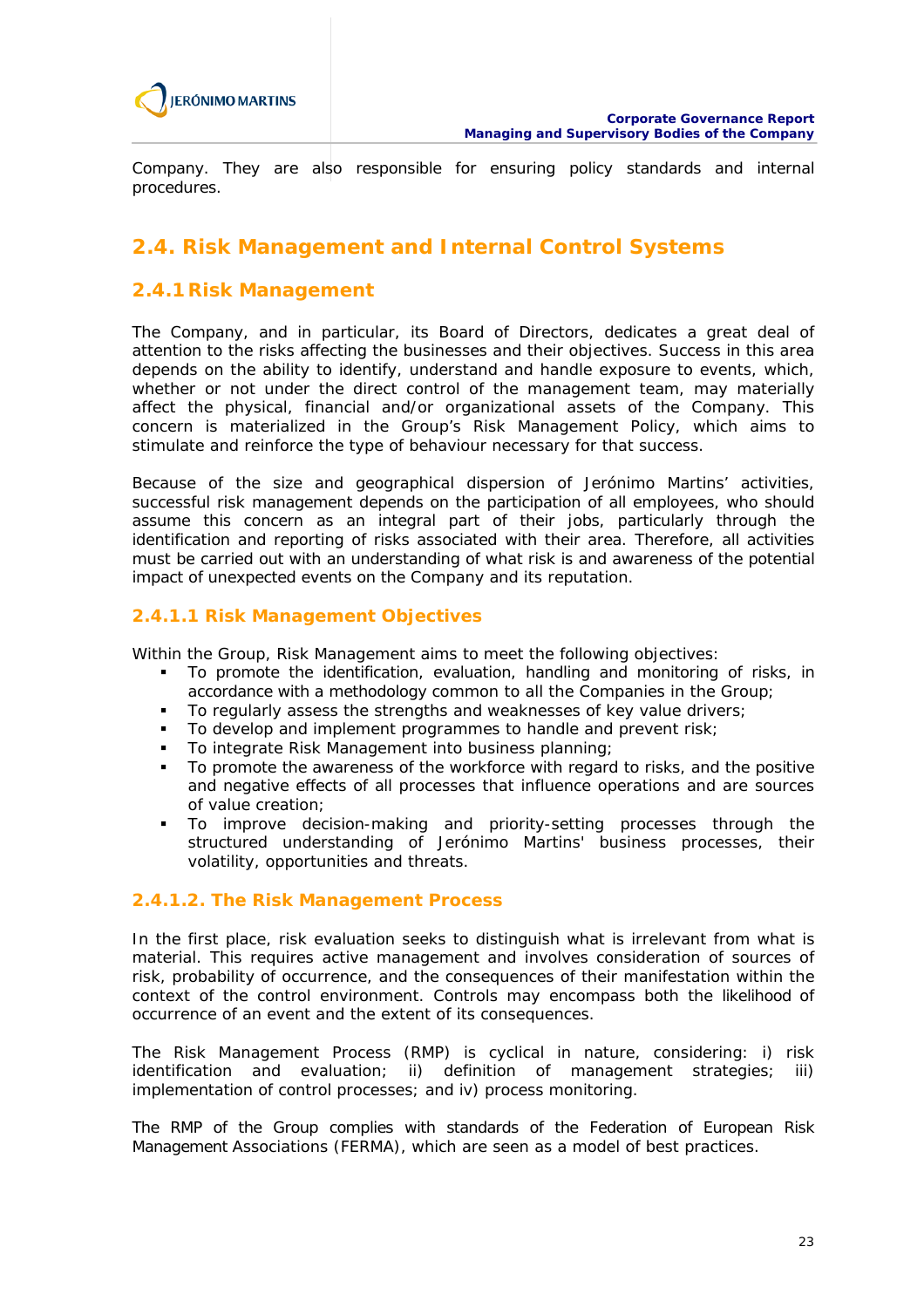

The objectives defined during the strategic and operational planning process are the departure point of the RMP. At this time internal and external factors that may compromise fulfilment of the established goals are being identified and assessed.

This approach is based on the concept of Economic Value Added (EVA). It begins with the analysis of the key value drivers of both the operating profit and the cost of capital, in an attempt to identify the factors of uncertainty that may negatively influence the generation of value.

In this manner, a systematised, interconnected perspective of the risks inherent to processes, functions and organisational Divisions is developed.

### **2.4.1.3. Organisation of Risk Management**

Risk management is organized around three categories:

- **Strategic Risks;**
- $\blacksquare$  Financial Risks:
- **Process Risks.**

In the first category, attention is focused on the uncertainty which affects the viability of the business model and strategy. The other categories encompass the uncertainty affecting the implementation of the business model and strategy. The operating risks category also includes uncertainty regarding the relevance and quality of the information used for decision-making.

#### **Strategic Risks**

Strategic risk management involves monitoring factors such as social, political and macro-economic trends; the evolution of consumers' preferences; the businesses' life cycle; the dynamics of the markets (financial, employment, natural and energetic resources); the competition's activity; technological innovation; availability of resources; and legal and regulatory changes.

The management team uses this information to understand if the analysis of the identified needs is still up to date and if it is viable to develop a unique value proposition, which adequately meets those needs. That information is also used to know if there is a large enough market of customers who are willing and able to pay the price offered and to see if the Company has enough exclusive, lasting and sustainable competitive advantages to obtain a return that is commensurate with the risks involved.

In this way, the management team tries to identify any opportunities and threats in the industries and sectors in which it operates, namely in terms of potential profitability and growth, but also in terms of both the strategic alignment and appropriateness of its business model in light of current and future market conditions.

These issues are assessed at the Executive Board meetings and discussed during various internal forums throughout the year.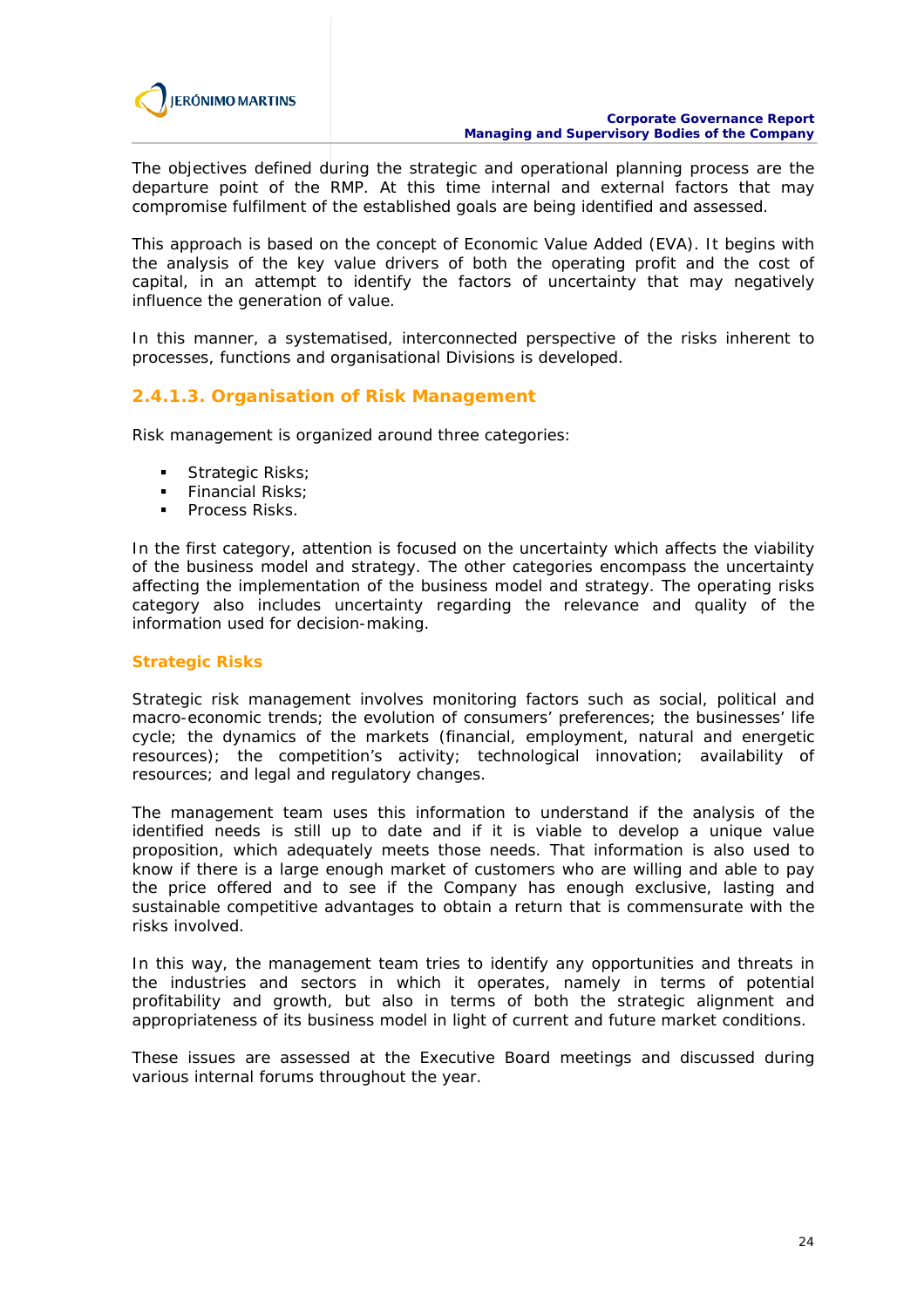

#### **Financial Risks**

#### Risk Factors

Jerónimo Martins is exposed to various financial risks, namely: market risk (which includes exchange rate risk, interest rate risk and price risk), liquidity risk and credit risk.

The management of this risk category is focused on the unpredictable nature of the financial markets and tries to minimize its adverse effects on the Company's financial performance.

On this level, certain types of exposure are managed using derivative financial instruments.

Activity in this area is carried out by the Financial Operations Department, under the supervision of the Executive Committee. The Risk Management Department is responsible for identifying, assessing and hedging financial risks, by following the guidelines defined by the Board.

#### a) Market Risk

a.1.) Foreign Exchange Risk

The main source of exposure to foreign exchange risk comes from Jerónimo Martins' operations in Poland. Management of this risk is driven by the principles defined by the Board of Directors, who in April 2009, approved the Financial Risk Management Policy, which includes foreign exchange risks both from investments in subsidiaries and from current commercial operations.

At 31 December 2009, and excluding contracted hedge operations, the negative impact on net investment of an adverse variation in the Euro/Zloty exchange rate in the order of 10%, keeping everything else constant, would be -42 million euros (compared with –34 million euros in 2008). Incorporating the effect of contracted hedge operations, the impact would be –29 million euros (compared with –25 million euros in 2008). These impacts would be reflected in the Equity. Jerónimo Martins' sensitivity to this risk increased during 2009, due to the higher value of the net investment in Poland.

The other source of exposure regarding exchange rate risk comes from debt issued in US dollars in 2004, with the following characteristics:

| <b>Financing</b>     | Amount                        | <b>Maturity</b> |
|----------------------|-------------------------------|-----------------|
| Private Placement #1 | $$84.000.000,00$ 23-06-2011   |                 |
| Private Placement #2 | $$96.000.000,00$   23-06-2014 |                 |

Two cross currency swaps were contracted to hedge this risk, exactly replicating the terms of the financing:

| Financing | Amount | Counter-amount Maturity                         |  |
|-----------|--------|-------------------------------------------------|--|
| Swap $#1$ |        | $$84.000.000,00$ 70.469.798,66 $\in$ 23-06-2011 |  |
| Swap $#2$ |        | $$96.000.000,00$ 80.536.912,75 $\in$ 23-06-2014 |  |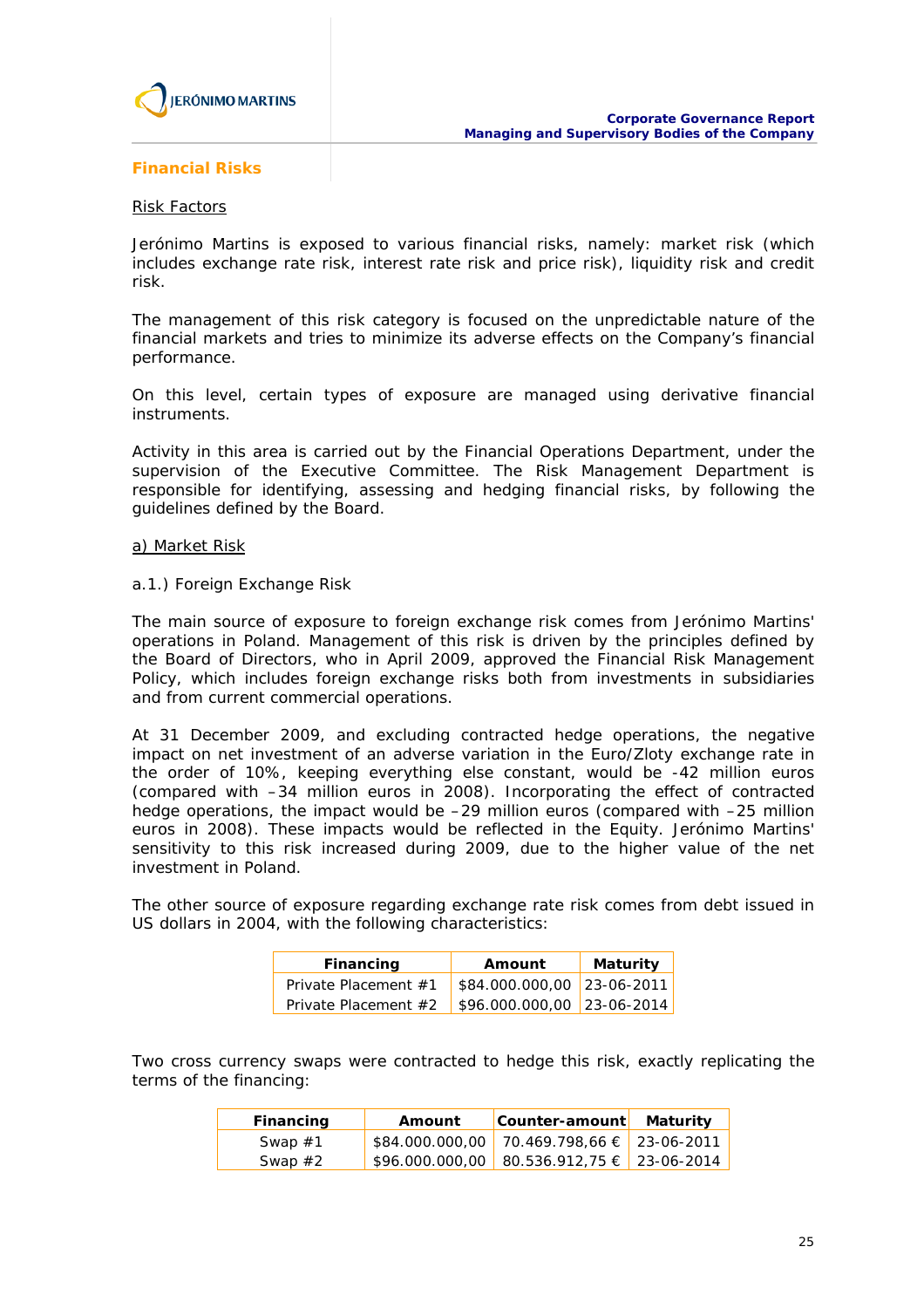

Thus, net exposure to the Euro/US Dollar exchange rate resulting from these transactions is null, and there were no changes from 2008 to 2009.

In addition to this exposure, within the scope of the commercial activities of its subsidiaries, the Company acquires merchandise that is denominated in foreign currency, mainly zloty and US dollars. As a general rule, these transactions involve low amounts, and are very short dated.

Management of the Operational Companies' exchange rate risk is centralised in the Holding Company's Financial Operations Department. Whenever possible, exposure is managed through natural hedges, namely through loans denominated in local currency. When this is not possible, zero cost structures are contracted using instruments such as: swaps, forwards or options.

The following table summarizes the Group's exposure to foreign exchange risk as at 31 December 2009, being presented the Group's financial instruments at their book value, categorized by currency:

|                                             |               |            |               | (€'000)       |
|---------------------------------------------|---------------|------------|---------------|---------------|
| As at December 31st, 2009                   | Euro          | Zloty      | <b>Dollar</b> | Total         |
| <b>Assets</b>                               |               |            |               |               |
| Cash and cash equivalents                   | 77,105        | 146,396    |               | 223,501       |
| Available-for-sale financial investments    | 7,528         |            |               | 7,528         |
| Debtors and deferred costs                  | 118,157       | 61,111     |               | 179,268       |
| Derivative financial instruments            |               | 1,851      | 15            | 1,866         |
| <b>Total financial assets</b>               | 202,790       | 209,358    | 15            | 412,163       |
| Liabilities                                 |               |            |               |               |
| <b>Borrowings</b>                           | 609,188       | 137,540    | 134,128       | 880,856       |
| Derivative financial instruments            | 13,258        | 3,084      | 16,879        | 33,221        |
| Creditors and accrued costs                 | 827,276       | 748,434    |               | 1,575,710     |
| <b>Total financial liabilities</b>          | 1,449,722     | 889,058    | 151,007       | 2,489,787     |
|                                             |               |            |               |               |
| Net financial position in the balance sheet | (1, 246, 932) | (679, 700) | (150, 992)    | (2,077,624)   |
|                                             |               |            |               |               |
| As at December 31 <sup>st</sup> , 2008      |               |            |               |               |
| Total financial assets                      | 254,134       | 144,958    |               | 399,092       |
| <b>Total financial liabilities</b>          | 1,588,442     | 826,510    | 151,007       | 2,565,959     |
| Net financial position in the balance sheet | (1,334,308)   | (681, 552) | (151,007)     | (2, 166, 867) |

#### a.2.) Price Risk

Because of its investment in Banco Comercial Português, the Company is exposed to the risk of share price fluctuation. At 31 December 2009, a negative 10% variation in the trading price of BCP shares would have a negative effect of 165 thousand euros. At 31 December 2008, a similar variation would have a negative effect of 159 thousand euros.

a.3.) Cash Flow and Fair Value Interest Rate Risk

All financial liabilities are directly or indirectly indexed to a reference interest rate, which exposes Jerónimo Martins to cash flow risk. A portion of this risk is hedged through interest rate swaps, which exposes Jerónimo Martins to fair value risk.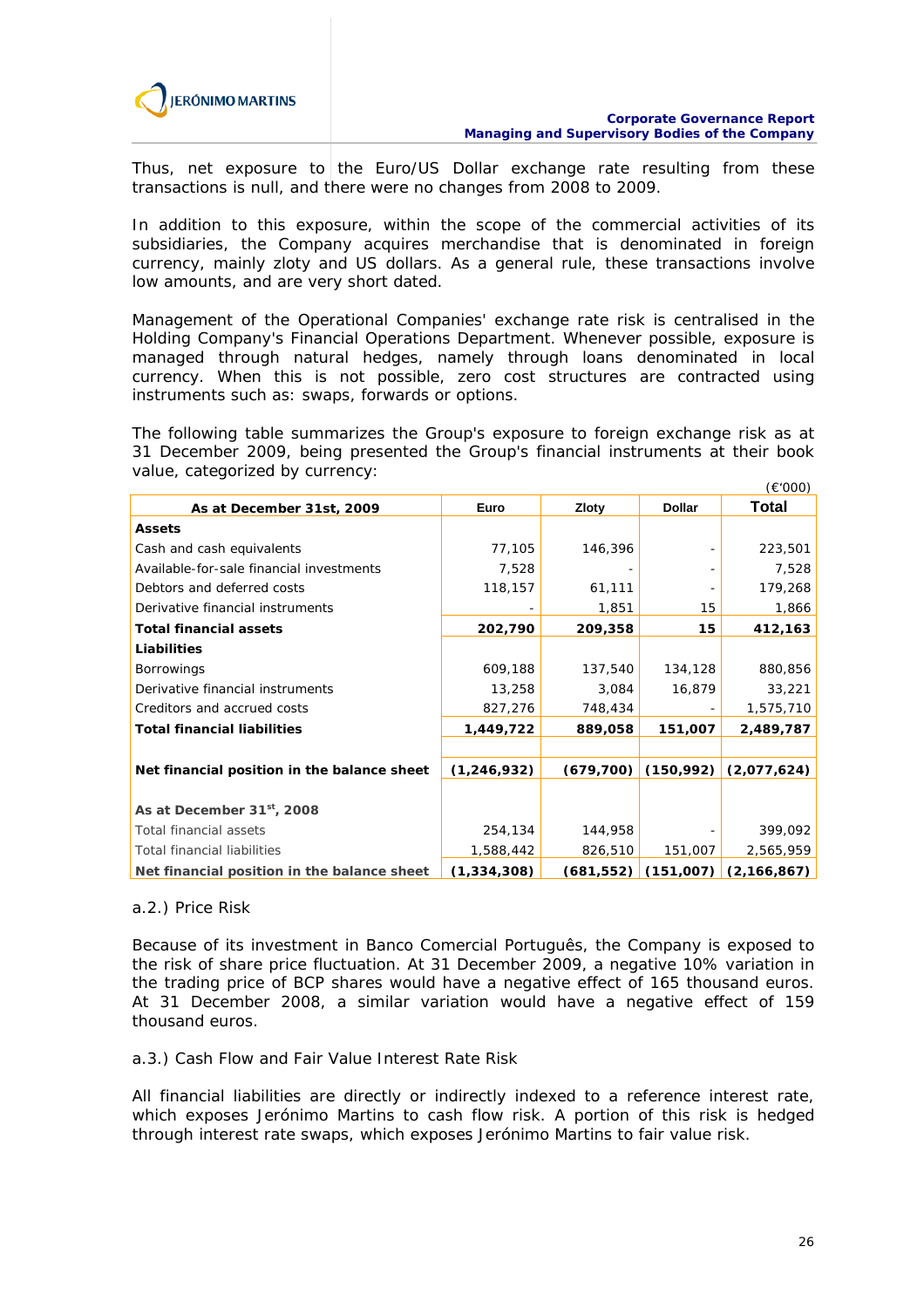

Exposure to interest rate risk is analysed dynamically. In addition to evaluating future contingencies, based on forward rates, sensitivity tests to variations in interest rate levels are performed. The Company is essentially exposed to the Euro and the Zloty interest rate curves. The sensitivity analysis is based on the following assumptions:

- Changes in market interest rates affect interest gains and losses on variable financial instruments;
- Changes in market interest rates only affect gains and losses in interest on financial instruments with fixed interest rates if these are recognised at fair value;
- Changes in market interest rates affect the fair value of derivative financial instruments and other financial assets and liabilities;
- Changes in the fair value of derivative financial instruments and other financial assets and liabilities are estimated by discounting future cash flows from current net values, using the market rates at the end of the year.

For each analysis, whatever the currency, the same changes to exchange rate curves are used. The analyses are carried out for the net debt, i.e., deposits and short-term investments with financial institutions and derivative financial instruments are deducted. Simulations are performed based on net debt values and the fair value of derivate financial instruments as of the reference dates and the respective change in the interest rate curves.

Based on the simulations performed on 31 December 2009 and ignoring the effect of interest rate derivatives, a climb of 50 basis points in the interest rate, with everything else remaining constant, would have a negative impact of 3.3 million euros. Incorporating the effect of interest rate derivatives, the net impact would be a positive 5.8 million euros, of which 7.6 million are related to interest rate derivatives associated with medium- and long-term debt, and 1.5 million are related to interest rate derivatives associated with Euro/US Dollar exchange rate swaps. These effects would be reflected in other reserves in equity.

These simulations are run a minimum of one time per quarter, but they are reviewed whenever there are relevant changes, such as: debt issuance, debt repayment or restructuring, significant variations in reference rates and in the slope of the interest rate curve.

Interest rate risk is managed through operations involving financial derivatives contracted at zero cost.

#### b) Credit Risk

Credit risk is centrally managed. The main sources of credit risk are: bank deposits, short-term investments and derivatives contracted with financial institutions; and customers.

The financial institutions that Jerónimo Martins chooses to do business with are selected based on the ratings they receive from independent rating agencies. The minimum acceptable rating is "A-".

With regard to customers, risk is mainly related to Recheio Cash & Carry and Manufacturing and Services businesses, since the other businesses operate based on cash sales or with bankcards (debit and credit). This risk is managed based on experience and individual customer knowledge, as well as through credit insurance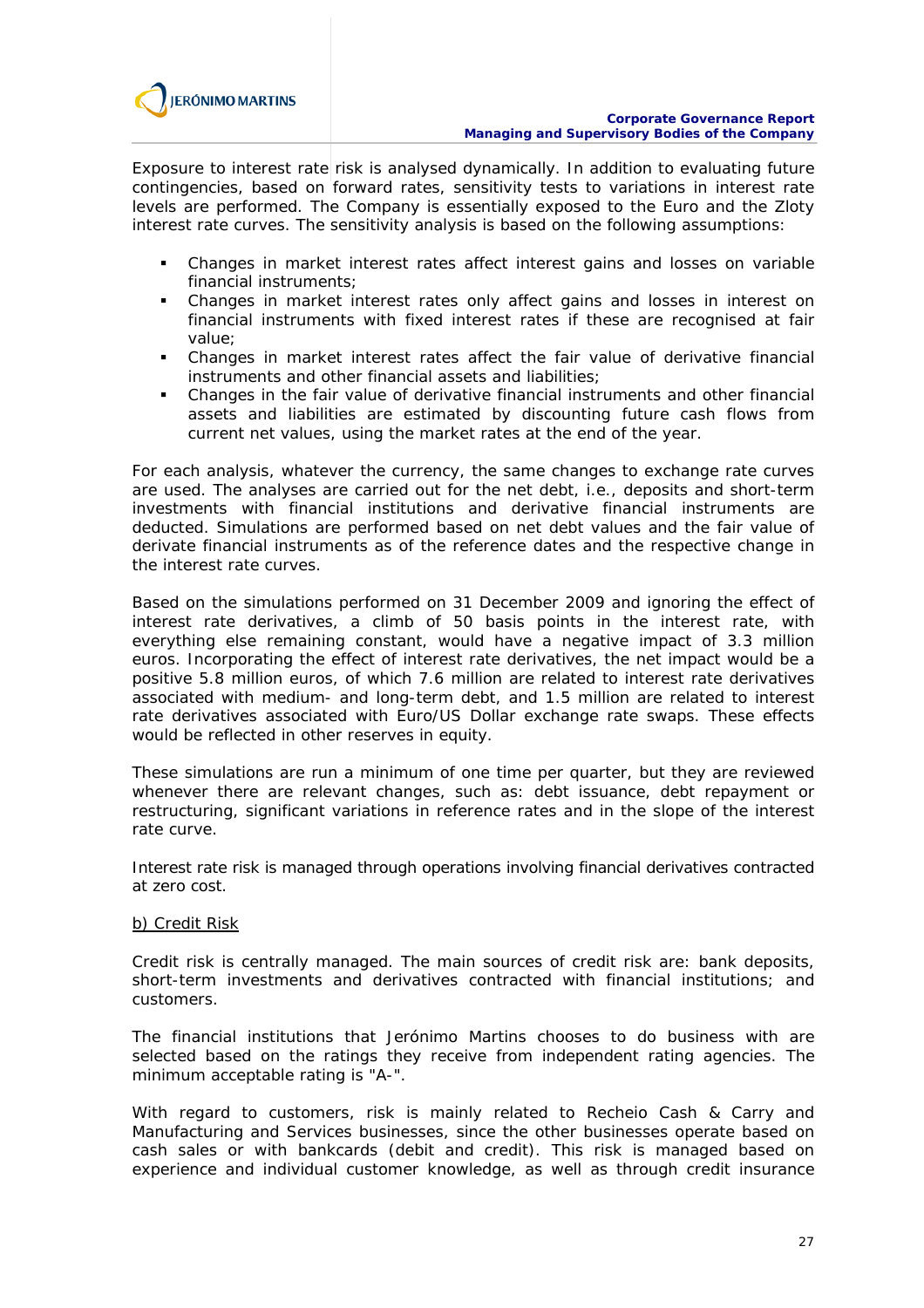

and by imposing credit limits, which are monitored on a monthly basis and reviewed annually by Internal Audit.

The following table shows a summary of the quality of credit deposits, short-term investments and derivate financial instruments with positive fair value, as at 31 December 2008 and 2009:

|                                         |                             |                | (€'000)        |
|-----------------------------------------|-----------------------------|----------------|----------------|
| <b>Financial</b><br><b>Institutions</b> |                             | 2009           | 2008           |
|                                         | Rating                      | <b>Balance</b> | <b>Balance</b> |
| Standard & Poor's                       | AAA                         |                | 47,354         |
| Standard & Poor's                       | $\lceil AA - : AA + \rceil$ | 6,172          | 43,738         |
| Standard & Poor's                       | $[A - : A +]$               | 194,448        | 133,429        |
| Moody's                                 | Baa2                        | 23,981         |                |
|                                         | Not available               | 15             |                |

The ratings shown correspond to the ratings given by Standard & Poor's. When these are not available Moody's or Fitch ratings are used instead.

The following table shows an analysis of the credit quality of the amounts receivable from customers without non-payment or impairment.

| (€'000)                                                       |                                        |                |  |  |  |  |
|---------------------------------------------------------------|----------------------------------------|----------------|--|--|--|--|
|                                                               | Credit quality of the financial assets |                |  |  |  |  |
|                                                               | 2009                                   | 2008           |  |  |  |  |
|                                                               | <b>Balance</b>                         | <b>Balance</b> |  |  |  |  |
| New customer balances (less than six months)                  | 4,524                                  | 2,168          |  |  |  |  |
| Balances of customers without a history of non-payment        | 73,863                                 | 79,214         |  |  |  |  |
| Balances of customers with a history of non-payment           | 13,618                                 | 14,850         |  |  |  |  |
| Balances of other debtors with the provision of quarantees    | 641                                    | 16,522         |  |  |  |  |
| Balances of other debtors without the provision of quarantees | 75,804                                 | 48,641         |  |  |  |  |
|                                                               | 168,450                                | 161,395        |  |  |  |  |

The following table shows an analysis of the concentration of credit risk from amounts receivable from customers, taking into account its exposure for the Group:

|                                                                 |                                                |         |        | (€'000) |  |
|-----------------------------------------------------------------|------------------------------------------------|---------|--------|---------|--|
| Concentration of the credit risk from the financial assets      |                                                |         |        |         |  |
| 2009<br>2008                                                    |                                                |         |        |         |  |
|                                                                 | <b>Balance</b><br>No.<br><b>Balance</b><br>No. |         |        |         |  |
| Customers with a balance above 1,000,000 euros                  | 23                                             | 38,443  | 19     | 38,389  |  |
| Customers with a balance between 250,000 and<br>1,000,000 euros | 57                                             | 15,203  | 67     | 15,911  |  |
| Customers with a balance below 250,000 euros                    | 8.429                                          | 38,948  | 11,395 | 40,451  |  |
| Other Debtors with a balance above 250,000 euros                | 34                                             | 49,483  | 37     | 31,179  |  |
| Other Debtors with a balance below 250,000 euros                | 2.607                                          | 26,373  | 3.775  | 35,465  |  |
|                                                                 | 11,150                                         | 168,450 | 15,293 | 161,395 |  |

The maximum exposure to credit risk ignoring the fair value of guarantees received as at 31 December 2008 and 2009 is the respective amount of the balance of financial assets.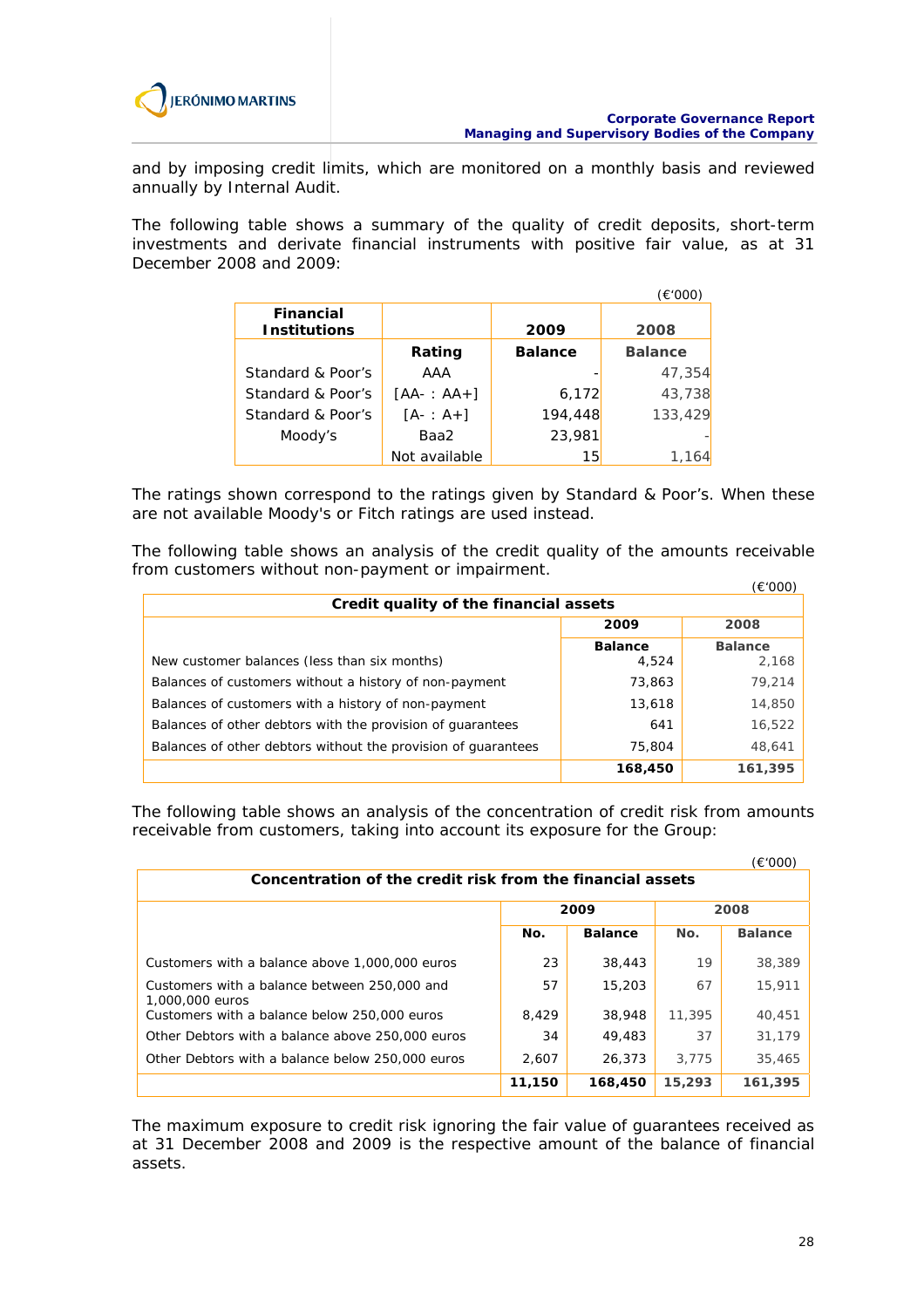

#### c) Liquidity Risk

Liquidity risk is managed by maintaining an adequate level of cash or cash equivalents, as well as by negotiating credit limits that not only allow the regular development of Jerónimo Martins' activities, but that also ensure some flexibility to be able to absorb shocks unrelated to Company activities.

To manage this risk, the Company uses, for example, credit derivatives in order to minimise the impact of widening credit spreads that are the result of impacts beyond the control of Jerónimo Martins.

Treasury needs are managed based on short-term planning (executed on a daily basis) resulting from the annual plans, which are reviewed at least twice a year and take under consideration the compliance with eventual covenants included in loans.

The following table shows Jerónimo Martins' liabilities by intervals of contractual residual maturity. The amounts shown in the table are the non-discounted contractual cash flows. In addition, it should be noted that all the derivative financial instruments that Jerónimo Martins contracts are settled at net value.

|                                   |  |                     |              | (€'000)   |  |
|-----------------------------------|--|---------------------|--------------|-----------|--|
| <b>Exposure to liquidity risk</b> |  |                     |              |           |  |
| 2009                              |  | Less than 1<br>year | 1 to 5 years | + 5 years |  |
| Borrowings                        |  |                     |              |           |  |
| <b>Financial Leasing</b>          |  | 37,541              | 51,468       | 28        |  |
| Loans                             |  | 117,911             | 805,015      |           |  |
| Derivative Financial Instruments  |  | 13,774              | 2,473        |           |  |
| <b>Creditors</b>                  |  | 1,450,198           |              |           |  |
| Operational Lease Liabilities     |  | 154,899             | 500,539      | 546,900   |  |
| 2008                              |  |                     |              |           |  |
| Borrowings                        |  |                     |              |           |  |
| <b>Financial Leasing</b>          |  | 38,173              | 71,157       | 1,826     |  |
| Loans                             |  | 331,116             | 704,981      | 85,241    |  |
| Derivative Financial Instruments  |  | 1,718               | 10,230       | 507       |  |
| <b>Creditors</b>                  |  | 1,399,507           |              |           |  |
| Operational Lease Liabilities     |  | 132,608             | 415,600      | 506,002   |  |

The following table shows non-discounted contractual cash flows regarding gross settled derivatives:

|                                                |                     |              | (€'000)   |  |
|------------------------------------------------|---------------------|--------------|-----------|--|
| Derivative Financial Instruments gross settled |                     |              |           |  |
| 2009                                           | Less than 1<br>year | 1 to 5 years | + 5 years |  |
| Derivative Financial Instruments               |                     |              |           |  |
| Outflows                                       |                     | (151,007)    |           |  |
| <b>Inflows</b>                                 |                     | 134,127      |           |  |
|                                                |                     | (16, 880)    |           |  |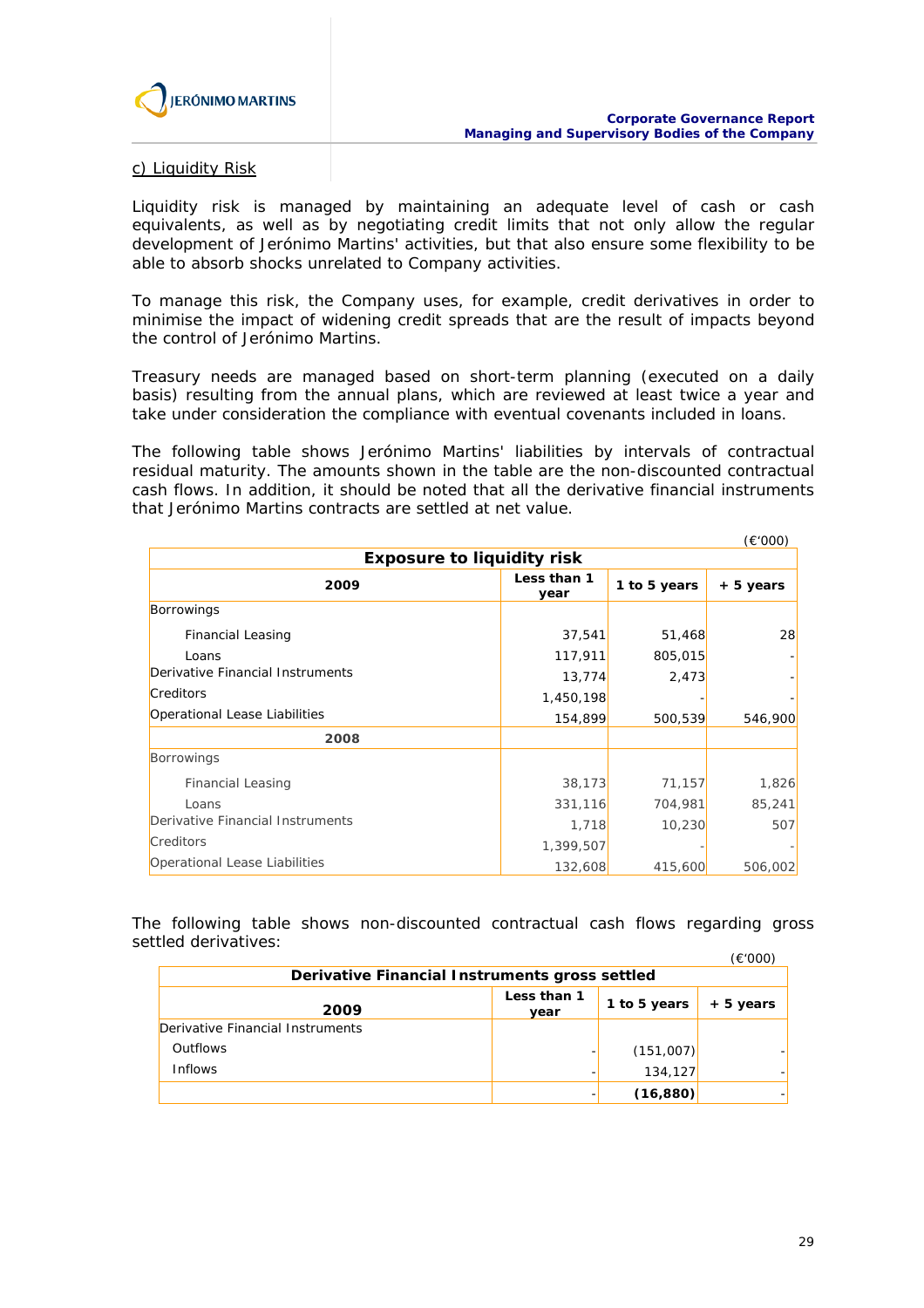

#### Capital Risk Management

Jerónimo Martins seeks to keep its capital structure at appropriate levels so that it not only ensures the continuity and development of its activity, but also to provide adequate returns to its Shareholders and to optimise the cost of capital.

The capital structure balance is monitored based on the financial leverage ratio (Gearing), calculated according to the following formula: Net Debt / Shareholder Funds. The Executive Committee established a Gearing ratio between 70-80% as a target for 2009, consistent with an investment grade rating.

The Gearing ratios at 31 December 2009 and 2008, were the following:

|                      |           | (E'000)   |
|----------------------|-----------|-----------|
|                      | 2009      | 2008      |
| Capital Invested     | 1,757,696 | 1,776,975 |
| Net Debt             | 692,000   | 845,850   |
| Shareholder 's Funds | 1,065,695 | 931,125   |
| Gearing              | 64.9%     | 90.88%    |

#### **Process Risks**

The model used in managing Process Risks includes Operating Risks, Human Resources, Information Technologies and Information for Decision-Making. Given the critical nature of some of the risks considered in each of these areas, their management is shared by different functional areas of the Companies.

The operational risks class covers risks related to sourcing, supply chain, stock management, fund management, investments, efficiency in the use of resources, business interruption and fraud. Quality and Food Safety Management, Security of People and Property, and Facilities and Equipment also come under this category. Due to their specific needs, these areas are the responsibility of their respective Department.

The following areas are the responsibility of the Quality and Food Safety Department of the different Companies: i) prevention, through selection, assessment, and followup audits on suppliers; ii) monitoring, by following the product throughout the whole logistics circuit, to analyse compliance with best practice and certification requirements; and iii) training, by carrying out periodic simulations and awareness initiatives.

In the different Companies, the department that manage environmental matters, have the following responsibilities: i) minimizing the environmental impacts of the activities, products and services; ii) monitoring the establishments to assess their compliance with best practices and legal and certification requirements; iii) training employees to adopt environmental best practices; and iv) co-operating with internal department and external entities, with a view to obtaining process eco-efficiency.

The Security Department is responsible for ensuring that conditions exist to guarantee the physical integrity of people and facilities, intervening against theft and robbery, as well as fraud and other illegal and/or violent activities perpetrated in the facilities or against the Group's employees. In 2009 its tasks were based on defining and controlling procedures for preventing the security and protection of the property, and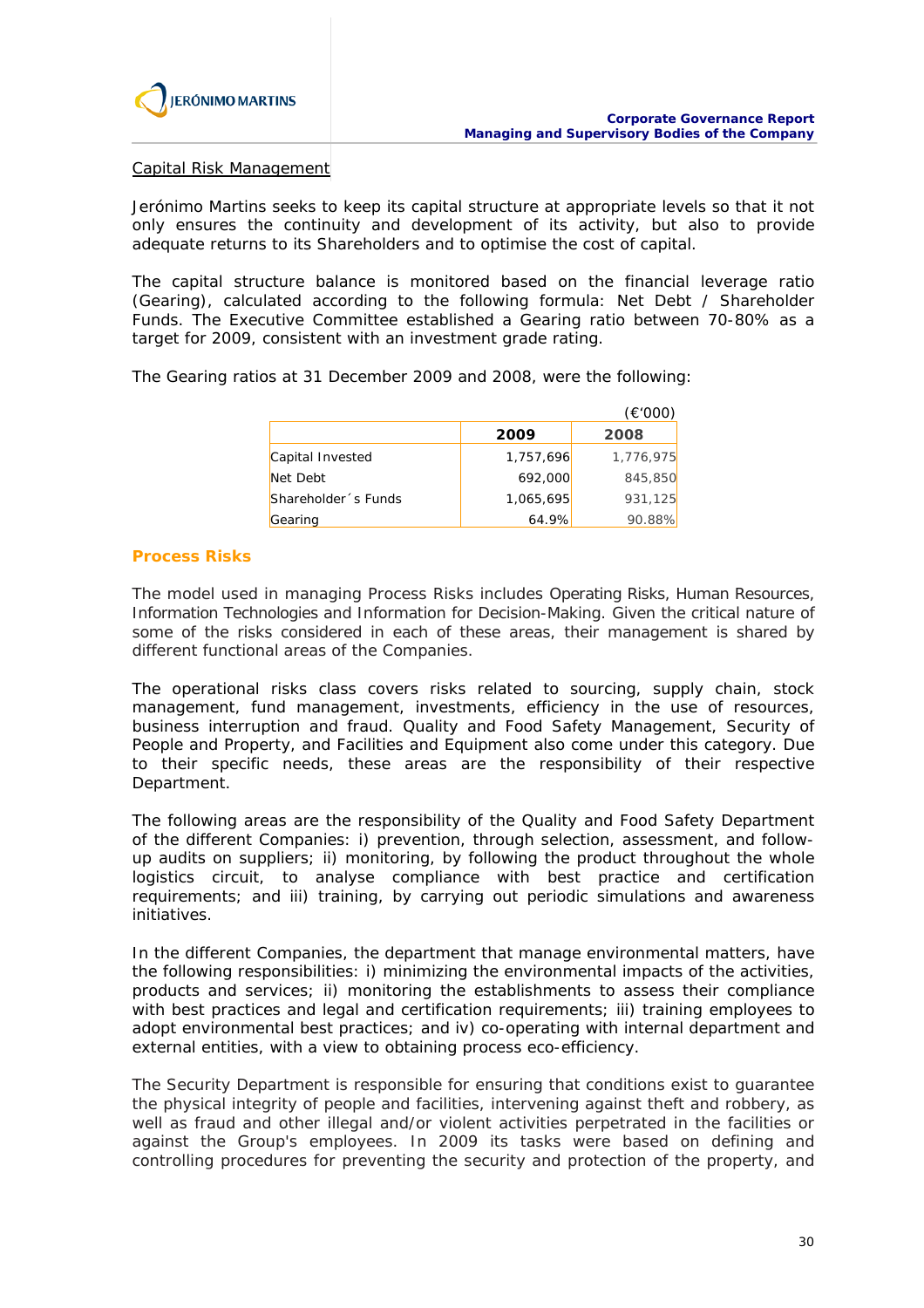

also on providing support to the audits carried out on the security and risk prevention systems.

It is the Technical Departments' responsibility, in co-operation with the respective Operational Departments, to define and carry out the regular maintenance plans on the facilities. Of note within its area of activity are supervising the status of electrical equipment, managing means of protection and detecting fires, as well as storing flammable material.

Within the class of risk related to Human Resources are risks associated with payroll, authorisation levels and ethical behaviour. Health and Safety in the Workplace also come under this area.

In the Food Distribution area in Portugal, coordinating the management process of this risk area is the responsibility of the Director of the Environment and Occupational Safety. In Poland, this responsibility is decentralised among the various regions of the Biedronka operation. Regarding Manufacturing, the risk area in Health and Safety in the Workplace is centrally managed, covering all the Companies involved. Risk management in this area involves defining and publicising working standards and instructions, carrying out employee awareness initiatives and training, performing audits on the stores, preparing risk assessments of all the establishments, and performing emergency simulations.

The risks associated to Information Technologies are analysed considering the different components: planning and organization of information technologies, development of information technologies, operations management, information security and continuity. The component of Information Security is the responsibility of the Information Security Officer (ISO), which consists of implementing and maintaining an information security management system that ensures confidentiality, integrity and availability of critical business information, and recovery of the systems in the event of interruption in the operations.

In the risks for Decision-Making accounting and financial reporting risks are considered. Also included in this area is compliance with legislation, which is ensured by the Legal Departments of the Companies. With regard to the Holding Company, the Legal Department guarantees the coordination and implementation of strategies aimed at protecting the interests of Jerónimo Martins in legal disputes, and it also provides outside counsel.

In order to ensure the fulfilment of tax obligations and also to mitigate risk due to inadequate checks and balances, the Holding Company's Fiscal Affairs Department advises all the Group's Companies, as well as managing their tax proceedings.

#### **Communication, Reporting and Monitoring of the Risk Management Process**

Risk Management process monitoring involves the Board of Directors of the Company, the Operating Divisions, the Functional Divisions of the Operation, the Audit Committee and members of Risk Management and Internal Audit.

Specifically, the Board of Directors, as the Entity responsible for the strategy of Jerónimo Martins, has the following set of objectives and responsibilities:

- To understand the most significant risks affecting the Group;
- To ensure that Jerónimo Martins possesses appropriate levels of knowledge of the risks affecting its operations, and how to manage them;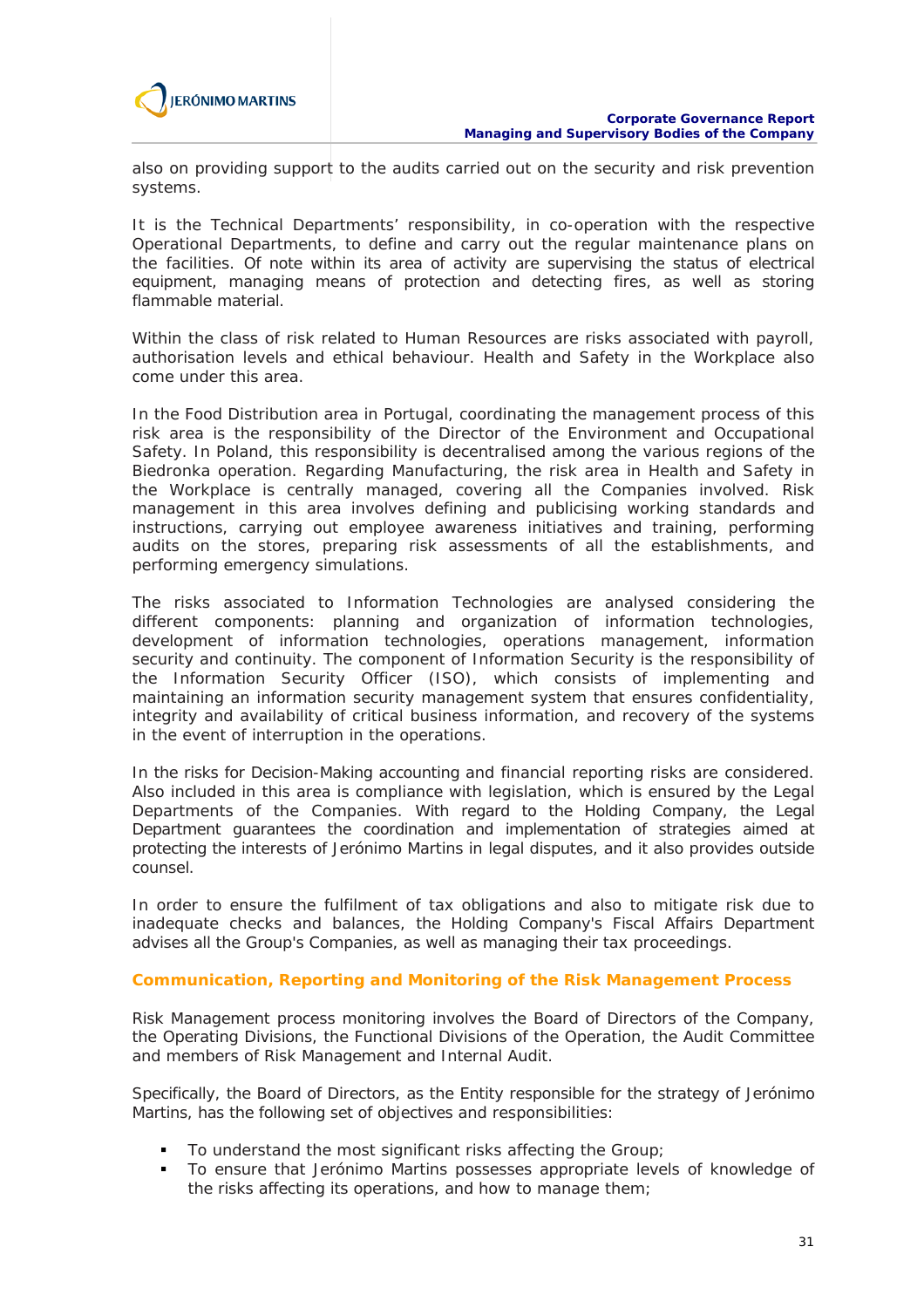

- To ensure that Jerónimo Martins' Risk Management strategy is released at all hierarchical levels;
- To ensure that the Group is able to minimise the probability and impact of risks to the business;
- To ensure that Jerónimo Martins can react to crisis situations;
- To ensure that the Risk Management process is adequate and that it strictly monitors those risks that have the highest probability of occurrence or impact on Jerónimo Martins' activities.

Those responsible for critical processes of the business, along with members of the Risk Management Department, develop and implement the risk control mechanisms. In turn, the Group's Internal Audit team evaluates the efficiency of these mechanisms.

#### **Evaluation of the Internal Control System**

The Internal Control Committee annually approves the Internal Audit Department's activity plan, which defined the nature of the audits to be performed, in order to evaluate the quality of the control processes. These processes are directed at fulfilling the Internal Control System's objectives, namely those for ensuring the efficiency of the operations, the reliability of the financial and operational reports, and compliance with laws and regulations.

To this end, process and conformance audits were performed, as well as financial audits and information technology audits whose associated risks presented a higher probability of occurrence and/or potential impact on operations. This approach helps make the internal auditing process more efficient and contributes to increasing the awareness of those responsible for the prompt implementation of scheduled recommendations.

The results of these consultations and the evaluation of Operating Risks are made available by the Internal Audit Department to the Audit Committee, to the Internal Control Committee and to the Executive Committee via a quarterly Audit Letter.

In 2009, the Internal Audit Department evaluated to what extent the Internal Control System of the Companies of Jerónimo Martins in Portugal and Poland mitigate the effect of identified risks. This evaluation of the control processes allowed a database of risks that affect or that may affect the Group's Companies to be updated.

In accordance with the Activity Plan, and also in light of updating the Operating Risk models and critical business processes applicable to each Company in the Group, audits were performed on processes related to the risk of stock management, cash collection, investments and safeguarding assets. In the area of Human Resources, audits were carried out on risks associated to salary processing. For risks to information for decision-making, a series of accounting audits were performed, to gauge the compliance with accountancy principles.

In the area of Information Technologies, apart from monitoring the activities carried out by the Information Security Department, the evaluations of general controls within the different Companies were updated, with specific audits on the SAP and WPMS operating systems.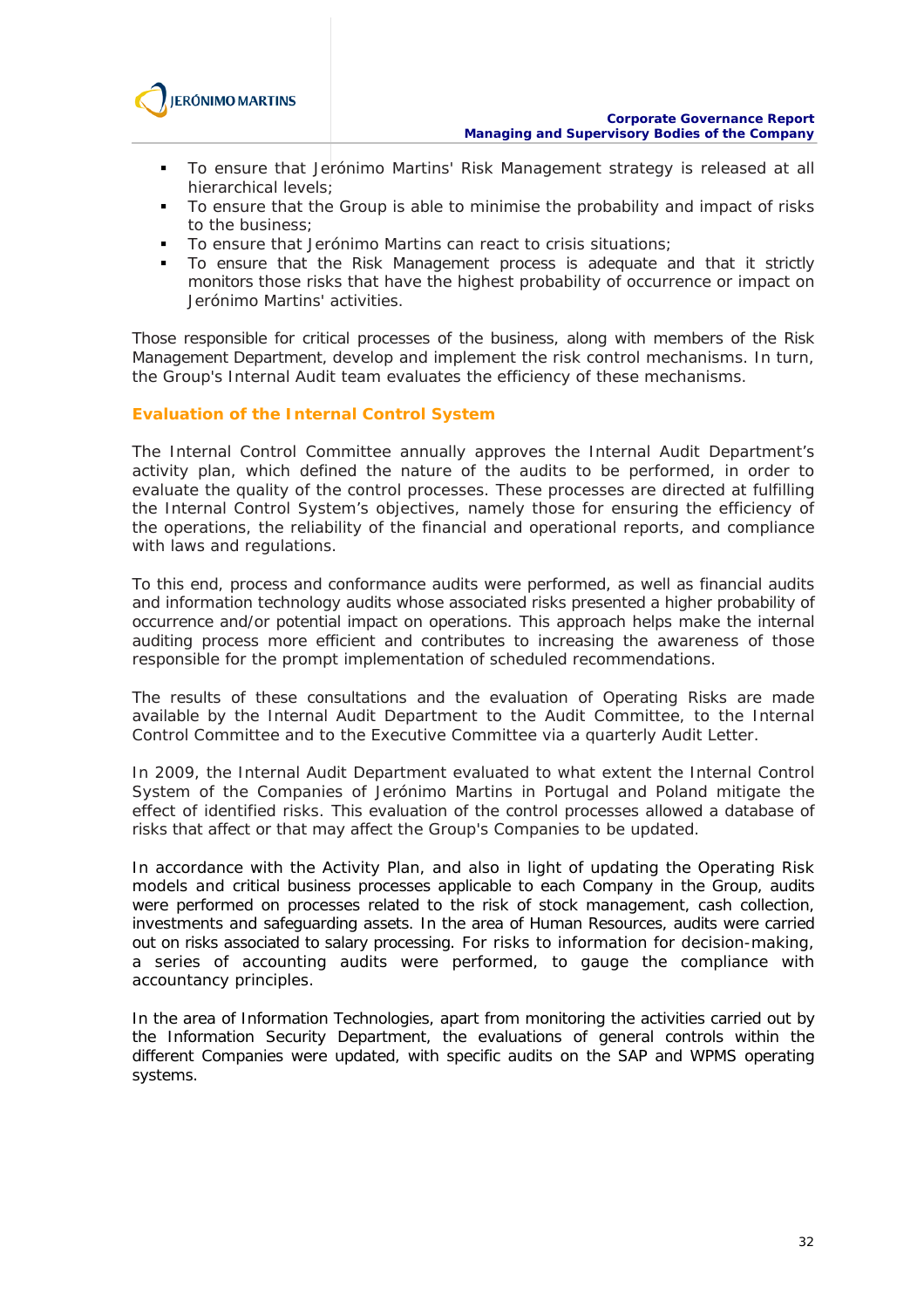# **2.5. Powers of the Board of Directors, namely in Relation to Deliberations on Capital Increases**

Any capital increase is subject to prior deliberation by the Shareholders' Meeting.

# **2.6. Code of Conduct and Internal Regulations**

The Company complies with current legislation and the rules of behaviour appropriate to its activity, adopting codes of conduct and internal regulations whenever the issues involved call for them.

Jerónimo Martins has always acted upon principles of absolute respect for the rules of good conduct in managing conflicts of interest, incompatibilities, confidentiality, and ensuring that Members of the Board of Directors and Group Managers do not use insider information. To this end the Company has a regularly updated list of people who may have access to insider information.

Although the existing instruments and practices have proved adequate in regulating these matters, it was decided that a code should be drawn up for the existing rules concerning the aforementioned issues, as well as others that are specifically related to the activities of the Jerónimo Martins' Companies. The aim of this code is to formalise commitments that require a high standard of conduct from everyone within the Group and provide a tool for optimising management.

Thus, and in addition to the Code of Conduct, there are currently in effect, Regulations for the Board of Directors, the Executive Committee, the Audit Committee, the Ethics Committee and the Internal Control Committee, which regulate the responsibilities and functioning of the mentioned bodies, as well as Company Share Transactions Regulations applicable to Jerónimo Martins' Board Members and Senior Management.

These Codes and Regulations may be consulted on the Company's website or requested from the Investor Relations Office. In addition to the above-mentioned documents and applicable legal provisions with which the Company complies, there are no other internal regulations regarding incompatibilities and the maximum number of corporate positions that may be accumulated.

# **2.7. Rules Regarding Designation and Substitution of Members of the Board of Directors and the Supervisory Board**

The first article of the Regulations of the Company's Board of Directors foresees that this body has a composition that will be deliberated in the Shareholders' Meeting pursuant to the terms indicated in number 1 of Article Twelve of the Articles of Association, and it will be presided over by the respective President, chosen during the Shareholders' Meeting.

Number 3 of Article Eight of the same Regulations foresees that in the case of death, resignation or impediment, whether temporary or definitive, of any of its Members, the Board of Directors will agree on a substitute, and if appointment of the substitute does not occur within sixty days from the absence of that Member, the Audit Committee will be responsible for the appointment.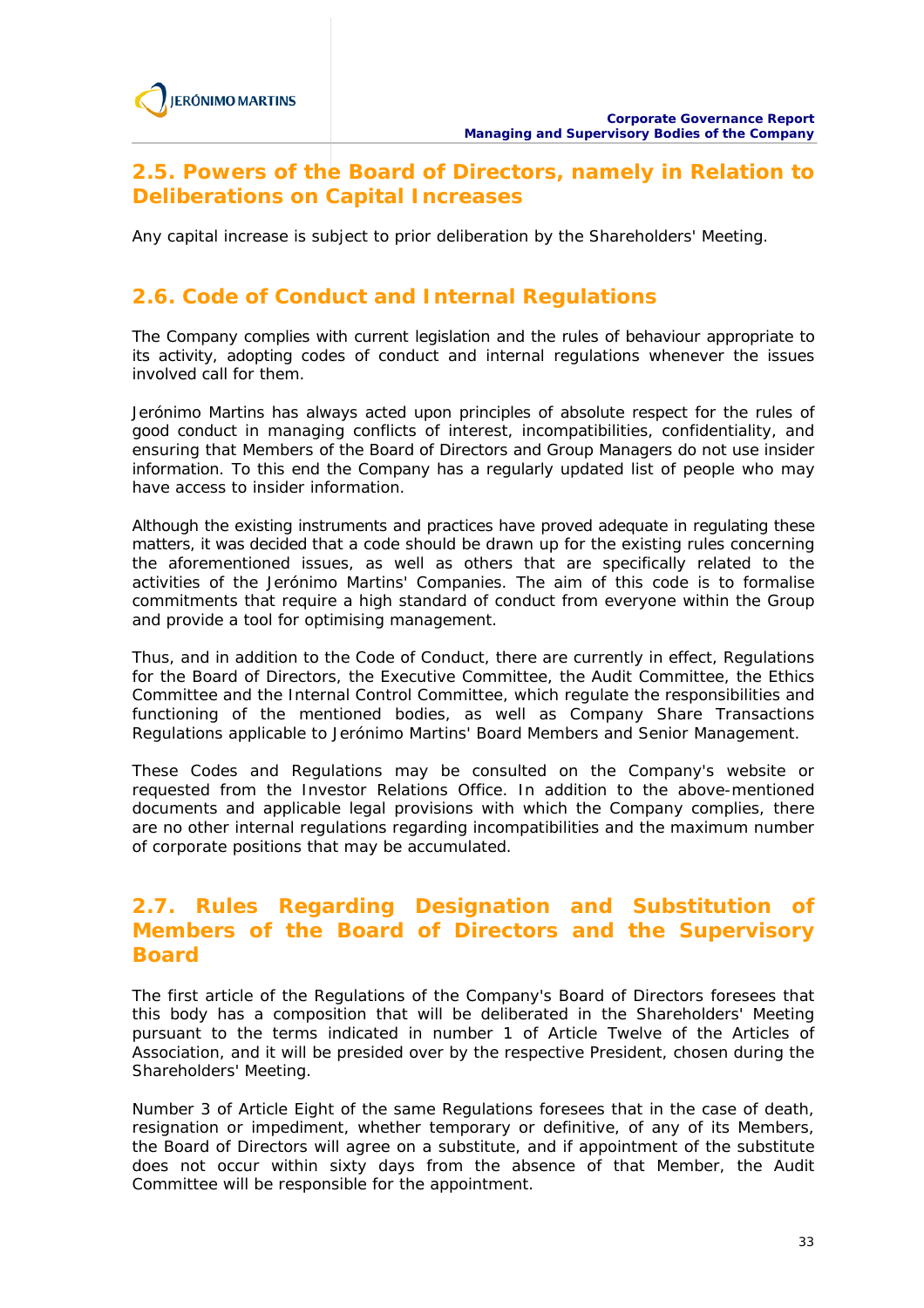

According to Article One of the respective Regulations, and Article Nineteen of the Articles of Association, the Audit Committee is comprised of three Members of the Board of Directors, one of whom will be its President. The Members of the Audit Committee are appointed simultaneously with the Members of the Board of Directors, and the lists proposed for the latter body must list the Members that are intended to form the Audit Committee, and these Members cannot be part of the Company's Executive Committee.

There is no specific regulatory prevision regarding the appointment and replacement of Members of the Audit Committee, thus what is set forth in law is applied.

### **2.8. Number of Meetings of the Board of Directors and Supervisory Board, and Other Committees**

During 2009, the Board of Directors met five times, the Executive Committee met 29 times, of which nine were also attended by the Chairman and the Audit Committee held five meetings. In addition, the Ethics Committee met 12 times, and the Internal Control Committee held 11 meetings. The respective minutes of these meetings were drafted.

## **2.9. Description and Identification of the Board of Directors**

The Board of Directors consists of ten members, of which three are part of the Executive Committee – Mr. Luís Palha da Silva, Mr. Pedro Soares dos Santos and Mr. José Soares dos Santos – the remaining seven being - Mr. Elísio Alexandre Soares dos Santos (Chairman of the Board), Prof. António Borges, Mr. Rui Patrício, Mr. Hans Eggerstedt, Mr. Artur Santos Silva, Mr. Nicolaas Pronk and Prof. Marcel Corstjens.

Of the Non-Executive Directors, three of them – Prof. António Borges, Mr. Rui Patrício, Mr. Hans Eggerstedt – comprise the Audit Committee, complying with the rules of incompatibility indicated in Paragraph 1 of Article 414-A of the Code of Commercial Companies, with the exception of that provided for in sub-paragraph b).

In accordance with the principles by which the Company is run, although all Board Members are accountable to all Shareholders equally, the independence of the Board of Directors in relation to the Shareholders is further reinforced by the existence of Independent Board Members.

Pursuant to the independence criteria indicated in Paragraph 5 of Article 414 of the Code of Commercial Companies, the Independent Members are Prof. António Borges, Mr. Rui Patrício, Mr. Artur Santos Silva, Mr. Hans Eggerstedt and Prof. Marcel Corstjens.

The current Chairman of the Board of Directors, Elísio Alexandre Soares dos Santos, began his professional career in 1957, when he joined Unilever. From 1964 to 1967, he acted as Marketing Director for Unilever Brasil. In 1968, he joined the Board of Directors of Jerónimo Martins as Chief Executive Officer, a post he combined with that of Representative of Jerónimo Martins' in the joint venture with Unilever. He has been the Group's Chairman since 1996.

Luís Palha da Silva, President of the Executive Committee, has a degree in Company Management from Universidade Católica Portuguesa and another in Economics from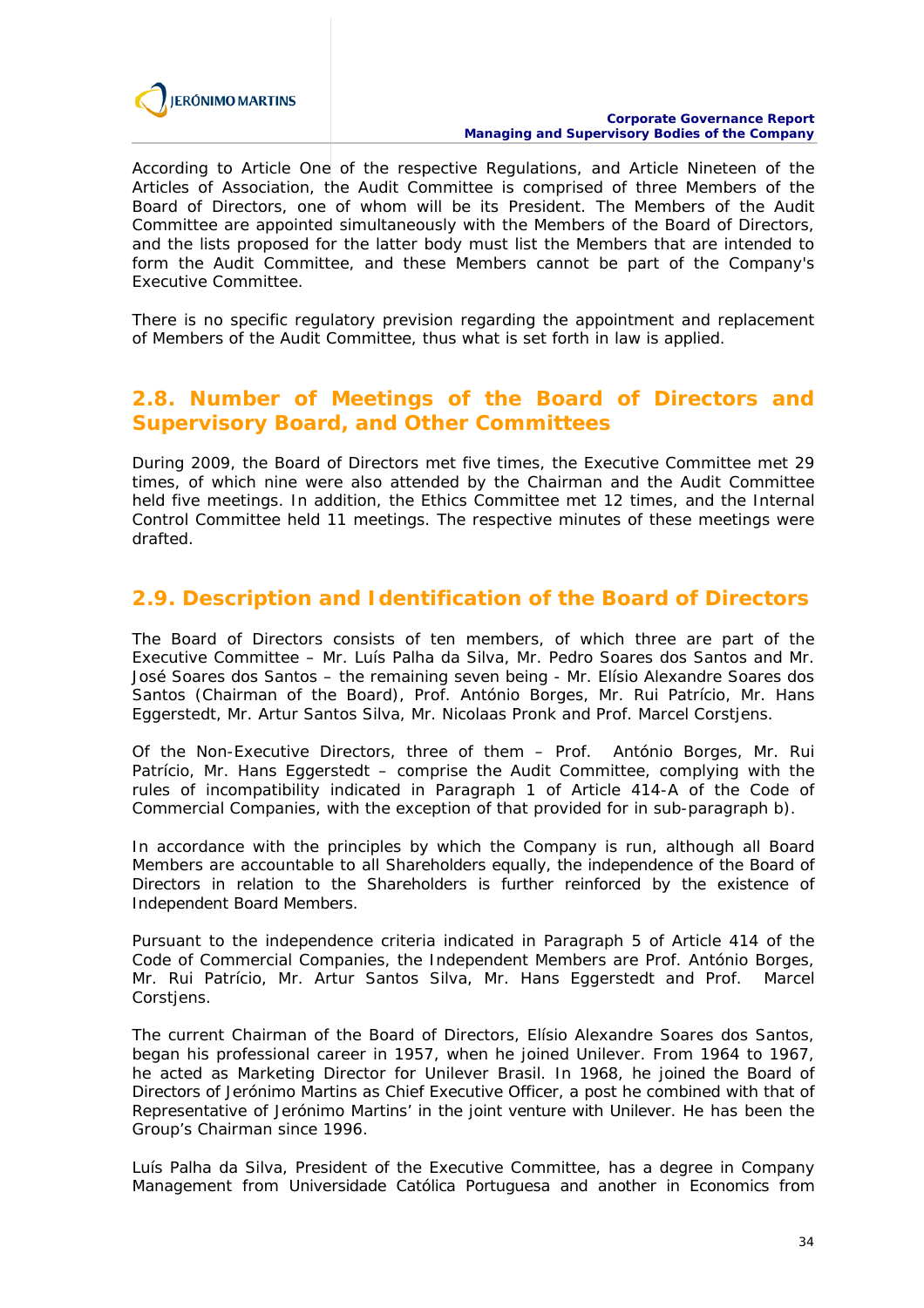

Instituto Superior de Economia e Gestão. He was an Assistant at Universidade Católica between 1985 and 1992. From 1987 on, he assumed Director's functions at various companies, including Covina, SEFIS, EGF, CELBI, SOGEFI and IPE. He was Secretary of State for Trade between 1992 and 1995, and Director of Cimpor between 1998 and 2001. He has been an Executive Director of the Company since 29 June 2001, and President of the Executive Committee since 2004.

Executive Director Pedro Soares dos Santos joined the Operating Division of Pingo Doce in 1983. In 1985, he joined the Sales and Marketing Department of Iglo/Unilever, and five years later, assumed the post of Assistant Director of Recheio Operations. In 1995, he was named General Manager of the Company. Between 1999 and 2000 he accepted responsibility for operations in Poland and Brazil. In 2001, he also assumed responsibility for the Operations area for Food Distribution in Portugal. He has been Executive Director of Jerónimo Martins SGPS, S.A. since 31 March 1995.

Executive Director José Soares dos Santos, who holds a Degree in Biology from Universidade Clássica de Lisboa, joined Svea Lab AB in Sweden, in 1985, prior to going to work for Url Colwort laboratory in March 1987. In 1988, he joined the Human Resources Department of FimaVG – Distribuição de Produtos Alimentares, Lda., and in 1990 he was named Product Manager. Between 1992 and 1995 he worked for Brooke Bond Foods. He was Executive Director of Jerónimo Martins SGPS, S.A. between 31 March 1995, and 29 June 2001, and was reappointed on 15 April 2004.

António Borges, who has a degree in Economics from Universidade Técnica de Lisboa and a PhD in Economics from Stanford University, attended INSEAD in 1980. In 1990 he was nominated Vice Governor of Banco de Portugal, and in 1995 he was named Dean of INSEAD. He was also a Lecturer at Universidade Católica and Stanford University, and a Consultant for the Treasury Department of the United States of America, the OECD and the Portuguese Government. He has held various administrative posts, including at Citibank Portugal, Petrogal, Vista Alegre, Paribas and SONAE. He was a Vice President at Goldman Sachs from 2000 to 2008. He has been a Non-Executive Director of the Company since 29 June 2001.

Hans Eggerstedt has a degree in Economics from the University of Hamburg. He joined Unilever in 1964, where he has spent his entire career. Among other positions, he was Director of Retail Operations, Ice Cream and Frozen Foods in Germany, President and CEO of Unilever Turkey, Regional Director for Central and Eastern Europe, Financial Director, and Information and Technology Director of Unilever. He was nominated to the Board of Directors of Unilever N.V. and Unilever PLC in 1985, a position he held until 1999. He has been Non-Executive Director of Jerónimo Martins SGPS, S.A. since 29 June 2001.

Rui Patrício has a Law degree from the Law School of Universidade de Lisboa, where he was an Assistant from 1958 to 1963. In 1965 he was named Sub-Secretary of State for Foreign Development. He was the Minister of Foreign Affairs from 1970 to 1974. He was Vice President of the Monteiro Aranha Group between 1976 and 1991, at which point he assumed administrative functions at several Brazilian companies, including Monteiro Aranha, Masa-Alsthom, Hochtief, Ericsson, Telesp Celular, and Axa Seguros. He was also a Consultant for Grupo Espírito Santo. He has been a Non-Executive Director of the Company since 29 June 2001.

Artur Santos Silva holds a Law degree from Universidade de Coimbra. He was Director of Banco Português do Atlântico from 1968 to 1975, and Treasury Secretary of State between 1975 and 1976. From 1977 to 1978, he was Vice Governor of Banco de Portugal. He has been President of Grupo BPI since 1981, a Member of the Board of Directors of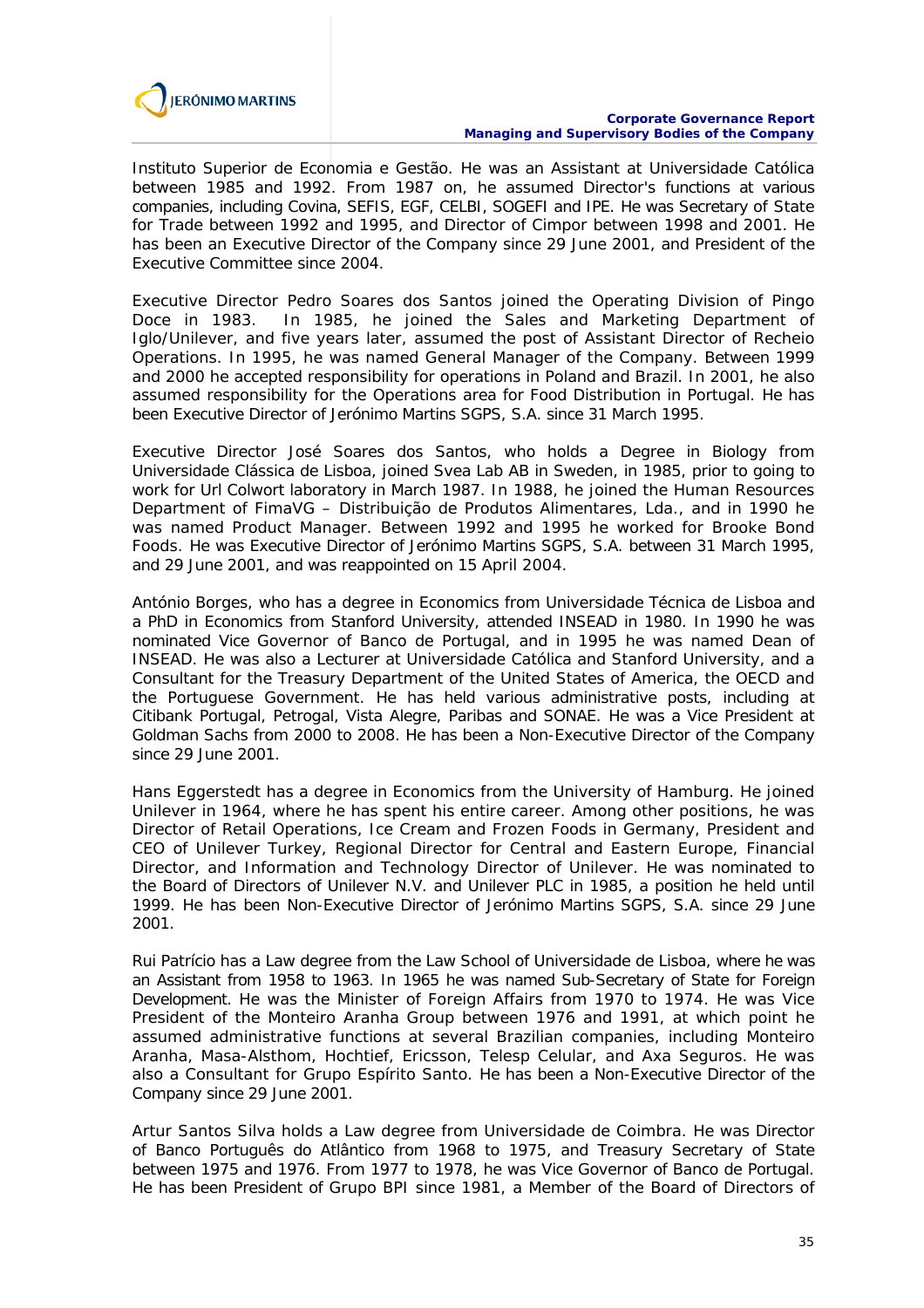

the Calouste Gulbenkian Foundation since 2002, member of the Consulting Committee of the Portuguese Technological Plan, a member of the Consulting Committee of the CMVM, and Non-Executive Director of the Company since 15 April 2004.

Nicolaas Pronk is Dutch, and has a Masters degree in Finance, Auditing, and Information Technology. Between 1981 and 1989 he worked for KPMG in the Financial Audit area for Dutch and foreign companies. In 1989 he joined the Heerema Group, created the Internal Audit Department, and since then has performed various functions within the Group, having been responsible for various acquisitions and disinvestments and defining Corporate Governance. Since 1999 he has been the Financial Director for the Heerema Group, including the areas of Finance, Treasury, Corporate Governance, Insurance and Taxation, reporting to the respective President. He carried out his first mandate as a Non-Executive Director of the Company.

Marcel Corstjens is Belgian and has a PhD in Business Administration, with a major in Marketing from the University of Berkeley. Between 1978 and 1981 he was Assistant Professor at INSEAD in Fontainebleau, where he returned as Professor in 1985 and has been a Full Professor of Marketing since 1999. Since 1994, he has also been a Visiting Professor at Stanford University, in the U.S.A. Since 1978, he has been published numerous articles and books on Retailing and Marketing. He carried out his first mandate as a Non-Executive Director of the Company.

All the above referred Board Members ended their current terms in 2009 but they maintain their functions until the next Shareholders' Meeting.

The number of Company shares that are held by officers are indicated in the point concerning the Annex to the Consolidated Management Report.

### **2.10. Functions that the Members of the Board of Directors Perform in Other Companies**

The Members of the Board of Directors also hold positions in other companies, namely:

#### **Elísio Alexandre Soares dos Santos**

Chairman of the Board of Curators of Fundação Francisco Manuel dos Santos Director of Sindcom – Sociedade de Investimento na Indústria e Comércio, SGPS, S.A.

Director of Sociedade Francisco Manuel dos Santos, SGPS, S.A.

#### **Luís Palha da Silva**

Director of Jerónimo Martins Serviços, S.A.\* Director of JMR – Gestão de Empresas de Retalho, SGPS, S.A.\* Director of Lidosol II – Distribuição de Produtos Alimentares, S.A.\* Director of Funchalgest – Sociedade Gestora de Participações Sociais, S.A.\* Director of Lidinvest – Gestão de Imóveis, S.A.\* Director of João Gomes Camacho, S.A.\* Manager of Desimo – Desenvolvimento e Gestão Imobiliária, Lda.\* Manager of EVA – Sociedade de Investimentos Mobiliários e Imobiliários, Lda.\* Manager of Friedman – Sociedade de Investimentos Mobiliários e Imobiliários, Lda.\* Manager of Hermes – Sociedade de Investimentos Mobiliários e Imobiliários,  $L da.*$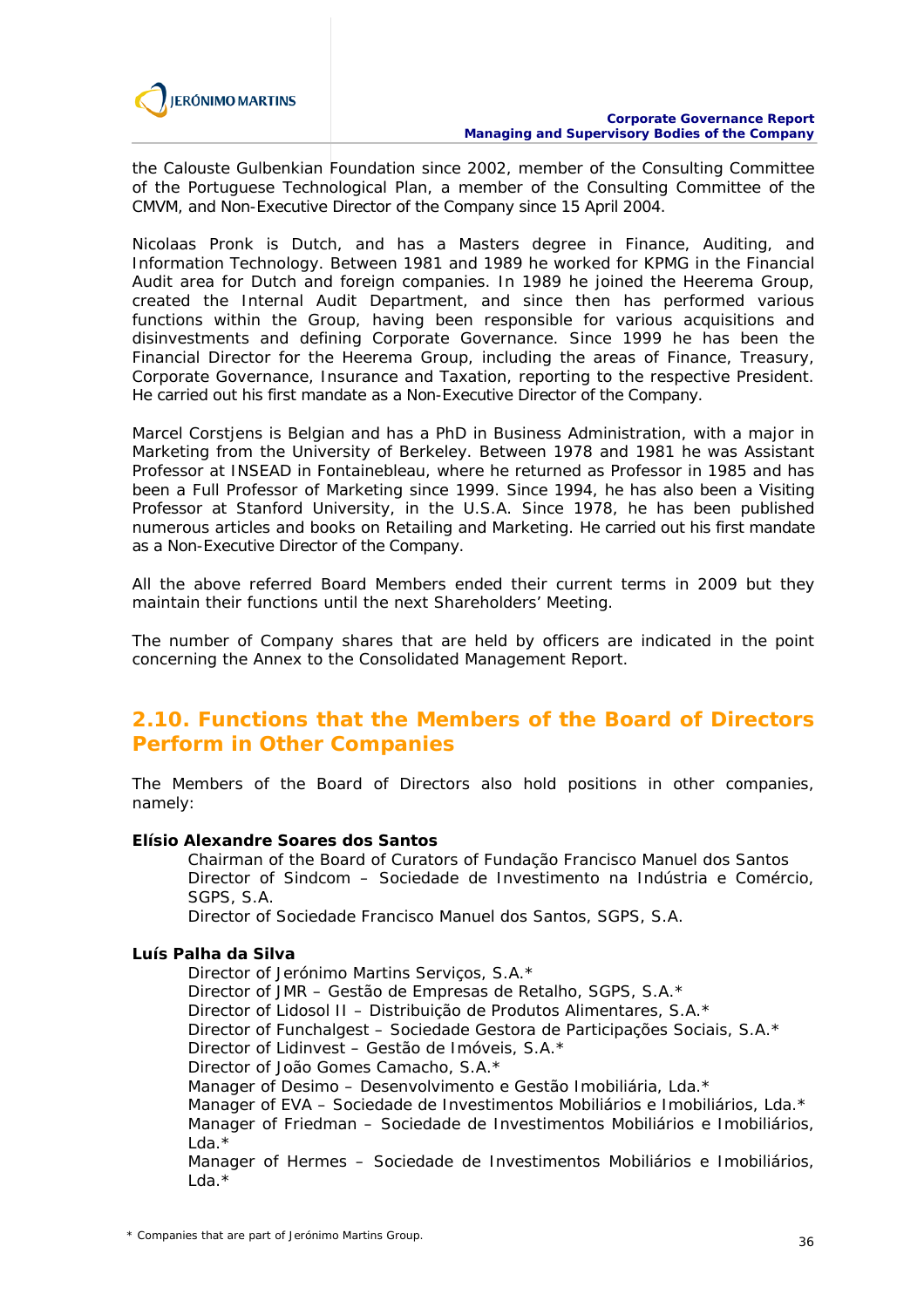

Manager of PSQ – Sociedade de Investimentos Mobiliários e Imobiliários, Lda. \* Director of Fima – Produtos Alimentares, S.A.\* Director of Victor Guedes – Indústria e Comércio, S.A.\* Director of Indústrias Lever Portuguesa, S.A.\* Director of Olá – Produção de Gelados e Outros Produtos Alimentares, S.A. \* Manager of Unilever Jerónimo Martins, Lda. \* Manager of Gallo Worldwide, Lda. \* Vice-President of Sporting Clube de Portugal. **Pedro Soares dos Santos**  Director of Jerónimo Martins Serviços, S.A.\* Director of Imocash – Imobiliário de Distribuição, S.A.\* Director of Recheio Cash & Carry, S.A\* Director of Recheio, SGPS, S.A.\* Director of Sindcom – Sociedade de Investimento na Indústria e Comércio, SGPS, S.A. Director of Lidosol II – Distribuição de Produtos Alimentares, S.A.\* Director of Funchalgest – Sociedade Gestora de Participações Sociais, S.A.\* Director of Lidinvest – Gestão de Imóveis, S.A.\* Director of Larantigo – Sociedade de Construções, S.A.\* Director of João Gomes Camacho, S.A.\* Director of JMR – Gestão de Empresas de Retalho, SGPS, S.A.\* Director of Comespa – Gestão de Espaços Comerciais, S.A.\* Director of JMR – Prestação de Serviços para a Distribuição, S.A.\* Director of Supertur – Imobiliária, Comércio e Turismo, S.A.\* Director of Imoretalho – Gestão de Imóveis, S.A.\* Director of Cunha & Branco – Distribuição Alimentar, S.A.\* Director of Pingo Doce – Distribuição Alimentar, S.A\* Director of Casal de S. Pedro – Administração de Bens, S.A.\* Director of Masterchef, S.A. \* Director of Escola de Formação Jerónimo Martins Serviços, S.A.\* Manager of Friedman – Sociedade de Investimentos Mobiliários e Imobiliários, Lda. \* Manager of Hermes – Sociedade de Investimentos Mobiliários e Imobiliários, Lda.\* Manager of Servicompra – Consultores de Aprovisionamento, Lda.\* **José Soares dos Santos**  Director of Fima - Produtos Alimentares, S.A. \* Director of Victor Guedes – Indústria e Comércio, S.A.\* Director of Indústrias Lever Portuguesa, S.A. \* Director of Olá – Produção de Gelados e Outros Produtos Alimentares, S.A.\* Director of Sindcom – Sociedade de Investimento na Indústria e Comércio, SGPS, S.A. Director of Sociedade Francisco Manuel dos Santos, SGPS, S.A. Manager of SFMS – Imobiliária, Sociedade Unipessoal, Lda. Manager of Unilever Jerónimo Martins, Lda.\*

Manager of Transportadora Central do Infante, Lda.

Manager of Gallo Worldwide, Lda. \*

#### **António Borges**

Chairman of the Supervisory Board of Banco Santander de Negócios Portugal Member of the Board of Directors of Heidrick & Struggles (USA) Member of the Board of Directors of CNP Assurances (France) Member of the Board of Directors of SCOR (France)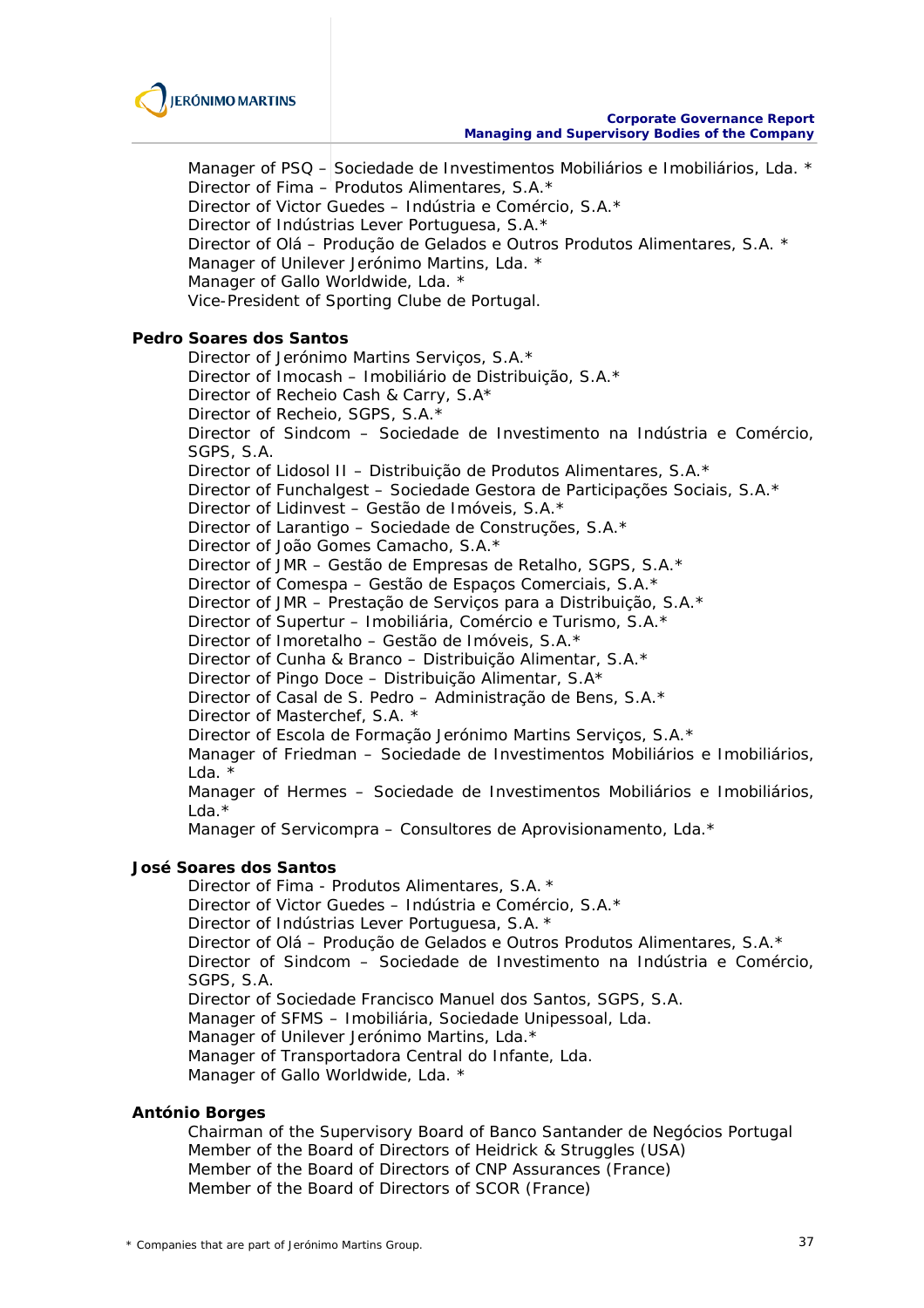

#### **Rui Patrício**

Member of the Board of Directors of Monteiro Aranha, S.A. (Brazil*)* Member of the Board of Directors of Klablin, S.A. (Brazil) Member of the Board of Directors of Espírito Santo International Holding Member of the Board of Directors of Vivo Participações (Brazil)

#### **Hans Eggerstedt**

Member of the Supervisory Board of Unilever Deutschland Gmbh (Germany) Non-Executive Director of Colt Telecom Group, Plc. (United Kingdom) Member of the Advisory Board of Amsterdam Institute of Finance (The Netherlands)

Member of the Supervisory Board of Jeronimo Martins Duystrybucja \*

#### **Artur Santos Silva**

Chairman of the Board of Directors of Banco BPI, S.A. Member of the Board of Directors of the Calouste Gulbenkian Foundation Member of the Board of Directors of Sindcom – Sociedade de Investimento na Indústria e Comércio, SGPS, S.A.

Member of the Board of Directors of Partex Oil and Gas (Holding Company)

#### **Nicolaas Pronk**

Member of the Board of Directors of Heerema Holding Company, Inc. Member of the Board of Directors of Heerema Holding Construction, Inc. Member of the Board of Directors of Heerema Offshore Construction Group, Inc. Member of the Board of Directors of Heerema International Group Services S.A. Member of the Board of Directors of Heerema Fabrication Group, Inc. Member of the Board of Directors of Heavy Transport Group, Inc. Member of the Board of Directors of Heavy Transport Group, Inc. – Geneva Branch Office Member of the Board of Directors of Heerema Engineering & Project Services, Inc. Member of the Board of Directors of Heerema Engineering & Project Services, Inc. . – Geneva Branch Office Member of the Board of Directors of RegEnersys, Inc. Member of the Board of Directors of RegEnersys Investment I, Inc. Member of the Board of Directors of RegEnersys Investment II, Inc. Member of the Board of Directors of RegEnersys Investment III, Inc. Member of the Board of Directors of RegEnersys Investment I Ltd. Member of the Board of Directors of RegEnersys Investment II Ltd. Member of the Board of Directors of RegEnersys Investment III Ltd. Member of the Board of Directors of RegEnersys Investment IV Ltd. Member of the Board of Directors of RegEnersys Investment V Ltd. Member of the Board of Directors of Heerema Holding Services (Antilles) N.V. Member of the Board of Directors of Antillian Holding Company, N.V. Member of the Board of Directors of Heavy Transport Holding Denmark ApS Member of the Board of Directors of Aquamondo Insurance Company Ltd. Member of the Board of Directors of RegEnersys (Bermuda) Ltd. Member of the Board of Directors of Heerema Fabrication Finance (Luxembourg) S.A. Member of the Board of Directors of Heavy Transport Finance (Luxembourg) S.A. Member of the Board of Directors of Heerema Transport Finance (Luxembourg) S.a.r.L.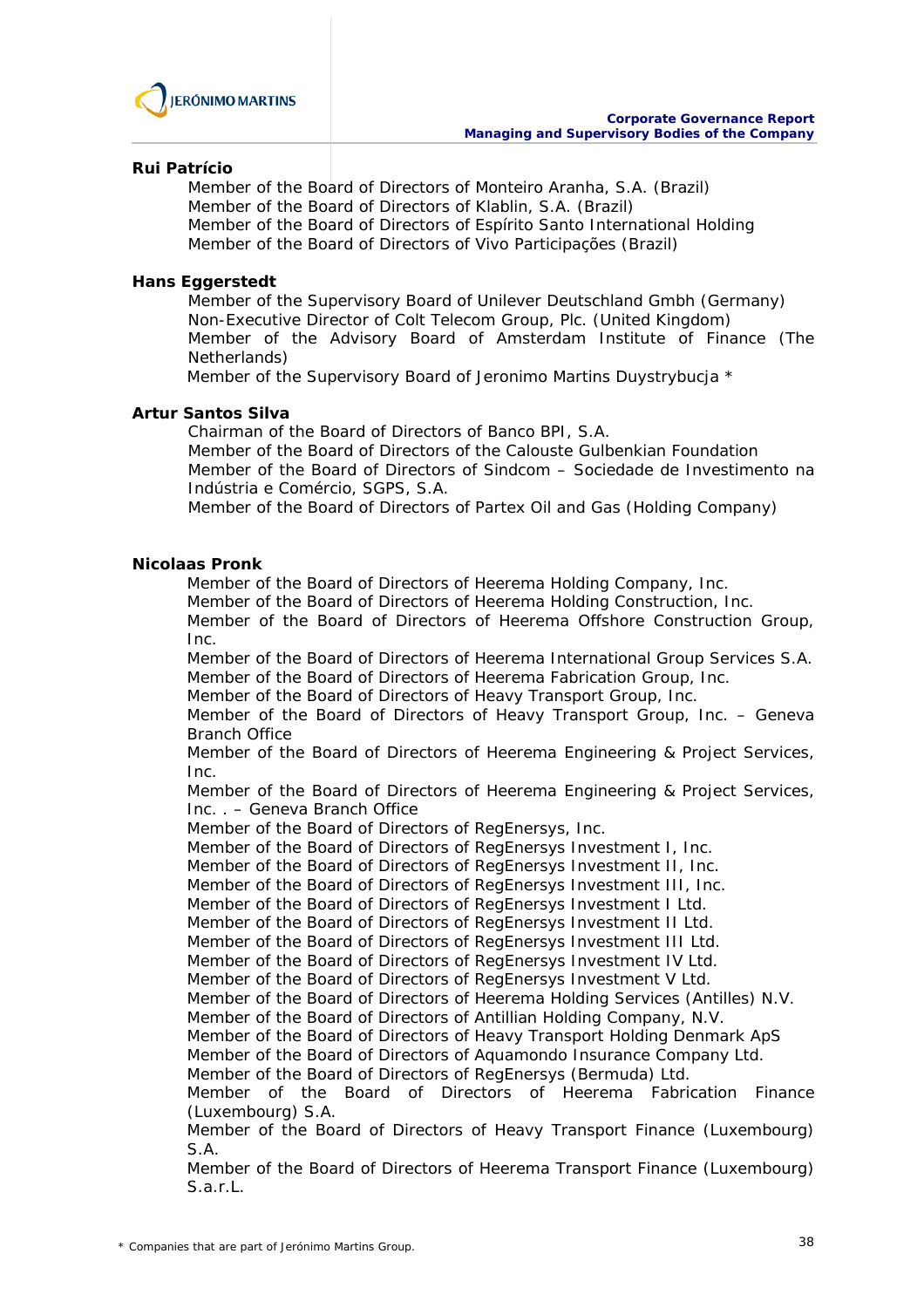

Member of the Board of Directors of Heerema Transport Finance II (Luxembourg) S.A. Member of the Board of Directors of Heerema Group Services S.A. Member of the Board of Directors of Asteck S.A. Member of the Board of Directors of Heerema Engineering and Project Services (Luxembourg) S.A. Member of the Board of Directors of Heerema Engineering Holding (Luxembourg) S.A. Member of the Board of Directors of 360 Family Equity S.A. Member of the Board of Directors of RegEnersys Holding (Luxembourg) S.A. Member of the Board of Directors of RegEnersys Finance (Luxembourg) S.a.r.L. Member of the Board of Directors of RegEnersys, Holding B.V. Member of the Board of Directors of Heerema Marine Contractors Finance (Luxembourg) S.A. Member of the Board of Power Ultrasonics, S.A.

#### **Marcel Corstjens**

Does not hold any post in other companies.

## **2.11. Board of Directors Remuneration Policy**

According to its responsibilities, the Remuneration Committee established the remuneration parameters of the Executive Committee based on a fixed component and a variable component, seeking to make it more competitive in the market. It will also serve as a motivating element for high individual and collective performance, allowing ambitious targets for rapid growth to be established and achieved, and adequate remuneration of its Shareholders.

At the proposal of the Chairman of the Board of Directors, the variable component is approved annually, by the Remuneration Committee, which will consider the contribution of the Executive Committee to evolution of the businesses from the shareholder's perspective (EVA) and the Company's share price during the prior accounting year, and further, to the degree that projects forming part of Jerónimo Martins' Strategic Scorecard were realised. The Remuneration Committee, under these guiding principles, defines the rules for the attribution of performance bonuses to Executive Directors, bearing in mind the degree to which personal and Company objectives have been met.

This remuneration policy was subject to discussion at the annual Shareholders' Meeting held last year.

There is no type of agreement or defined policy in place for the possible compensation of Company Directors in the case of breaking or terminating contracts, and such a situation has, in fact, never arisen.

### **2.12. Remuneration Committee**

The General Shareholders' Meeting in 2007 elected a Remuneration Committee, which is comprised of the following shareholders: Mr. António Sousa Gomes (Chairman), Mr. José Queirós Lopes Raimundo and Mr. Arlindo do Amaral, none of whom are members of the Board of Directors of the Company, or have a spouse or relatives in that position, nor do they have relationships with the Members of the Board of Directors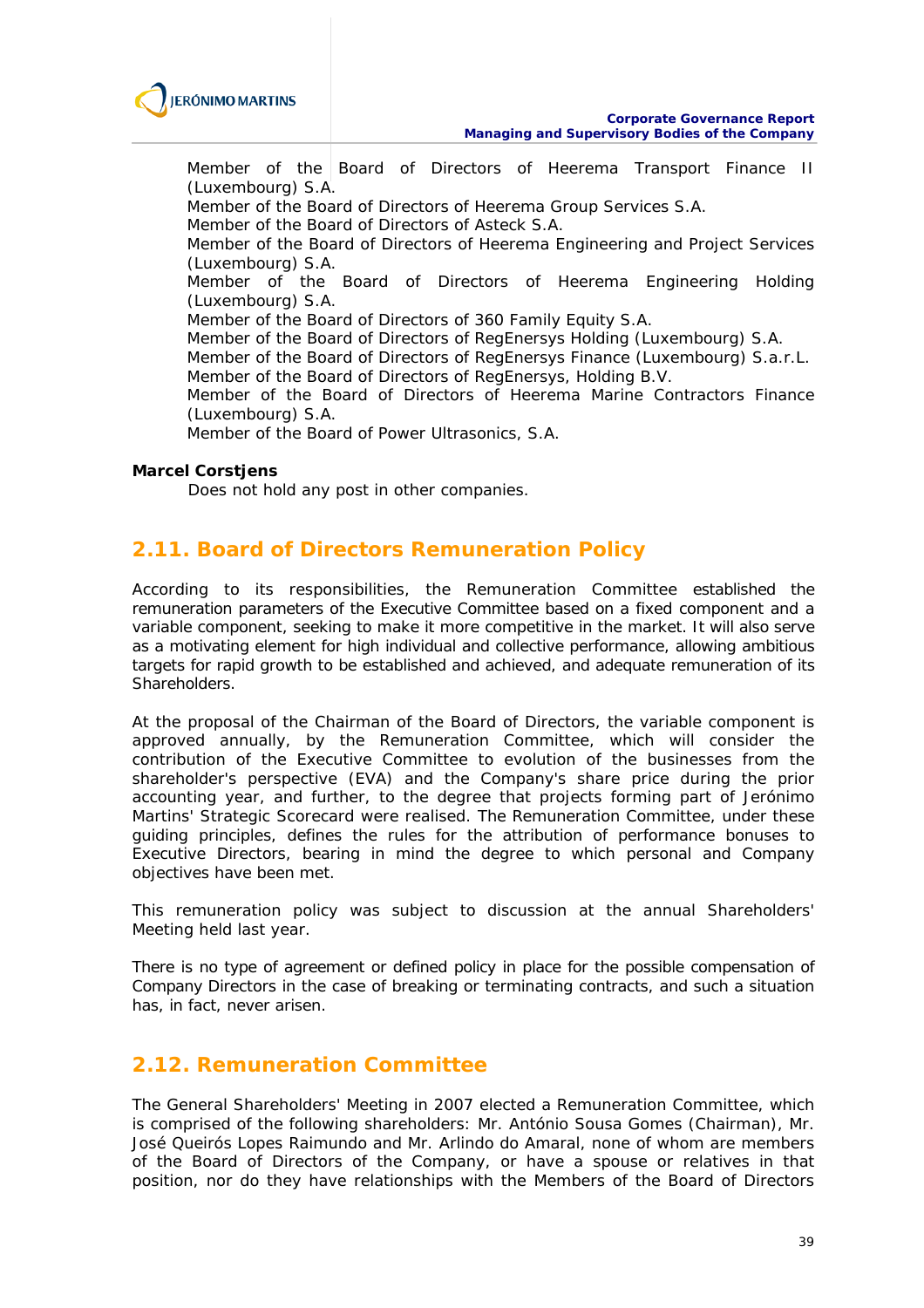

that may affect their impartiality in performing their functions. This Committee, in accordance with legal requirements, determines the earnings of the Members of the Board of Directors. During 2009, the Remuneration Committee met once, and the respective minutes were prepared.

Last year at the Company's Annual Shareholders' Meeting, this Committee submitted a statement on the policy of remuneration of the Company's administrative and fiscal bodies and at the Shareholders' Meeting, Mr. Arlindo do Amaral was present as representative of the Remuneration Committee.

## **2.13. Remuneration of the Members of the Board of Directors and of the Supervisory Board**

With regard to this information, particularly that resulting from the obligation to individually disclose the remuneration of the members of the managing and supervisory bodies, approved within the scope of that stated in Article 2 of Law 28/2009 of 19 June, the Company maintains the view that there are other options for verifying the internal distribution of remuneration and assessing the relationship between the performance of each Company sector and the level of remuneration of the members of the Board of Directors who are responsible for supervising these sectors, considering that it is achieved by indicating the overall remuneration of the Executive Directors on the one hand, and the Non-Executives on the other.

It should be added that the internal and external resentment that such disclosure could provoke, does not, in the opinion of the Board of Directors, contribute towards improving the performance of its members. Nevertheless and due to the legal obligation, the Company now discloses the information within the terms imposed.

The remuneration paid to the Members of the Board in 2009 was 3,257,061.84 euros, with the members of the Executive Committee being paid 1,983,551.04 euros (1,352,921.04 euros as fixed payment and 630,630.00 euros as variable payment) and the remaining Directors received 1,273,510.80 euros (929,007.20 euros as fixed payment and 344,503.60 euros as variable payment). All these remunerations have been paid and no other remunerations are paid by other companies in the Group.

Individually, the members of the Executive Committee earned the following remuneration: Mr. Luís Palha received a total of 662,230.88 euros (452,020.88 euros as fixed remuneration and 210,210.00 euros as variable remuneration); Mr. Pedro Soares dos Santos received a total of 660,660.08 euros (450,450.08 euros as fixed remuneration and 210,210.00 euros as variable remuneration); and Mr. José Soares dos Santos received a total of 660,660.08 euros (450,450.08 euros as fixed remuneration and 210,210.00 euros as variable remuneration).

The members of the Audit Committee earned a total remuneration of 145 thousand euros, all as fixed remuneration.

Individually, the members of the Audit Committee earned the following remuneration: Mr. Hans Eggerstedt received 51,250 euros, Prof. António Borges received 51,250 euros; and Mr. Rui Patrício received 42,500 euros.

The remaining members of the Board of Directors received the following, individually and as fixed remuneration: Mr. Artur Santos Silva received 45 thousand euros, Mr.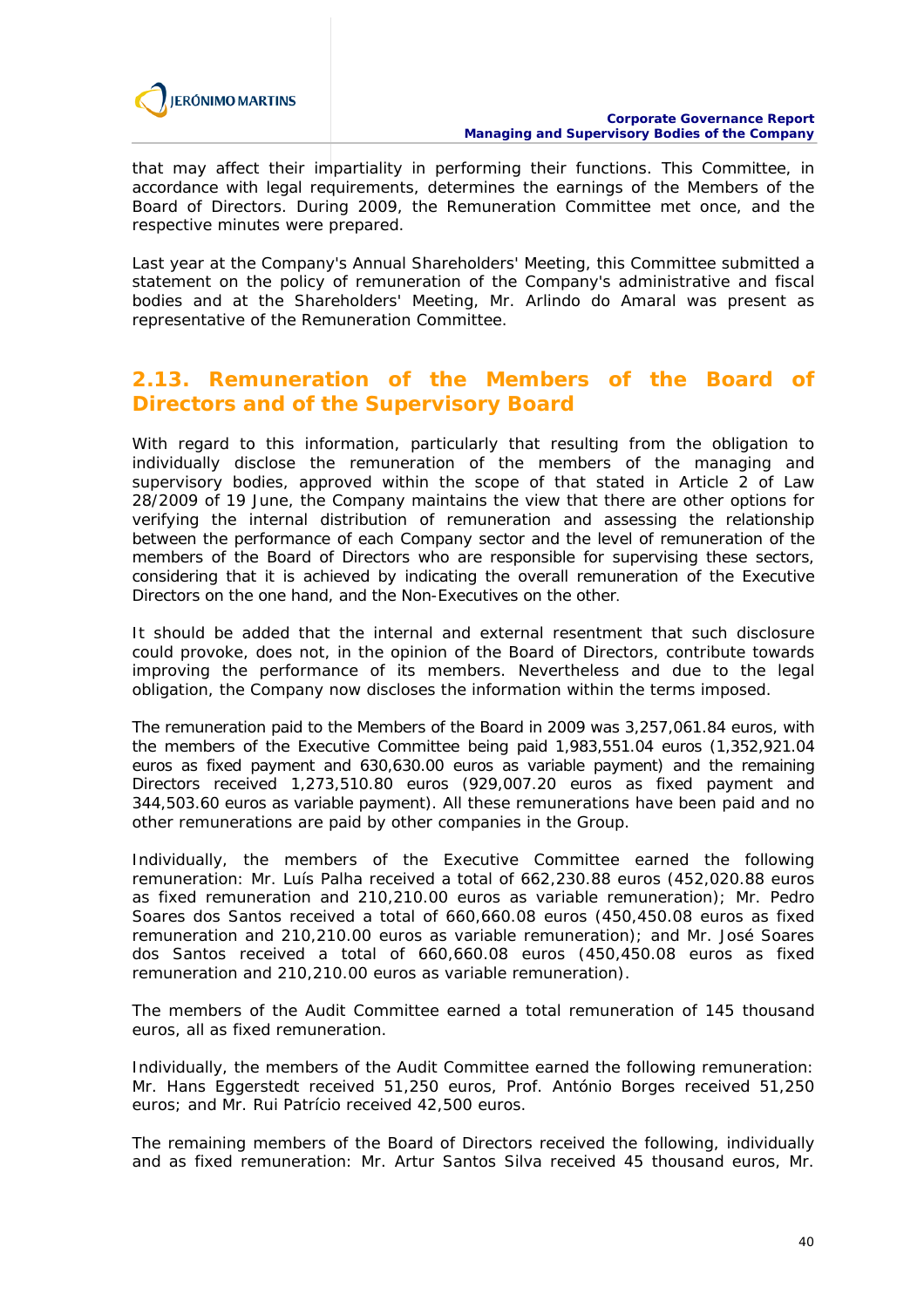

Nicolaas Pronk received 30 thousand euros; and Prof. Marcel Corstjens received 37,500.00 euros.

The Chairman of the Board of Directors received a total of 1,033,510.80 euros 689,007.20 euros being as fixed remuneration and 344,503.60 euros as variable remuneration.

The criteria for attributing the variable part of the remuneration to the Members of the Board were referred to above. In concrete terms, the Remuneration Committee decided to award the above amounts based on results obtained, the profitability of the businesses from the shareholder's perspective (EVA), the relative share performance, the work carried out during the year, the success of developed projects, bearing in mind previously defined targets, and the criteria applied to the attribution of variable payments to the Company's Senior Management.

In particular, the Remuneration Committee, following a current practice of the Company in recent terms, has sought to define a policy that pays the Executive Directors for the Company's long-term performance and for satisfying the interests of the Company and Shareholders within this period. Therefore, the variable component that is approved on an annual basis by the Remuneration Committee considers the contribution of the Executive Committee to conducting business through: i) solidifying EVA objectives included in the Medium- and Long-Term Plan approved by the Board of Directors; ii) share price performance; and iii) implementation of a group of projects across the Companies in the Group which, having been identified by the Board of Directors as being essential to ensuring the future competitiveness of the businesses, are scheduled so that one calendar year may be exceeded, and the Executive Committee is responsible for each phase of fulfilment.

No plan is in place to attribute shares, or provide options to purchase shares, to the Directors. In the same way, no remuneration was paid as profit-sharing, nor was any compensation paid to former Directors, Executive or otherwise, related to the cessation of duties, and the Company has no outstanding debt in this respect. The Company's Directors did not receive any other amount from any Company in a parent/subsidiary or Group related to the Company.

At the Annual Shareholders' Meeting in 2005, an Alternative Pension Plan was approved. It is a fixed-contribution Pension Plan with a pre-determined contribution amount, with the value of benefits depending on earnings received. The Remuneration Committee defines the contribution rate of the Company and the initial contribution.

Plan participants include the Executive Directors of the Company, and those who opted for the current Pension Plan will forego eligibility for the Alternative Pension Plan, expressly and irretrievably waiving it.

The retirement date is defined as either the actual day or the first day of the month following the natural age of retirement as established by the General Social Security System (currently 65 years old). A Participant will be considered to be in a state of total and permanent disability if the Portuguese Social Security Authorities acknowledge this.

Pensionable salary is the gross monthly base salary multiplied by 14 and divided by 12. At the end of the calendar year, a variable amount made up of all variable payments received is added to this monthly amount. The annual amount of the variable payments in question is a maximum of 20% of the gross base monthly salary, based on the final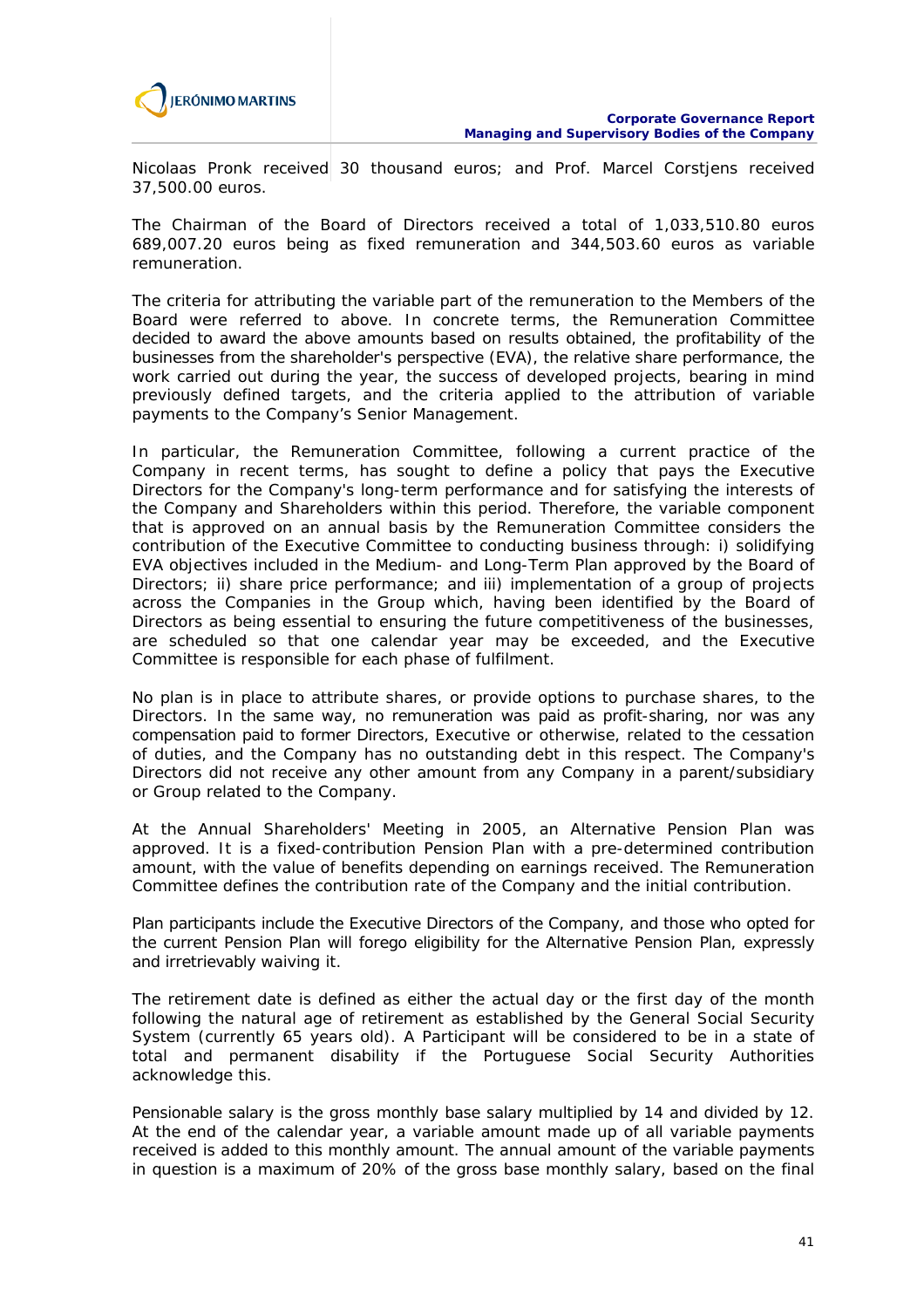

month of the year, multiplied by 14. This amount is included in the amounts mentioned above as remuneration of the Executive Directors.

As for the complementary pension or retirement systems, under the terms of current Regulations, Directors have the right to a Complementary Pension at retirement age, cumulatively, when they: i) are over 60 years old; ii) have performed executive functions; and iii) have performed the role of a Director for more than ten years. This complement was established in the Annual Shareholders' Meeting in 1996, but none of the Members of the Executive Committee will make use of this plan, since all of them opted for the Alternate Pension Plan mentioned above.

Non-pecuniary benefits are not considered as remuneration not attained in the above situations.

There is no payment obligation whatsoever, in individual terms, in the event of termination of functions during the term of the Board of Directors.

# **2.14. Communications Policy for Alleged Irregularities Occurring within the Company (Whistleblower Procedure)**

Since 2004, the Ethics Committee of Jerónimo Martins has implemented a system of bottom-up communication that ensures that every employee at every level has access to communication channels to contact recipients who are recognised within the Company regarding information on possible irregularities occurring within the Group, and that they can make any comments or suggestions, particularly with respect to compliance with the procedural manuals in effect, especially the Code of Ethics.

This measure clarifies guidelines on questions as diverse as compliance with current legislation, respect for the principles of non-discrimination and equal opportunities, environmental concerns, business transparency and the integrity of relations with suppliers, customers and official bodies, among other matters.

The Ethics Committee released a message to all Jerónimo Martins employees to the effect that, if necessary, they could communicate with the Committee via: i) letter; or ii) internal or external e-mail with a dedicated address. Interested parties may also request from the respective General Manager or Functional Director any clarification of the rules in force and their application, or they may provide them with information regarding any relevant situation.

Whichever communication channel is used, anonymity is assured for anyone who requires it.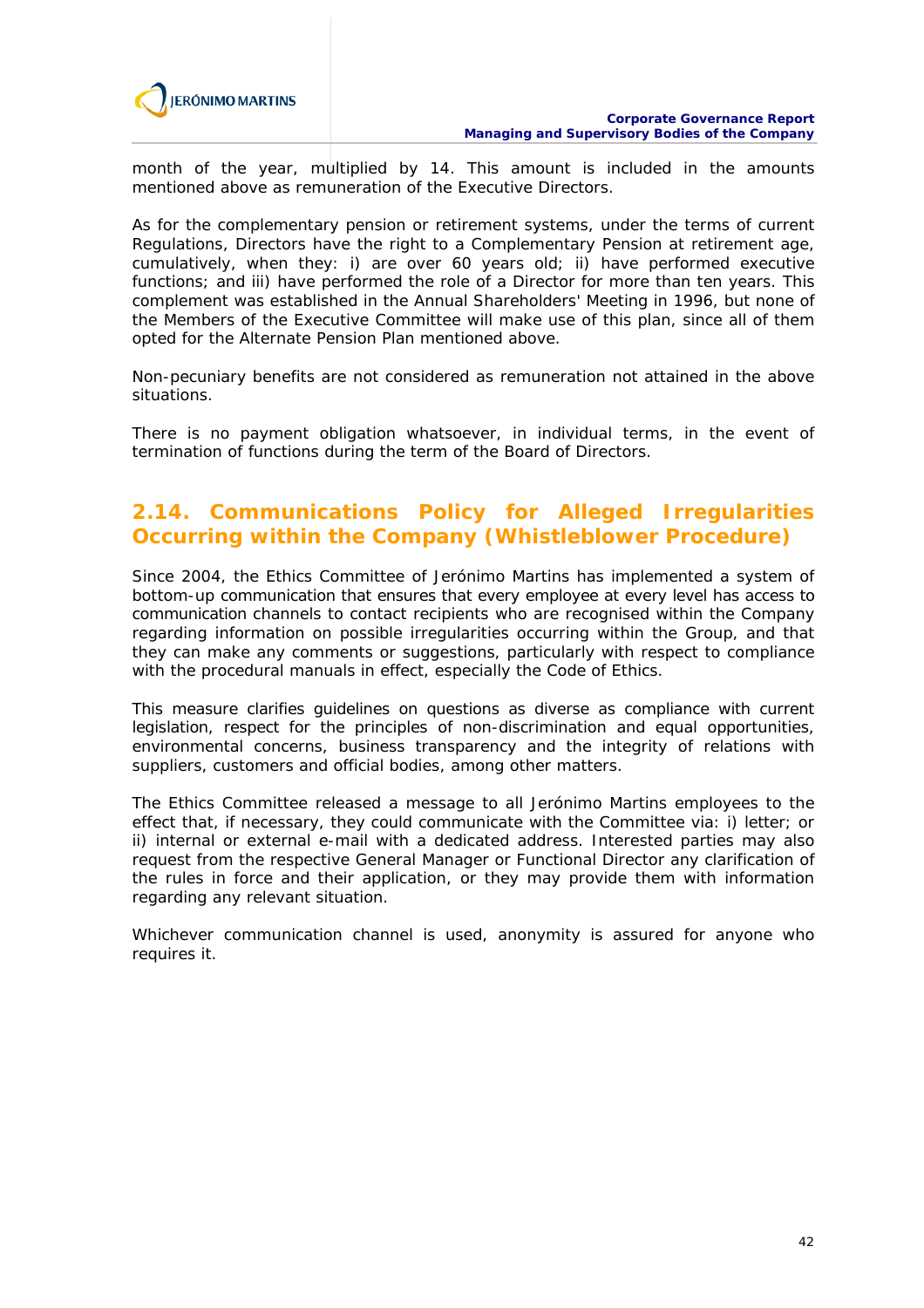

# **Chapter 3 Information**

# **3.1. The Company's Capital Structure**

The Company's capital is 629,293,220 euros. It is fully subscribed and paid in, and it is divided into six hundred and twenty-nine million, two hundred and ninety-three thousand, two hundred and twenty shares with nominal value of one Euro each. There are no other share categories. All shares were admitted for trading, and the Company maintained 859 thousand shares in its own portfolio (corresponding to 171,800 shares before the restatement of company capital in May 2007), acquired in 1999 at the average price of 7.06 euros per share (price adjusted by the restatement of capital) and representing 0.14% of the Company's capital. In 2009, there was no movement whatsoever of own shares.

## **3.2. Shareholder Structure**



The Companies whose rights to vote under the terms of Paragraph 1 of Article 20 of the Securities and Exchange Code are identified in the note that refers the List of Qualified Shareholders as at 31 December 2009, included in the Annex to the Consolidated Management Report of this Report. Sociedade Francisco Manuel dos Santos SGPS, S.A., and Asteck, S.A. are qualified shareholders.

Special rights are not attributed to Shareholders in the By-Laws.

**\_\_\_\_\_\_\_\_\_\_\_** 

<sup>\*</sup> Source: Shareholder communications.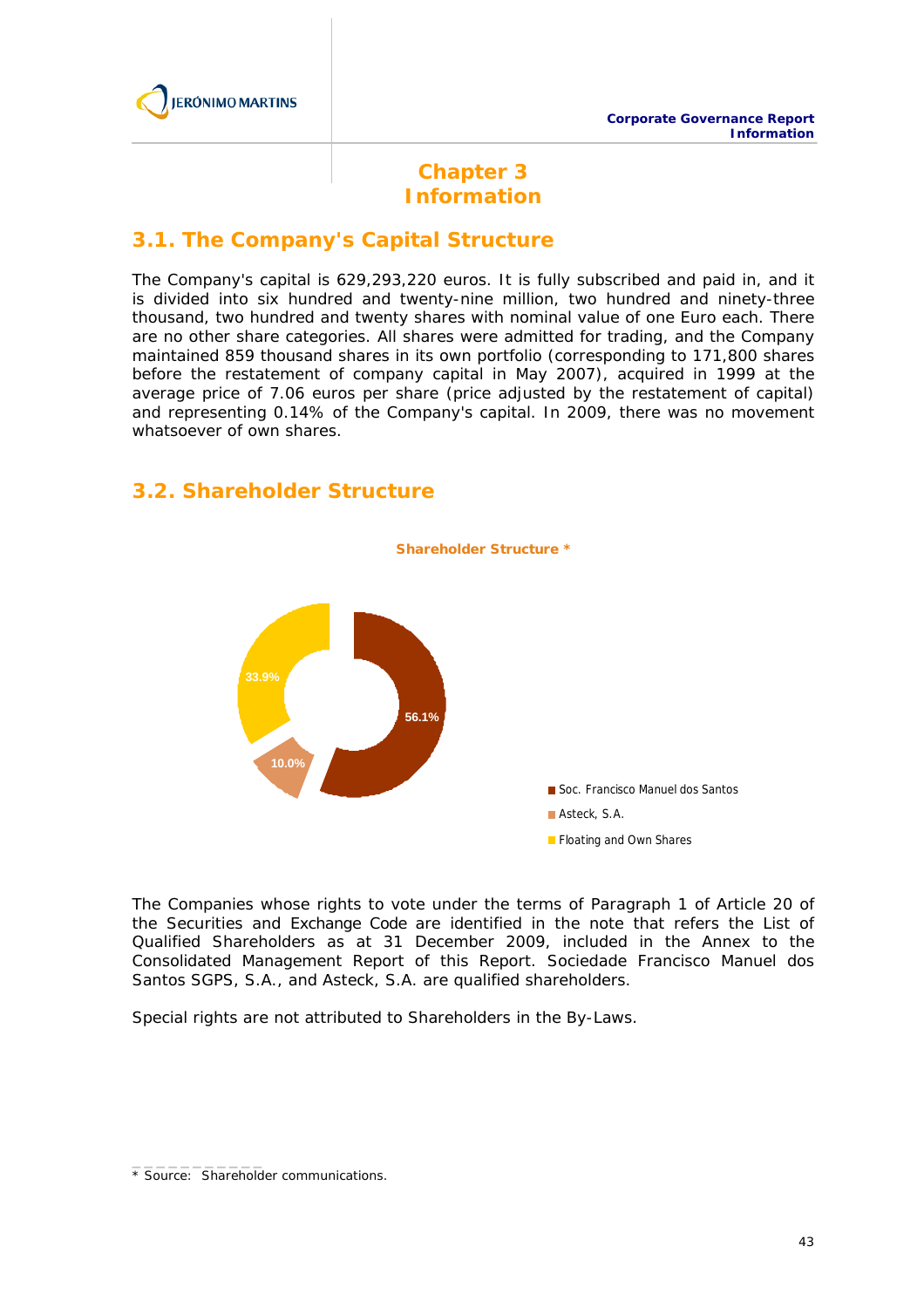# **3.3. Restrictions Regarding Transferability of Shares, Shareholder Agreements and Rules Applicable to Altering the Company's By-Laws**

All issued shares are ordinary and there are no restrictions concerning their tradability.

The By-Laws do not set limits on exercising the right to vote. The Board of Directors knows of no Shareholder agreements.

The By-Laws do not define any rules applicable to alteration of the Company's By-Laws, therefore the terms defined by the Law apply to these matters.

# **3.4. System for Employees' Participation in the Company's Capital**

There is no system by which employees may participate in the Company's capital.

## **3.5. Share Price Performance**

The main Portuguese Stock Market index - PSI-20 - increased in value by 33.5% in 2009, equivalent to growth of 17.5 billion euros, ensuring that the Portuguese stock market was the second-best performing in Europe, only surpassed by the Dutch stock market.

The Portuguese stock market also recorded its largest annual growth in value of the last 12 years, with many shares registering strong gains after being heavily penalised in 2008. The last time the PSI-20 grew more than it did in 2009 was in 1997, when it registered 71% growth.

The recovery of the Portuguese stock market was 48% if March is taken as the reference month - when the market recorded minimum values.

The recovery of the PSI-20 from March onwards was not wholly immune to the fragile signs of recovery of the Portuguese economy, but the major catalyst seems to have been the fact that many of the companies that make up the index carry out a significant portion of their business in international markets, where the economies recorded higher growth rates.

2009 was marked by general recovery, as the most penalised sectors in 2008 corrected the heavy losses in value they suffered. Furthermore, the good financial results reported by most companies over the year allowed the markets to recover the attractive growth rates achieved in previous years.

The swing from the price minimums of 2008 to the price maximums in 2009 can be explained as the reaction of markets to stabilisation of the financial system. The main indices in 2008 reflected the world recession, raising fears of its impact on companies' accounts and on increased restrictions to obtaining financing for carrying on their investment strategies. The fiscal and monetary support measures taken by the governments of various countries prevented a greater number of bankruptcies, and the markets reacted positively and began to show signs of increased dynamism, taking advantage of the low share prices.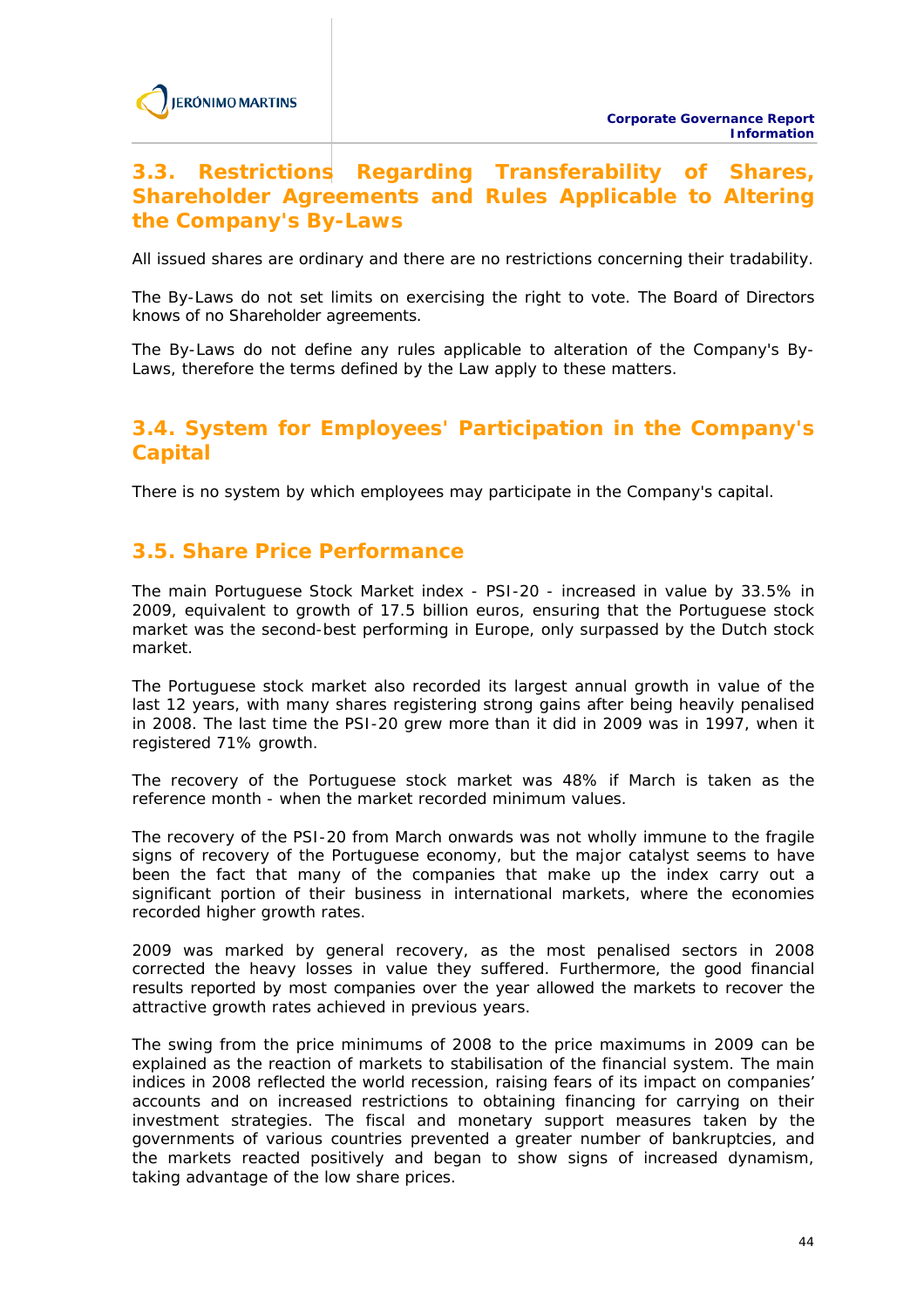

In 2009 Jerónimo Martins grew in value by 75.9% on the previous year, making it the fifth-best performer on the PSI-20, after being the company that registered the second lowest fall in value in 2008 (-26.9%).

The PSI-20 Index continued its upward trend in the second and third quarters. It performed worse in the fourth quarter (-0.1%), though achieving the year high of close to 8,883 points, on 19 October.

## **3.6. Performance of Jerónimo Martins Shares**

| <b>JM Shares Description</b>          |                        |               |                   |              |
|---------------------------------------|------------------------|---------------|-------------------|--------------|
| Jerónimo Martins, SGPS, S.A.          |                        |               |                   |              |
| Shares Trade: Euronext Lisboa         |                        |               |                   |              |
| Stock market admission: November 1989 |                        |               |                   |              |
| <b>Furonext Codes:</b>                |                        |               |                   |              |
|                                       | <b>Description</b>     | <b>Type</b>   | <b>ISIN Codes</b> | Symbol       |
|                                       | Jerónimo Martins- SGPS | <b>Shares</b> | PTJMT0AE0001      | <b>JMT</b>   |
| Codes:                                |                        |               |                   |              |
|                                       | Reuters RIC            |               | JMT.LS            |              |
|                                       | Bloomberg              |               | <b>JMAR PL</b>    |              |
| <b>Shares</b>                         |                        |               |                   |              |
|                                       | Share Capital:         |               | 629.293.220       | <b>Furos</b> |
|                                       | Shares nominal value:  |               | 1,00              | Euro         |
|                                       | Number of shares:      |               | 629.293.220       |              |

The Jerónimo Martins share price registered a downward trend in the first few months of 2009, in line with the decline of the PSI-20 Index. The year's low was recorded on 23 February (3.07 euros), and the high was reached in three sessions during the final two weeks of 2009 (7.05 euros).

The greatest rises in the share price coincided with the release of the first quarter results (April), driven by the operational performance that largely exceeded market estimates, and the end of the third quarter.

The greatest decline occurred in February, coinciding with the publication of the financial results for 2008, when macroeconomic estimates were still heavily influenced by the strong world recession and volatility was the main driver of uncertainty.

Jerónimo Martins shares registered, in liquid terms, an average daily trading volume of 1,358,754 shares during 2009, around 46% down on the 2008 trading volume, when record liquidity results were obtained.

No shares or other securities were issued, and the shares are not divided into different categories, therefore dividend payments were not affected.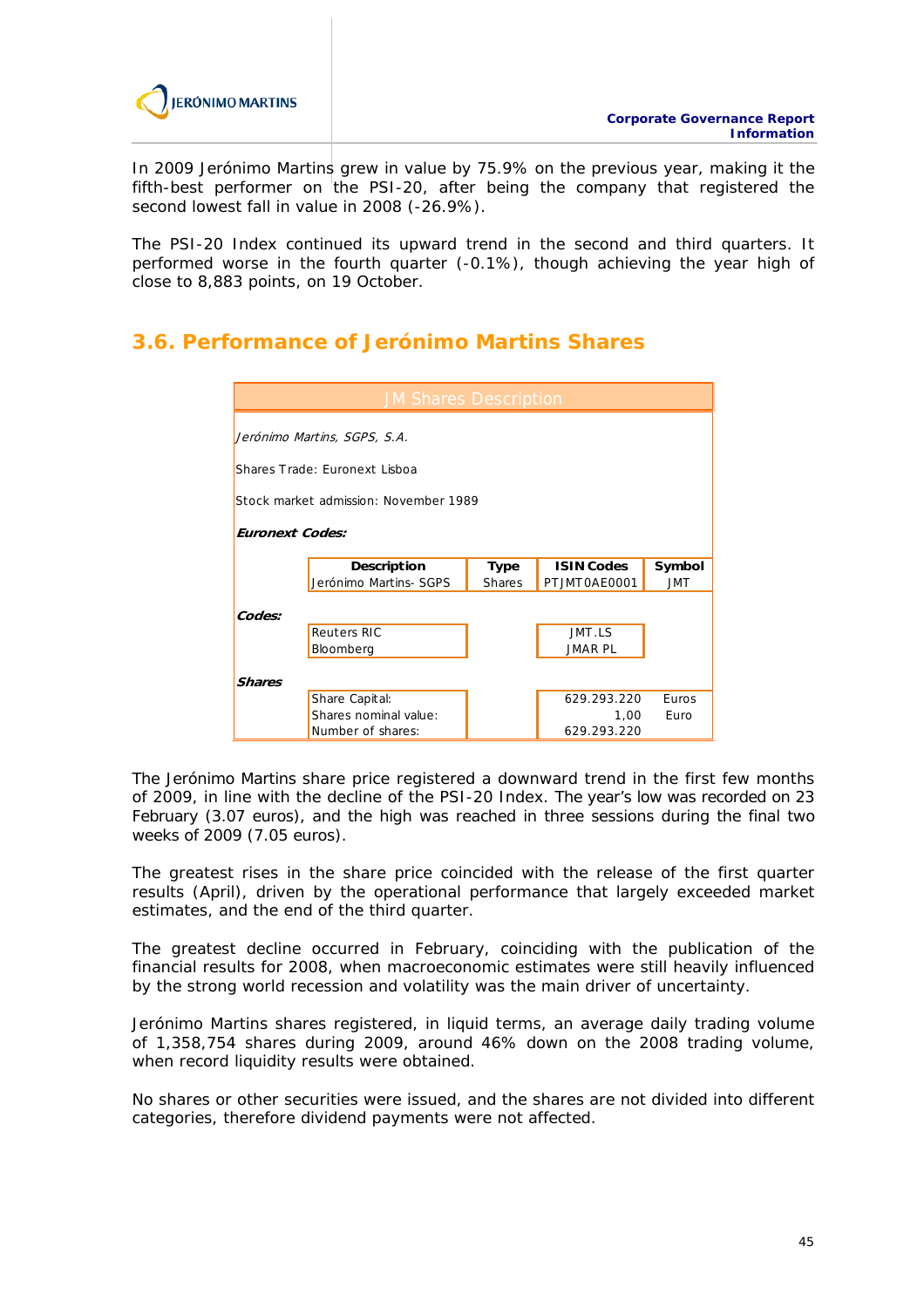





#### **JM SHARES DESCRIPTION**

|                                               | 2009          | 2008          | 2007          | 2006          | 2005          |
|-----------------------------------------------|---------------|---------------|---------------|---------------|---------------|
|                                               |               |               |               |               |               |
| Share Capital                                 | 629, 293, 220 | 629, 293, 220 | 629, 293, 220 | 629, 293, 220 | 629, 293, 220 |
| Number of ordinary shares                     | 629, 293, 220 | 629, 293, 220 | 629, 293, 220 | 125,858,644   | 125,858,644   |
| Own Shares                                    | 859,000       | 859,000       | 859,000       | 171.800       | 171,800       |
| EPS (Eur)                                     | 0.32          | 0.26          | 0.21          | 0.92          | 0.88          |
| Cash Flow per share (Eur)                     | 0.69          | 0.55          | 0.42          | 2.05          | 1.96          |
| Dividend per share (Eur)*                     | 0.14          | 0.10          | 0.44          | 0.42          | 0.36          |
| Stock market Performance **                   |               |               |               |               |               |
| High (Eur)                                    | 7.05          | 6.40          | 5.59          | 3.52          | 2.57          |
| Low (Eur)                                     | 3.07          | 3.22          | 3.43          | 2.55          | 1.97          |
| Average (Closing) (Eur)                       | 4.97          | 4.92          | 4.37          | 2.85          | 2.35          |
| Closing (End of year) (Eur)                   | 6.99          | 3.97          | 5.40          | 3.40          | 2.54          |
| Market Capitalisation (31/12) (Eur's 000,000) | 4,396         | 2,498         | 3,398         | 2,140         | 1,598         |
|                                               |               |               |               |               |               |
| Transactions                                  |               |               |               |               |               |
| Volume $(1.000$ shares) **                    | 347,603       | 468,826       | 275,512       | 189,430       | 173,135       |
|                                               |               |               |               |               |               |
| <b>Annual Growth</b>                          |               |               |               |               |               |
| <b>PSI 20</b>                                 | 33.5%         | $-51.3%$      | 16.3%         | 29.9%         | 13.4%         |
| Jerónimo Martins                              | 75.9%         | $-26.5%$      | 58.8%         | 33.9%         | 30.9%         |

\*2008 dividend per share, related to 2007, discloses the stock split of M ay 2007

\*\* data for the years 2005 and 2006 was adjusted by the stock split of M ay 2007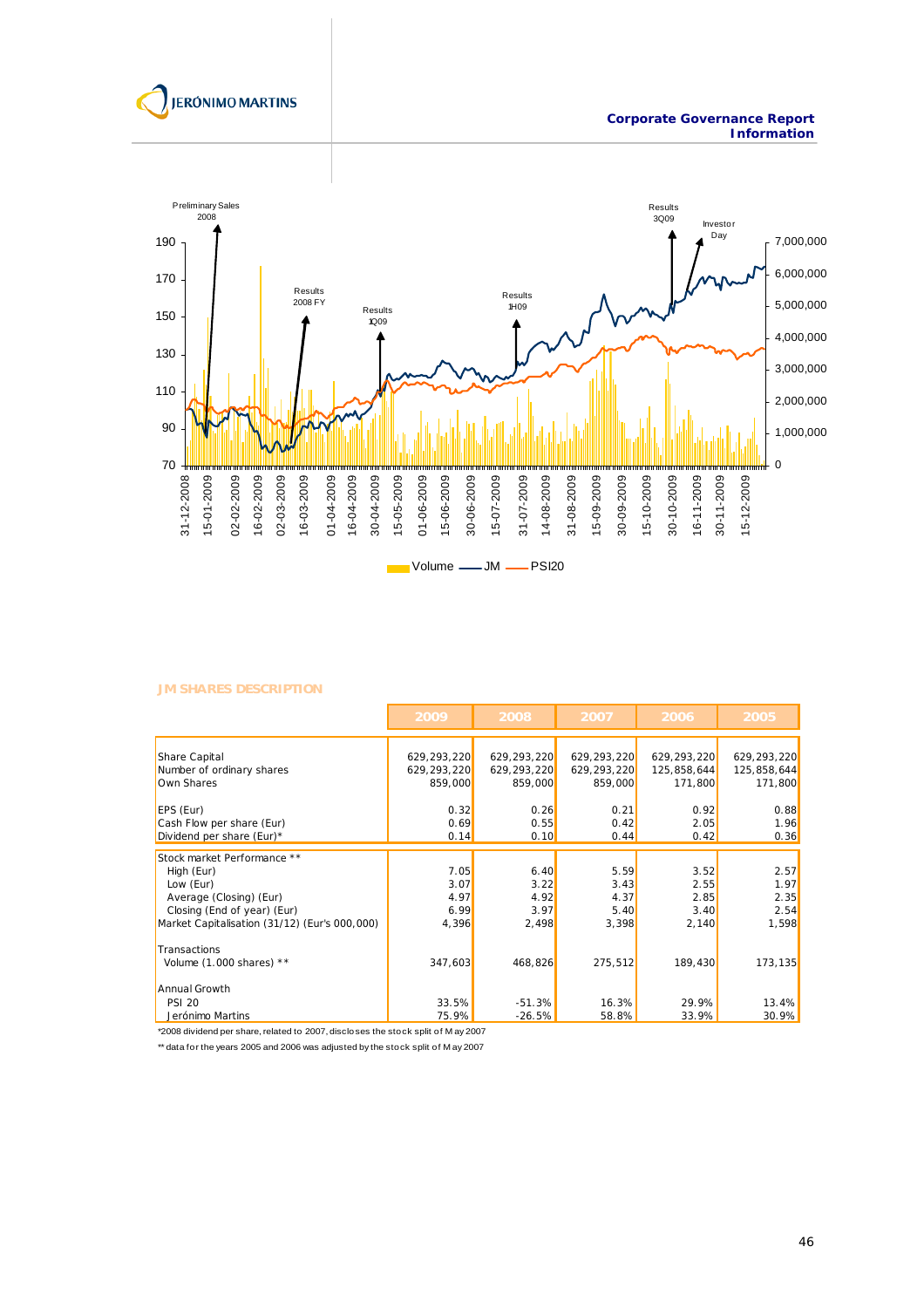# **3.7. Publication of Market Results**

Throughout the year, the Investor Relations Office published Jerónimo Martins' quarterly results, and it released all relevant information on the performance of the Company's business areas in order to keep analysts and investors informed as to the development of Jerónimo Martins' operational and financial activities.

In addition to the documents published, all financial analysts and investors who contacted the Investor Relations Office were provided with information.

The financial statements were released to the market on the following dates:

| 14 January | <b>Preliminary Sales 2008</b>        |
|------------|--------------------------------------|
| 6 March    | FY 2008 Results                      |
| 6 May      | 1 <sup>st</sup> Quarter 2009 Results |
| 27 July    | 1st Half 2009 Results                |
| 29 October | 3 <sup>rd</sup> Quarter 2009 Results |

The following table shows the performance of Jerónimo Martins' shares, taking into account the announcement of results and material information during 2009.

|                                      |            |       | <b>Price variations JM</b> |                |                 |
|--------------------------------------|------------|-------|----------------------------|----------------|-----------------|
| Event                                | Date       | Price | 5 days<br>before           | 1 day<br>after | 5 days<br>after |
| Preliminary Sales 2008               | 14 January | 3.38  | $-5.8%$                    | 10.9%          | 8.6%            |
| FY 2008 Results                      | 6 March    | 3.12  | $-1.2%$                    | 2.7%           | 6.6%            |
| 1 <sup>st</sup> Quarter 2009 Results | 6 May      | 4.26  | 0.5%                       | 4.5%           | 7.6%            |
| 1 <sup>st</sup> Half 2009 Results    | 27 July    | 4.71  | 0.8%                       | 1.9%           | 4.6%            |
| 3rd Quarter 2009 Results             | 29 October | 6.01  | 0.9%                       | 4.1%           | 3.8%            |

# **3.8. Dividend Distribution Policy**

The Company's Board of Directors maintained a policy of dividend distribution based on the following rules:

- The value of the dividend distributed must be between 40% and 50% of ordinary consolidated net earnings;
- If, as a result of applying the criteria mentioned above, there is a drop in the dividend in a certain year compared to that of the previous year, and the Board of Directors considers that this decrease is a result of abnormal and merely circumstantial situations, it may propose that the value from the previous year should be maintained. It may even resort to free existing reserves, providing that the use of these reserves does not jeopardise the principles adopted for balance sheet management.

In relation to fiscal year 2006, the gross dividend paid to Shareholders was 0.44 euros per share (corresponding to 0.088 euros per share before the stock split in 2007). In 2007 it was 0.096 euros per share and 2008 it was 0.11 euros per share, always according to the above-mentioned directives.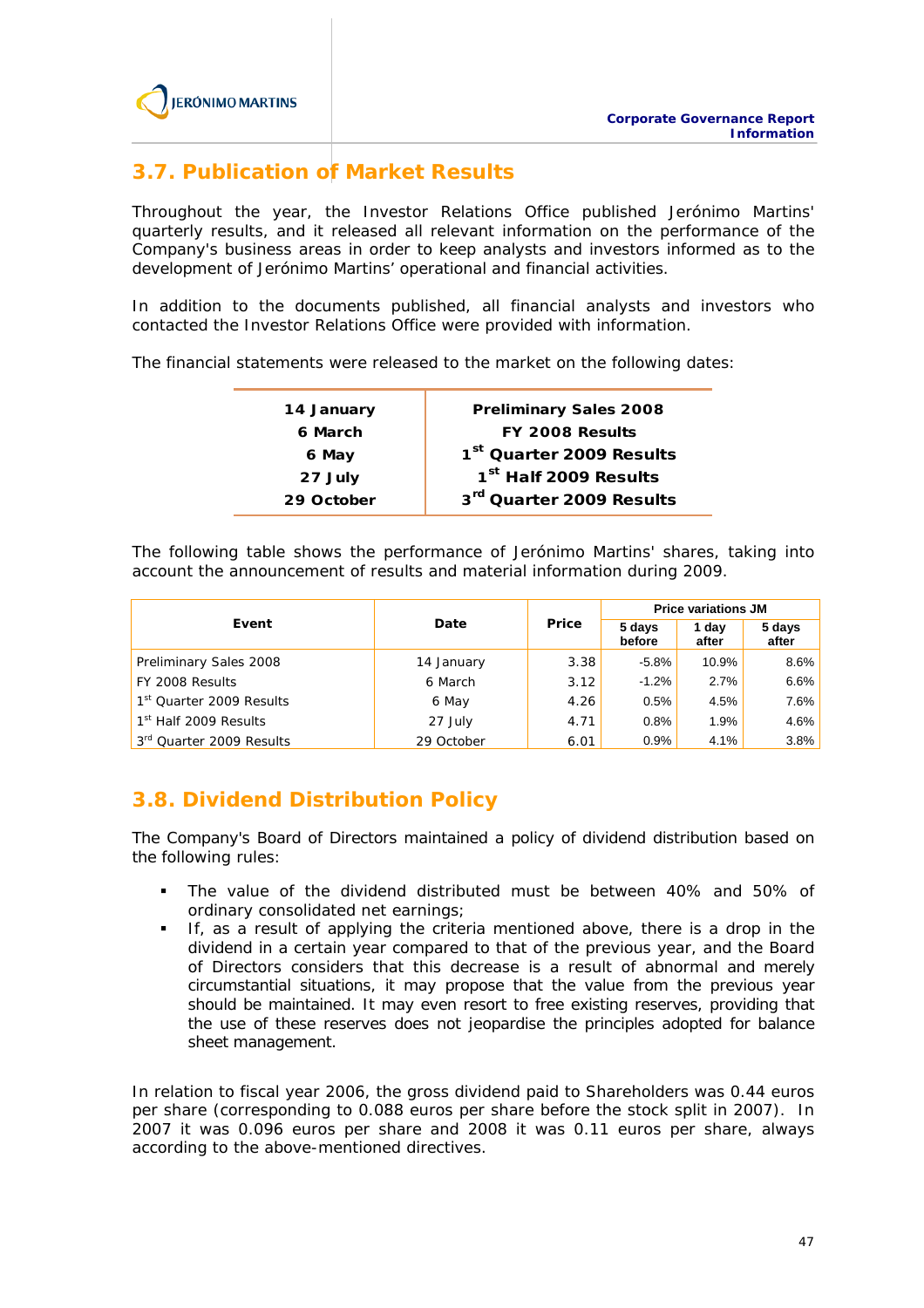

In view of the net results of fiscal year 2009 and the established policy, at the Shareholders' Meeting the Board of Directors will propose the distribution of a gross dividend of 0.143 euros per share, excluding the 859,000 owned shares in the portfolio.

This proposal represents an increase of 30.0% over the dividend paid in the previous year, corresponding to a dividend yield of 2.9% on the average share price in 2009, which was 4.97 euros.

## **3.9. Stock Options Plan**

The Company does not have any plan in force to attribute shares or options to acquire shares. Although it is possible that adoption of a plan of this type may be studied, the Board of Directors believes that it has found instruments that allow a fairer and more effective system of management by objectives, based on analysis of indicators of profitability, business growth and generation of value for Shareholders.

# **3.10. Business between the Company and the Members of the Board, Holders of Qualified Stakes and Companies in a Parent-Subsidiary or Group Relationship**

During 2009, no significant financial business or operations were carried out between the Company and members of its Management or Supervisory Bodies, or holders of Qualified Stakes. Regarding the Companies in a Parent-Subsidiary or Group relationship, the business carried out with the Company was conducted in the normal operation of its business and pursuant to arms-length conditions.

# **3.11. Investor Relations Department**

### **3.11.1. Communication Policy of Jerónimo Martins**

The Communication Policy of Jerónimo Martins seeks to ensure availability of material information - historic description, current performance and outlook for the future - to all its stakeholders, so that they will have clear and complete knowledge about the Group.

The Communication strategy outlined for each year is based on the principles of transparency, rigour and consistency, which define the Communication Policy of Jerónimo Martins and ensure that all relevant information is transmitted in a nondiscriminatory, clear and complete way to its stakeholders.

### **3.11.2. Activities of the Investor Relations Office**

As mentioned, the Investor Relations Office of Jerónimo Martins is the interface with all investors - institutional and private, national and foreign - as well as the analysts who formulate opinions and recommendations regarding the Company.

The Investor Relations Office is also responsible for matters related to the Securities and Exchange Commission, and the Legal Representative for Market Relations is the person responsible for the Investor Relations Office.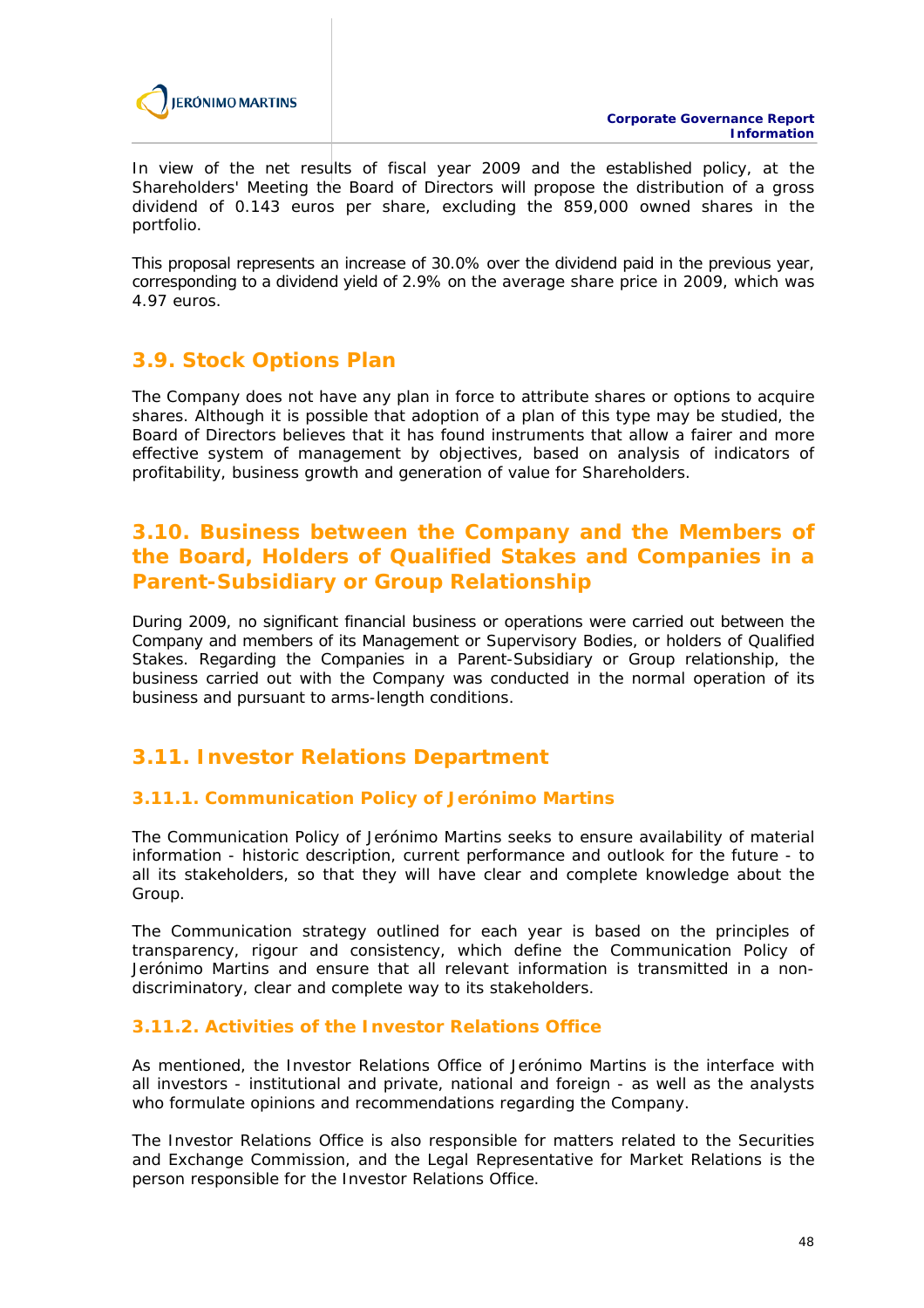

Annually, the Office draws up a Communication Plan for the Financial Market, which is duly included in the global communication strategy of Jerónimo Martins, and based on the above-mentioned principles.

Therefore, with the objective of transmitting an updated and clear vision of the strategies of the different Business Areas of Jerónimo Martins to the market, in terms of operational performance and outlook, the Investor Relations Office organises a series of events so that investors can learn about Jerónimo Martins' various businesses, its strategies and prospects for the future, and simultaneously follow the development of activities during the year, by clarifying any doubts.

Throughout 2009, actions were carried out that allowed the financial markets to have dialogue not only with the Investor Relations Office, that was promoting those initiatives, but also with the Jerónimo Martins management team. The following are highlighted:

- Meetings with financial analysts and investors;
- Responses to questions sent by email, addressed to the Investor Relations Office;
- **Telephone calls:**
- Release of announcements to the market through the CMVM (Securities and Exchange Commission) extranet, through the Jerónimo Martins and Euronext Lisbon web sites, and mass mailings sent to all the Company's investors and financial analysts listed in the database that was created and is updated by the Office;
- **Presentations to the financial community: presentation of results, roadshows,** conferences, Shareholders' Meeting and Investor Day.

Within the scope of information sent to the market, the following communications were published during the year: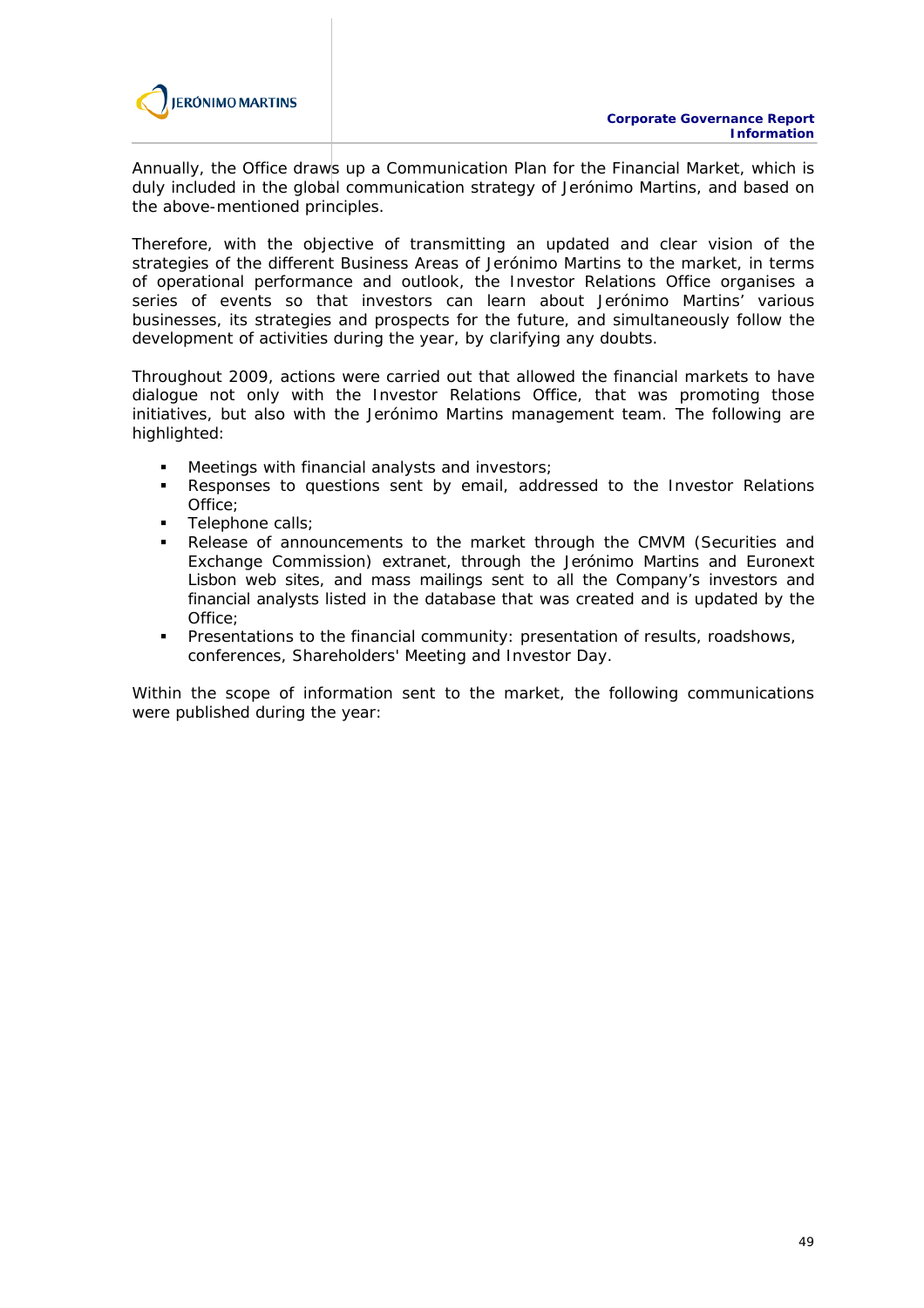

| <b>Privileged Information</b>                   |                                                                               |
|-------------------------------------------------|-------------------------------------------------------------------------------|
| December 23, 2009                               | Financial Calendar Plan for 2010                                              |
| November 10, 2009                               | Investor's Day Presentation                                                   |
| October 29, 2009                                | Release - 3rd Quarter 2009 Results                                            |
| July 27, 2009                                   | Release - 1st Half 09 Results                                                 |
| May 06, 2009                                    | Release - 1st Quarter 2009 Results                                            |
| March 06, 2009                                  | Presentation FY 2008 Results                                                  |
| March 06, 2009                                  | Release - FY 2008 Results                                                     |
| February 04, 2009                               | Update on Financial Calendar Plan for 2009                                    |
| January 14, 2009                                | Release - Preliminary Sales 2008                                              |
| <b>Financial Information</b>                    |                                                                               |
| November 27, 2009                               | First nine months 2009 Accounts Report                                        |
| August 26, 2009                                 | Accounts 1st Half 2009                                                        |
| May 28, 2009                                    | 1st Quarter Report 2009                                                       |
| May 07, 2009                                    | Accounts 1st Quarter 2009                                                     |
| April 07, 2009                                  | Approval of Annual Report 2008                                                |
| March 20, 2009                                  | Accounts FY 2008 to be approved in the Shareholders Meeting 2009              |
| <b>Corporate Governance</b>                     |                                                                               |
| April 07, 2009                                  | Corporate Governance Report - 2008                                            |
|                                                 | Dividends, Interests, Redemptions and Exercise of Other Rights                |
| April 07, 2009                                  | Dividends Payment for 2008                                                    |
| <b>Notice of Meetings</b>                       |                                                                               |
| March 04, 2009                                  | Notice - General Shareholders Meeting 2009                                    |
|                                                 |                                                                               |
| Qualifying Holdings and Shareholders Agreements |                                                                               |
| August 10, 2009                                 | Reduction of Qualified Participation - Threadneedle                           |
| July 03, 2009                                   | Qualified Participation - Threadneedle Asset Management Holdings              |
| May 26, 2009                                    | Reduction of Qualified Participation - Threadneedle Asset Management Holdings |
| April 27, 2009                                  | Qualified Participation - Threadneedle Asset Management Holdings              |
| February 04, 2009                               | Reduction of Qualified Participation - Threadneedle Asset Management Holdings |
| <b>Annual Summary of Information Disclosed</b>  |                                                                               |
| March 17, 2009                                  | Annual Summary of Information Disclosed on 2008                               |
| <b>Management Transactions</b>                  |                                                                               |
| April 30, 2009                                  | Management Transactions in the second half of 2008                            |
| March 17, 2009                                  | Management Transactions                                                       |
| February 12, 2009                               | Management Transactions                                                       |
| February 4, 2009                                | Management Transactions                                                       |
| January 30, 2009                                | Management Transactions - Amendement                                          |
| January 27, 2009                                | Management Transactions                                                       |
| <b>Board Members and Functions</b>              |                                                                               |

April 7, 2009 Director's appointment

The Office may be contacted through the Market Relations representative and the Investor Relations Office Manager, Mrs. Cláudia Falcão – and at the e-mail address investor.relations@jeronimo-martins.pt.

In order to make information easily accessible to all interested parties, the communications issued regularly by the Office are available in full on Jerónimo Martins' institutional website at www.jeronimomartins.pt. The site provides not only the mandatory information, but also general information about the Group and its Companies, in addition to other information considered relevant, namely:

- Announcements to the market about privileged information;
- Annual, six-month and quarterly reports of Jerónimo Martins, including the Annual Report on the activities carried out by the Audit Committee;
- Economic and financial indicators and statistical data, updated every six or twelve months, according to the Company or Business Area;
- Annual Reports of the Group's Companies with listed securities;
- Jerónimo Martins' most recent presentation to the financial community;
- **Information about share performance on the stock market;**